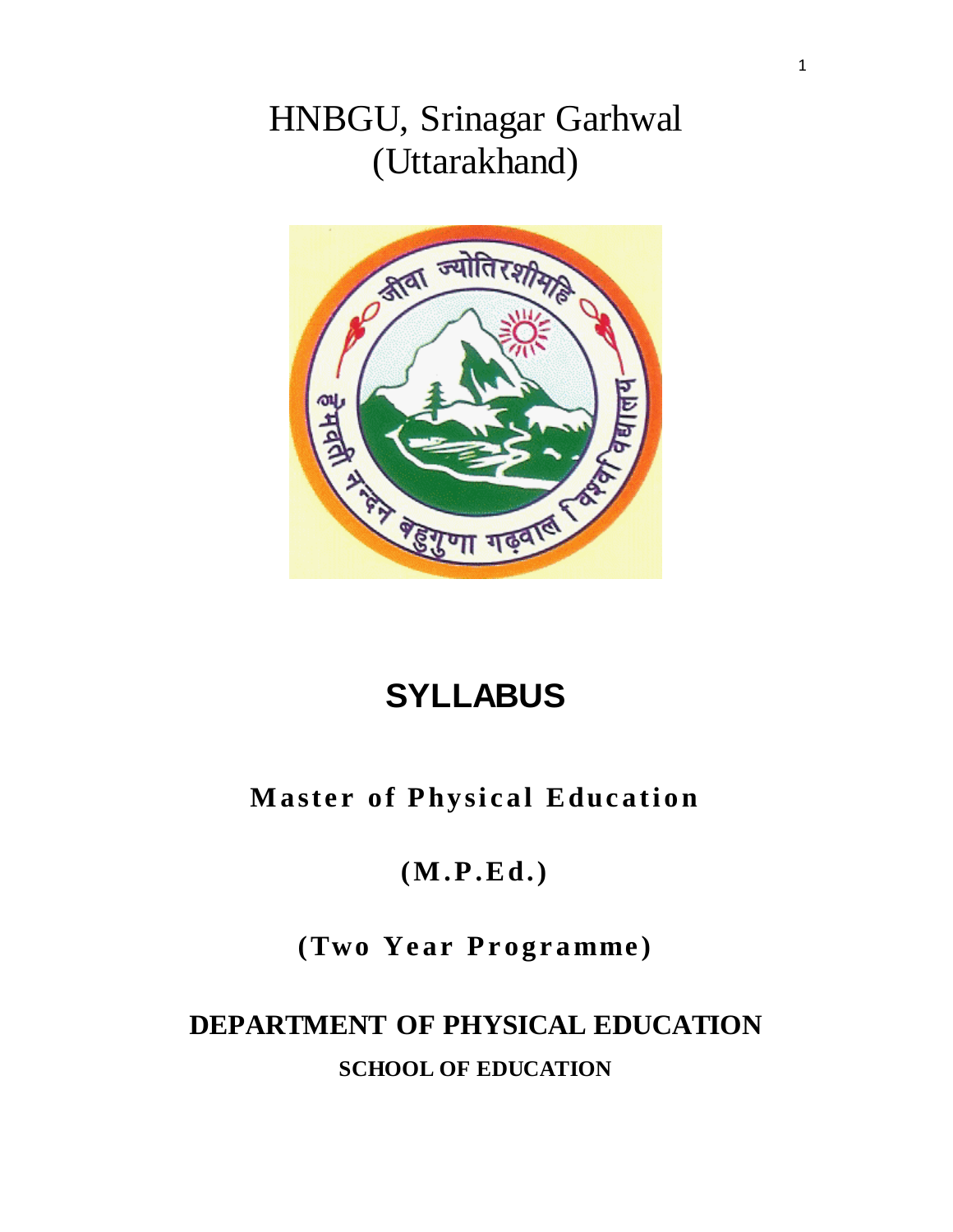| Semester-I |
|------------|
|------------|

| <b>Part- A Theoretical Course</b>  |                                        |                    |                                  |                 |                 |       |  |
|------------------------------------|----------------------------------------|--------------------|----------------------------------|-----------------|-----------------|-------|--|
| Course                             | Title of the papers                    | Total              | Credits                          | Internal        | External        | Total |  |
| Code                               |                                        | Hours              |                                  | <b>Marks</b>    | marks           |       |  |
|                                    |                                        | <b>Core Course</b> |                                  |                 |                 |       |  |
| <b>SOE/PE/</b>                     | Research Process in Physical           | 4                  | $\overline{4}$                   | 30              | 70              | 100   |  |
| $C-501$                            | Education                              |                    |                                  |                 |                 |       |  |
| SOE/PE/                            |                                        | $\overline{4}$     | $\overline{4}$                   | 30              | 70              | 100   |  |
| $C - 502$                          | Physiology of Exercise                 |                    |                                  |                 |                 |       |  |
| SOE/PE/                            | Evaluation<br>Physical<br>$\mathbf{m}$ | $\overline{4}$     | $\overline{4}$                   | $\overline{30}$ | $\overline{70}$ | 100   |  |
| $C - 503$                          | Education                              |                    |                                  |                 |                 |       |  |
|                                    |                                        |                    | <b>Elective course(Anyone)</b>   |                 |                 |       |  |
| SOE/PE/                            |                                        |                    |                                  |                 |                 |       |  |
| $E-501$                            | Yogic Science                          | $\overline{4}$     | $\overline{4}$                   | 30              | 70              | 100   |  |
| <b>SOE/PE/</b>                     |                                        |                    |                                  |                 |                 |       |  |
| $E - 502$                          | Sports Technology                      |                    |                                  |                 |                 |       |  |
|                                    |                                        |                    | <b>Part - B Practical Course</b> |                 |                 |       |  |
| <b>SOE/PE/</b>                     | Specialization<br>$\mathbf{I}$<br>Game | 6                  | $\overline{4}$                   | 30              | 70              | 100   |  |
| $P - 501$                          | Individual Skill                       |                    |                                  |                 |                 |       |  |
| <b>SOE/PE/</b>                     | Specialization<br>Game                 | I<br>6             | $\overline{4}$                   | 30              | 70              | 100   |  |
| $P - 502$                          | Theory                                 |                    |                                  |                 |                 |       |  |
| <b>SOE/PE/</b>                     | Practical<br>Lab<br>(Sports)           | 6                  | $\overline{4}$                   | 30              | 70              | 100   |  |
| $P - 503$                          | Psychology & Biomechanics)             |                    |                                  |                 |                 |       |  |
| <b>Part - C Teaching Practices</b> |                                        |                    |                                  |                 |                 |       |  |
| <b>SOE/PE/</b>                     | Specialization<br>Game                 | 6                  | 4                                | 30              | 70              | 100   |  |
| $T - 501$                          | Teaching Lesson (5 Lesson)             |                    |                                  |                 |                 |       |  |
|                                    | <b>Total</b>                           | 40                 | 32                               | 240             | 560             | 800   |  |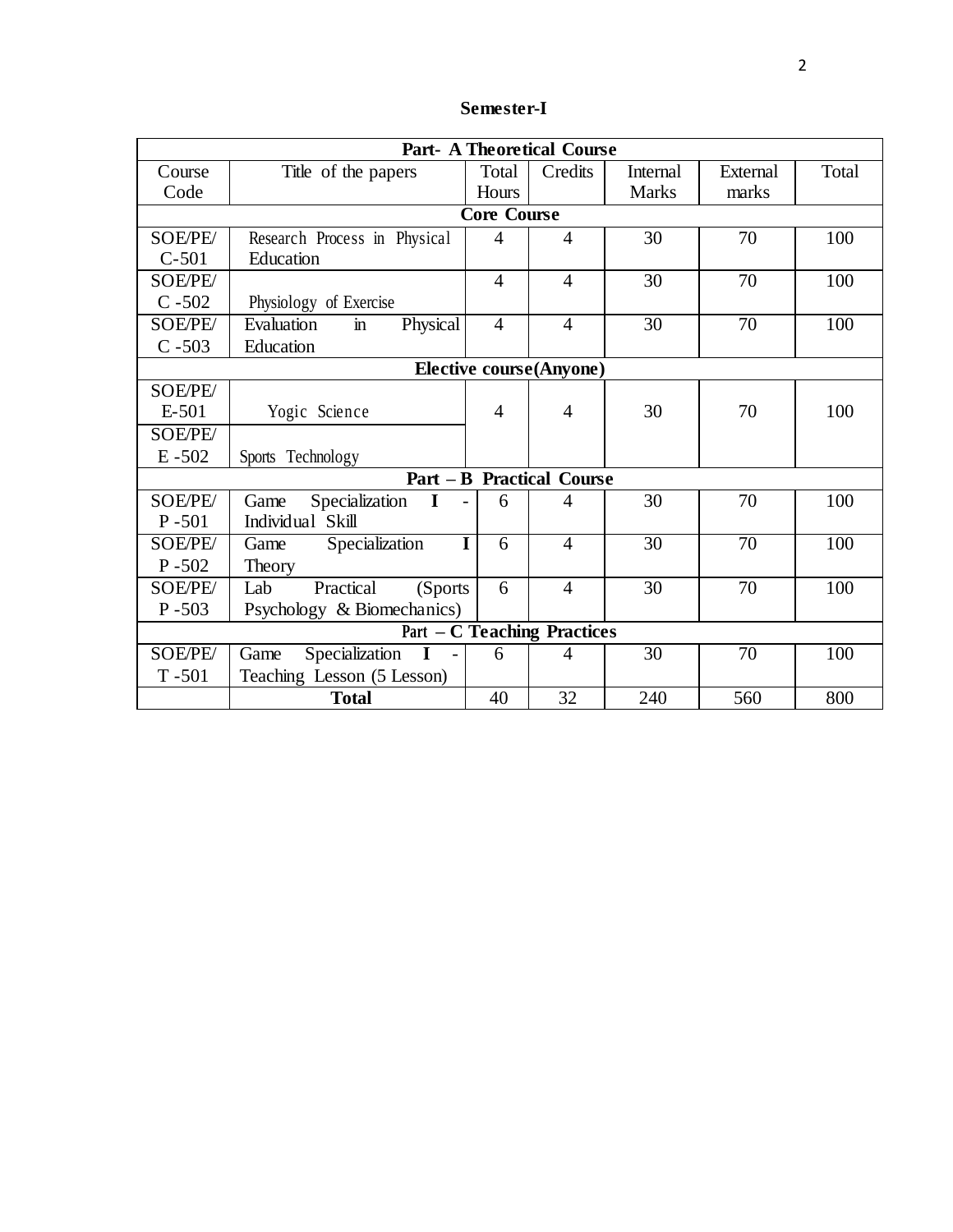| <b>Semester-II</b> |  |
|--------------------|--|
|--------------------|--|

| <b>Part- A Theoretical Course</b> |                                                      |                    |                                  |                 |                 |       |  |
|-----------------------------------|------------------------------------------------------|--------------------|----------------------------------|-----------------|-----------------|-------|--|
| Course                            | Title of the papers                                  | Total              | Credits                          | <b>Internal</b> | External        | Total |  |
| Code                              |                                                      | Hours              |                                  | <b>Marks</b>    | marks           |       |  |
|                                   |                                                      | <b>Core Course</b> |                                  |                 |                 |       |  |
| SOE/PE/                           | <b>Statistics</b><br>Physical<br>Applied<br>in       | $\overline{4}$     | $\overline{4}$                   | 30              | 70              | 100   |  |
| $C - 601$                         | Education                                            |                    |                                  |                 |                 |       |  |
| SOE/PE/                           | <b>Biomechanics</b><br><b>Sports</b><br>and          | $\overline{4}$     | $\overline{4}$                   | 30              | 70              | 100   |  |
| $C - 602$                         | Kinesiology                                          |                    |                                  |                 |                 |       |  |
| SOE/PE/                           |                                                      | $\overline{4}$     | $\overline{4}$                   | $\overline{30}$ | $\overline{70}$ | 100   |  |
| $C - 603$                         | Athletic care and Rehabilitation                     |                    |                                  |                 |                 |       |  |
|                                   |                                                      |                    | <b>Elective course (Anyone)</b>  |                 |                 |       |  |
| SOE/PE/                           |                                                      |                    |                                  |                 |                 |       |  |
| $E-601$                           | Sports Journalism and Mass Media                     | 4                  | $\overline{4}$                   | 30              | 70              | 100   |  |
| SOE/PE/                           | Curriculum<br>Management<br>Sports<br>and            |                    |                                  |                 |                 |       |  |
| $E - 602$                         | design in Physical education                         |                    |                                  |                 |                 |       |  |
|                                   |                                                      |                    | <b>Part - B Practical Course</b> |                 |                 |       |  |
| SOE/PE/                           | Specialization<br>I<br>Games                         | 6                  | 4                                | 30              | 70              | 100   |  |
| $P - 601$                         | Theory (Skill & Technique)                           |                    |                                  |                 |                 |       |  |
| SOE/PE/                           | Game Specialization I                                | 6                  | $\overline{4}$                   | $\overline{30}$ | 70              | 100   |  |
| $P - 602$                         | - Game proficiency                                   |                    |                                  |                 |                 |       |  |
|                                   | <b>Part - C Teaching Practices (Coaching Lesson)</b> |                    |                                  |                 |                 |       |  |
| SOE/PE/                           | Specialization<br>Game                               |                    |                                  |                 |                 |       |  |
| $T - 601$                         | Coaching Lesson (5 Lesson)                           | 6                  | $\overline{4}$                   | 30              | 70              | 100   |  |
| SOE/PE/                           | Theory teaching<br>on subjects                       | $\overline{6}$     | $\overline{4}$                   | $\overline{30}$ | $\overline{70}$ | 100   |  |
| $T - 602$                         | of Ist & IInd Semester and                           |                    |                                  |                 |                 |       |  |
|                                   | Game Specialization II                               |                    |                                  |                 |                 |       |  |
|                                   | (5 Lesson)                                           |                    |                                  |                 |                 |       |  |
|                                   |                                                      | 40                 | 32                               | 240             | 560             | 800   |  |
|                                   | <b>Total</b>                                         |                    |                                  |                 |                 |       |  |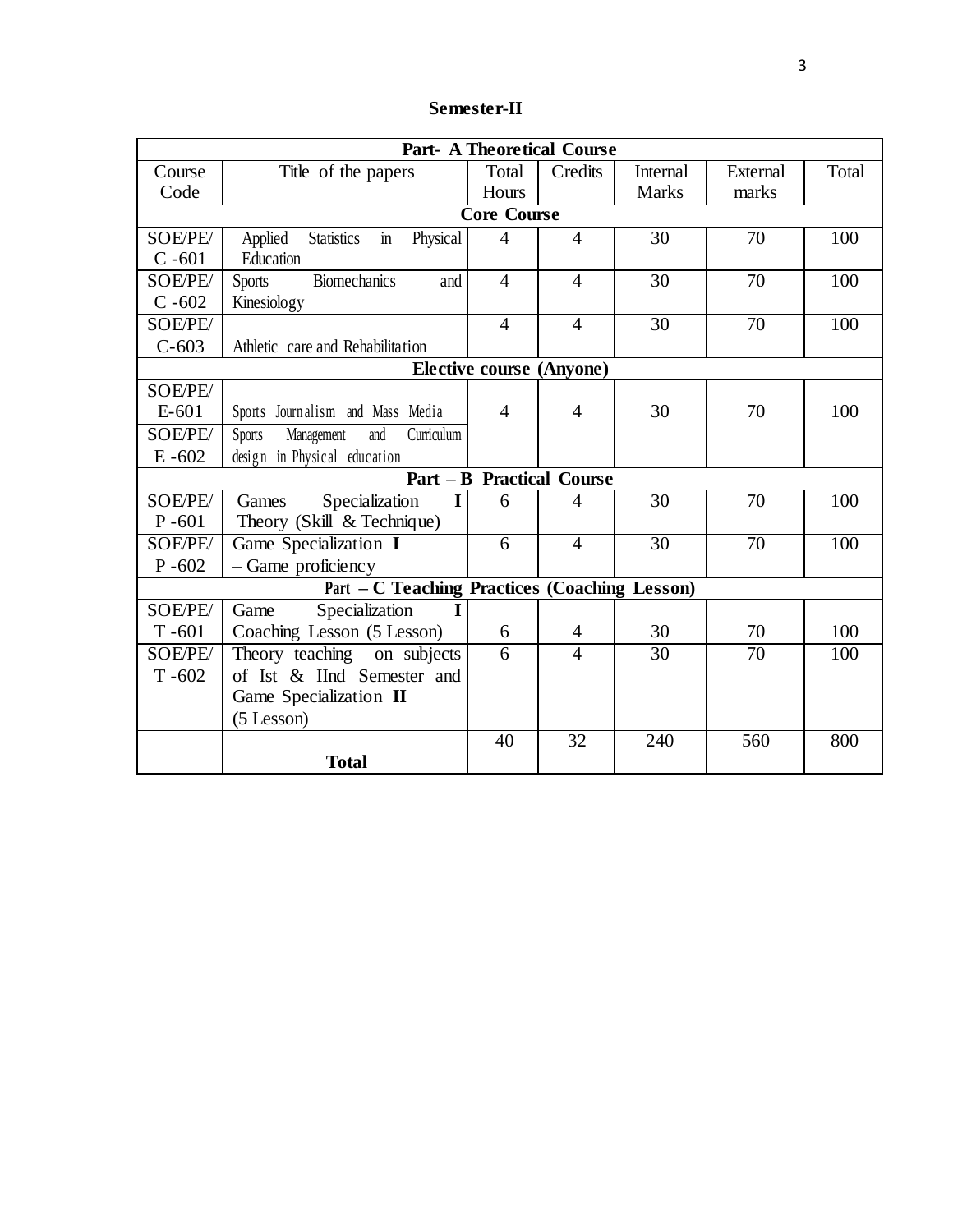| Semester-III |
|--------------|
|              |

| <b>Part- A Theoretical Course</b>  |                                                     |                                 |                                  |                 |          |                  |  |
|------------------------------------|-----------------------------------------------------|---------------------------------|----------------------------------|-----------------|----------|------------------|--|
| Course                             | Title of the papers                                 | Total                           | Credits                          | <b>Internal</b> | External | Total            |  |
| Code                               |                                                     | Hours                           |                                  | <b>Marks</b>    | marks    |                  |  |
|                                    |                                                     | <b>Core Course</b>              |                                  |                 |          |                  |  |
| SOE/PE/                            | Principles<br>Scientific<br><sub>of</sub><br>Sports |                                 |                                  |                 |          |                  |  |
| $C-701$                            | Training                                            | $\overline{4}$                  | 4                                | 30              | 70       | 100              |  |
| <b>SOE/PE/</b>                     |                                                     | 4                               | 4                                | 30              | 70       | 100              |  |
| $C - 702$                          | Sports Medicine                                     |                                 |                                  |                 |          |                  |  |
| SOE/PE/                            | Health<br>Education<br>Sports<br>and                | $\overline{4}$                  | $\overline{4}$                   | 30              | 70       | 100              |  |
| $C - 703$                          | Nutrition                                           |                                 |                                  |                 |          |                  |  |
|                                    |                                                     | <b>Elective Course (Anyone)</b> |                                  |                 |          |                  |  |
| SOE/PE/                            |                                                     |                                 |                                  |                 |          |                  |  |
| E-701                              | Value and Environment Education                     | 4                               | 4                                | 30              | 70       | 100              |  |
| <b>SOE/PE/</b>                     |                                                     |                                 |                                  |                 |          |                  |  |
| E-702                              | Physical Fitness and Wellness                       |                                 |                                  |                 |          |                  |  |
|                                    |                                                     |                                 | <b>Part - B Practical Course</b> |                 |          |                  |  |
| <b>SOE/PE/</b>                     | Game Specialization II                              | 6                               | 4                                | $\overline{30}$ | 70       | $\overline{100}$ |  |
| $P - 701$                          | - Individual Skill                                  |                                 |                                  |                 |          |                  |  |
| <b>SOE/PE/</b>                     | Game Specialization II                              | 6                               | $\overline{4}$                   | 30              | 70       | 100              |  |
| P-702                              | Theory                                              |                                 |                                  |                 |          |                  |  |
| SOE/PE/                            | <b>Lab Practical</b>                                | 6                               | $\overline{4}$                   | 30              | 70       | 100              |  |
| $P - 703$                          | Anthropometry & Test and                            |                                 |                                  |                 |          |                  |  |
|                                    | Measurement)                                        |                                 |                                  |                 |          |                  |  |
| <b>Part – C Teaching Practices</b> |                                                     |                                 |                                  |                 |          |                  |  |
| <b>SOE/PE/</b>                     | Game Specialization II                              |                                 |                                  |                 |          |                  |  |
| $T - 701$                          | - Teaching Lesson                                   | 6                               | $\overline{4}$                   | 30              | 70       | 100              |  |
|                                    | $(5$ Lesson)                                        |                                 |                                  |                 |          |                  |  |
|                                    |                                                     | 40                              | $\overline{32}$                  | 240             | 560      | 800              |  |
|                                    | Total                                               |                                 |                                  |                 |          |                  |  |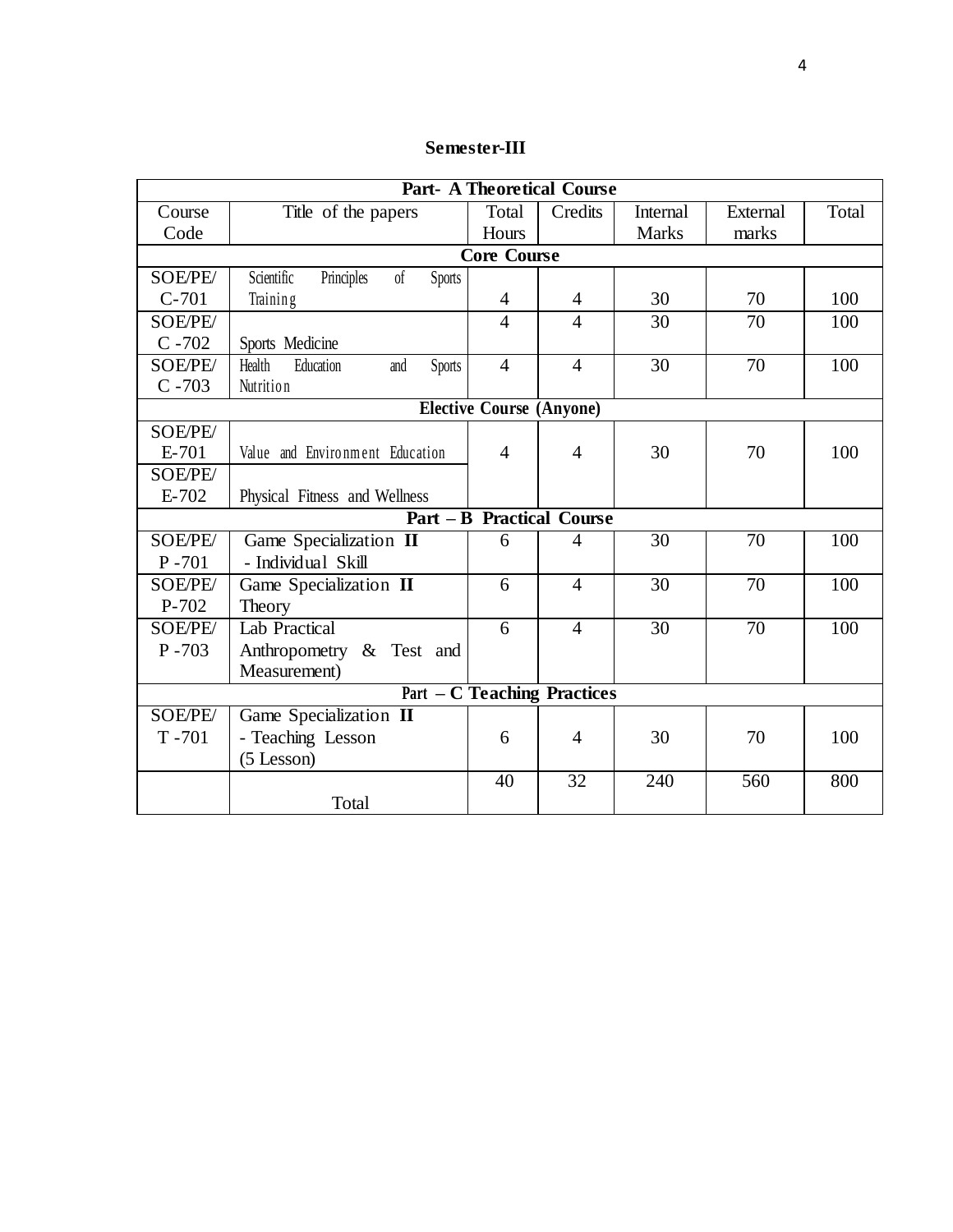| <b>Semester-IV</b> |
|--------------------|
|--------------------|

| <b>Part- A Theoretical Course</b> |                                                      |                    |                                  |                 |                 |       |  |
|-----------------------------------|------------------------------------------------------|--------------------|----------------------------------|-----------------|-----------------|-------|--|
| Course                            | Title of the papers                                  | Total              | Credits                          | <b>Internal</b> | External        | Total |  |
| Code                              |                                                      | Hours              |                                  | <b>Marks</b>    | marks           |       |  |
|                                   |                                                      | <b>Core Course</b> |                                  |                 |                 |       |  |
| SOE/PE/                           | Information<br>Communication<br>and                  | $\overline{4}$     | $\overline{4}$                   | 30              | 70              | 100   |  |
| $C-801$                           | Technology in Physical education                     |                    |                                  |                 |                 |       |  |
| SOE/PE/                           |                                                      | $\overline{4}$     | $\overline{4}$                   | 30              | 70              | 100   |  |
| $C-802$                           | Sports psychology                                    |                    |                                  |                 |                 |       |  |
| SOE/PE/                           | $\overline{\text{in}}$<br>Education<br>technology    | $\overline{4}$     | $\overline{4}$                   | $\overline{30}$ | $\overline{70}$ | 100   |  |
| $C-803$                           | physical education                                   |                    |                                  |                 |                 |       |  |
| <b>Elective Course (Anyone)</b>   |                                                      |                    |                                  |                 |                 |       |  |
| SOE/PE/                           |                                                      |                    |                                  |                 |                 |       |  |
| E-801                             | Dissertation                                         | $\overline{4}$     | $\overline{4}$                   | 30              | 70              | 100   |  |
| SOE/PE/                           |                                                      |                    |                                  |                 |                 |       |  |
| E-802                             | <b>Sports Engineering</b>                            |                    |                                  |                 |                 |       |  |
|                                   |                                                      |                    | <b>Part - B Practical Course</b> |                 |                 |       |  |
| SOE/PE/                           | Specialization<br>Games<br>$\mathbf I$               |                    |                                  |                 |                 |       |  |
| $P - 801$                         | Theory (Skill & Technique)                           | 6                  | 4                                | 30              | 70              | 100   |  |
| SOE/PE/                           | Specialization<br>Game<br>$\mathbf{I}$               |                    |                                  |                 |                 |       |  |
| $P - 802$                         | Game proficiency                                     | 6                  | $\overline{4}$                   | 30              | 70              | 100   |  |
|                                   | <b>Part - C Teaching Practices (Coaching Lesson)</b> |                    |                                  |                 |                 |       |  |
| SOE/PE/                           | Specialization<br>$\mathbf{I}$<br>Game               | 6                  | $\overline{4}$                   | 30              | 70              | 100   |  |
| $T-801$                           | Coaching Lesson (5 Lesson)                           |                    |                                  |                 |                 |       |  |
| SOE/PE/                           | Theory teaching on subjects                          | $\overline{6}$     | $\overline{4}$                   | 30              | 70              | 100   |  |
| $T-802$                           | of IIIrd & IVth Semester and                         |                    |                                  |                 |                 |       |  |
|                                   | Specialization II<br>Game<br>(5)                     |                    |                                  |                 |                 |       |  |
|                                   | Lesson)                                              |                    |                                  |                 |                 |       |  |
|                                   |                                                      | 40                 | 32                               | 240             | 560             | 800   |  |
|                                   | Total                                                |                    |                                  |                 |                 |       |  |

**Note:-**

**1. Games specialization will be given in following Games and sports: Athletics, badminton, basketball, cricket, football, handball, hockey, kabaddi, kho-kho, table-tennis, volleyball and yoga.** Student will select one Game specialization for I and II semester **(Game Specialization I)** and one more Game specialization for III and IV semester **(Game Specialization II**)

2. The Games specialization in a particular games and sports discipline will run by the department only if at least 3 students opt for a particular games and sports and availability of teacher of Games specialization.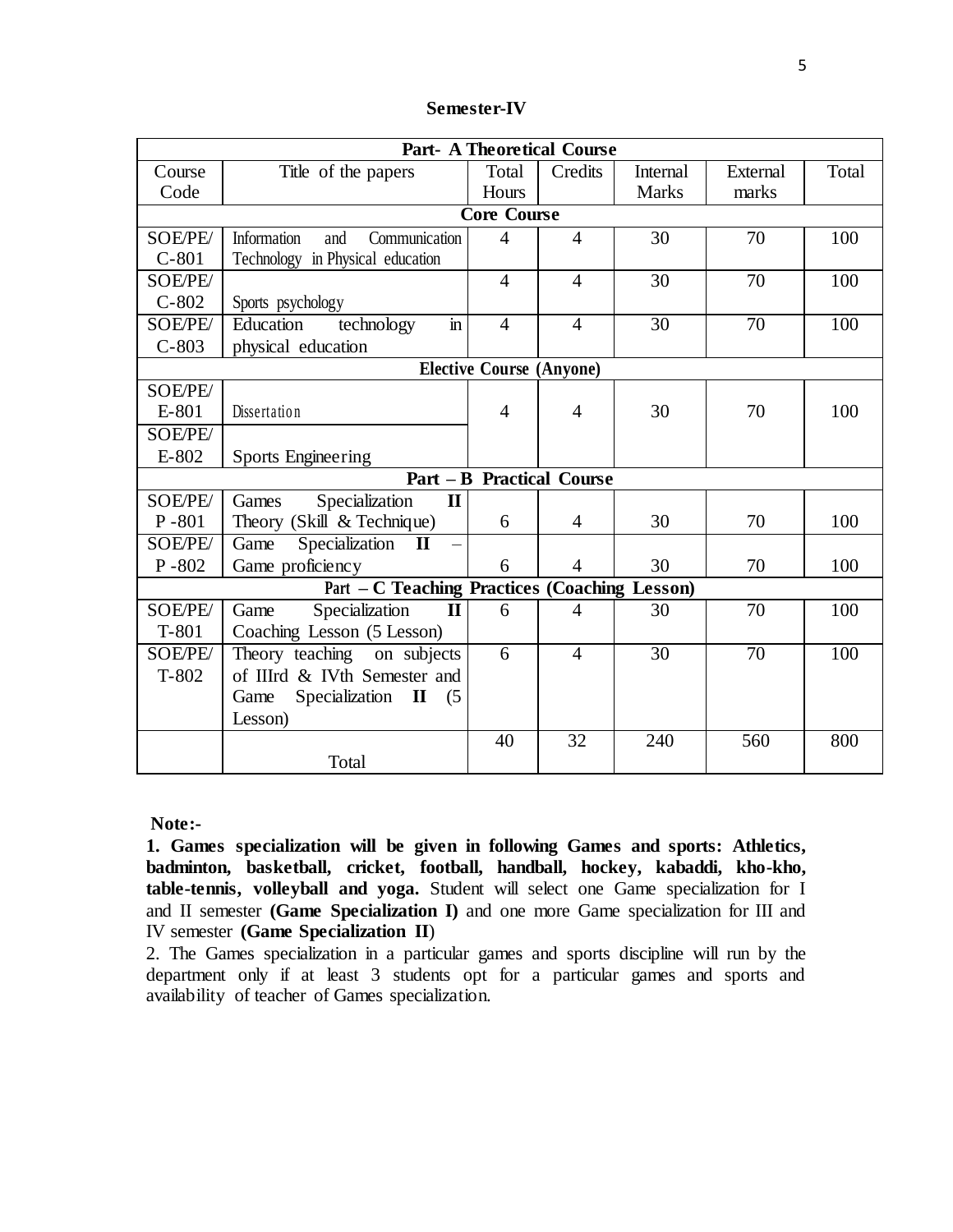## **SEMESTER I THEORY COURSES SOE/PE/C-501 RESEARCH PROCESS IN PHYSICAL EDUCATION**

#### **UNIT I – Introduction**

Meaning and Definition of Research – Need, Nature and Scope of research in Physical Education. Classification of Research, Location of Research Problem, Criteria for selection of a problem, Qualities of a good researcher.

#### **UNIT II – Methods of Research**

Descriptive Methods of Research; Survey Study, Case study, Introduction of Historical Research, Steps in Historical Research, Sources of Historical Research: Primary Data and Secondary Data, Historical Criticism: Internal Criticism and External Criticism.

#### **UNIT III – Experimental Research**

Experimental Research – Meaning, Nature and Importance, Meaning of Variable, Types of Variables. Experimental Design - Single Group Design, Reverse Group Design, Repeated Measure Design, Static Group Comparison Design, Equated Group Design, Factorial Design.

#### **UNIT IV – Sampling**

Meaning and Definition of Sample and Population.Types of Sampling; Probability Methods; Systematic Sampling, Cluster sampling, Stratified Sampling.Area Sampling – Multistage Sampling.Non- Probability Methods; Convenience Sample, Judgement Sampling, Quota Sampling.

#### **UNIT V – Research Proposal and Report**

Chapterization of Thesis / Dissertation, Front Materials, Body of Thesis – Back materials. Method of Writing Research proposal, Thesis / Dissertation; Method of writing abstract and full paper for presenting in a conference and to publish in journals ,Mechanics of writing Research Report, Footnote and Bibliography writing.

#### **Reference:**

Best J. W (1971) Research in Education, New Jersey; Prentice Hall, Inc

Clarke David. H & Clarke H, Harrison (1984) Research processes in Physical Education, New Jersey; Prentice Hall Inc.

Jerry R Thomas & Jack K Nelson (2000) Research Methods in Physical Activities; Illinois; Human Kinetics;

Kamlesh, M. L. (1999) Research Methodology in Physical Education and Sports

Rothstain, A (1985) Research Design and Statistics for Physical Education, Englewood Cliffs: Prentice Hall, Inc

Subramanian, R, Thirumalai Kumar S & Arumugam C (2010) Research Methods in Health, Physical Education and Sports, New Delhi; Friends Publication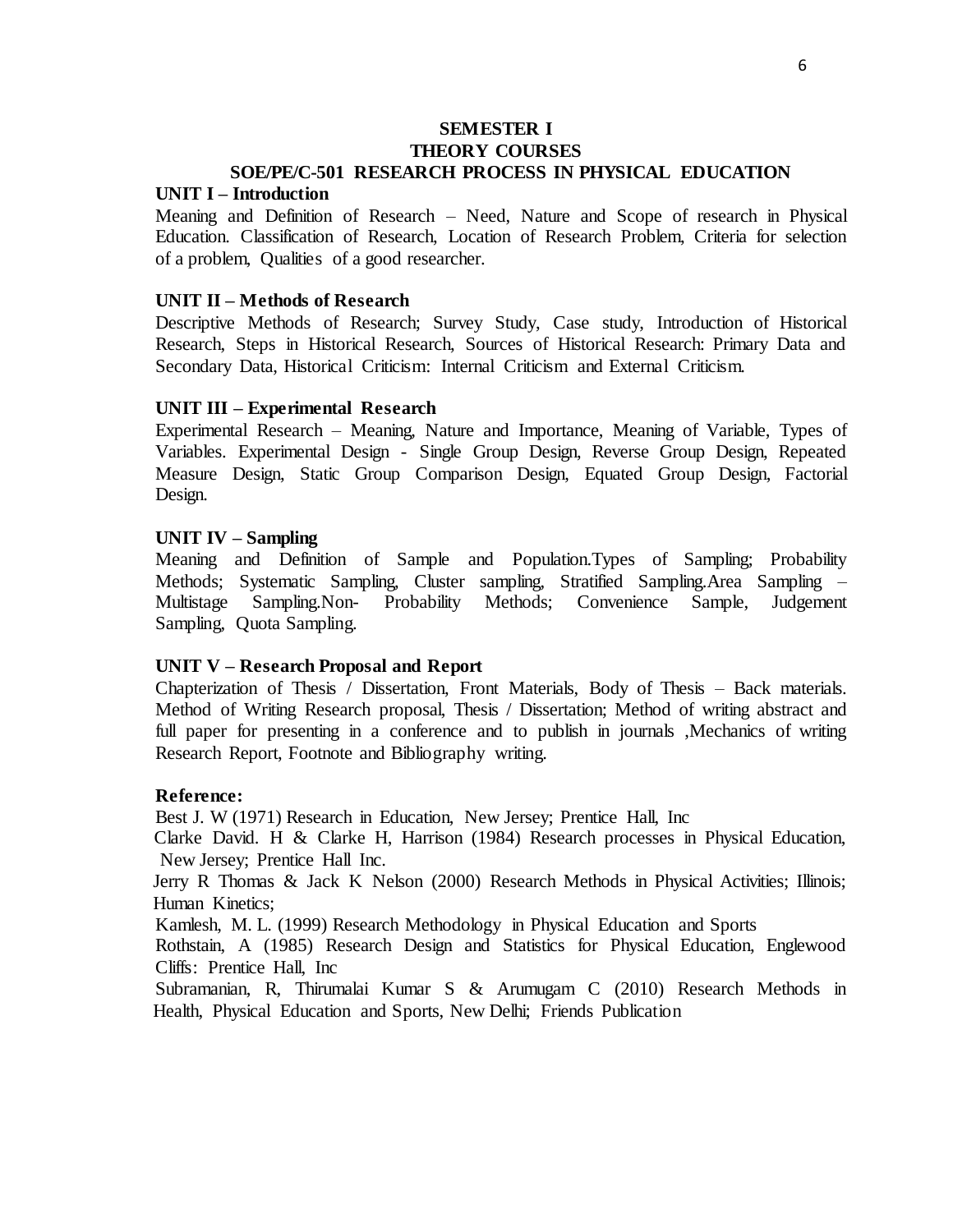## **SOE/PE/C -502 PHYSIOLOGY OF EXERCISE**

# **UNIT I – Skeletal Muscles and Exercise**

Macro & Micro Structure of the Skeletal Muscle, Chemical Composition. Sliding Filament theory of Muscular Contraction. Types of Muscle fibre.Muscle Tone, Chemistry of Muscular Contraction – Heat Production in the Muscle, Effect of exercises and training on the muscular system.

# **UNIT II – Cardiovascular System and Exercise**

Heart Valves and Direction of the Blood Flow – Conduction System of the Heart – Blood Supply to the Heart – Cardiac Cycle – Stroke Volume – Cardiac Output – Heart Rate – Factors Affecting Heart Rate – Cardiac Hypertrophy – Effect of exercises and training on the Cardio vascular system.

## **UNIT III – Respiratory System and Exercise**

Mechanics of Breathing – Respiratory Muscles, Minute Ventilation – Ventilation at Rest and During Exercise.Diffusion of Gases – Exchange of Gases in the Lungs –Exchange of Gases in the Tissues – Control of Ventilation – Ventilation and the Anaerobic Threshold.Oxygen Debt – Lung Volumes and Capacities – Effect of exercises and training on the respiratory system.

# **UNIT IV – Metabolism and Energy Transfer**

Metabolism – ATP – PC or Phosphagen System – Anaerobic Metabolism – Aerobic Metabolism – Aerobic and Anaerobic Systems during Rest and Exercise. Short Duration High Intensity Exercises – High Intensity Exercise Lasting Several Minutes – Long Duration Exercises.

## **UNIT V – Climatic conditions and sports performance and ergogenic aids**

Variation in Temperature and Humidity – Thermoregulation – Sports performance in hot climate, Cool Climate, high altitude. Influence of: Amphetamine, Anabolic steroids, Androstenedione, Beta Blocker, Choline, Creatine, Human growth hormone on sports performance. Narcotic, Stimulants: Amphetamines, Caffeine, Ephedrine, Sympathomimetic amines. Stimulants and sports performance.

## **Reference:**

Amrit Kumar, R, Moses. (1995). Introduction to Exercise Physiology. Madras: PoompugarPathipagam.

BeotraAlka, (2000) Drug Education Handbook on Drug Abuse in Sports: Sports Authority of India Delhi.

Clarke, D.H. (1975). Exercise Physiology. New Jersey: Prentice Hall Inc., Englewood Cliffs. David, L Costill. (2004). Physiology of Sports and Exercise.Human Kinetics.

Fox, E.L., and Mathews, D.K. (1981).The Physiological Basis of Physical Education and Athletics. Philadelphia: Sanders College Publishing.

Guyton, A.C. (1976). Textbook of Medical Physiology. Philadelphia: W.B. Sanders co. Richard, W. Bowers. (1989). Sports Physiology. WMC: Brown Publishers.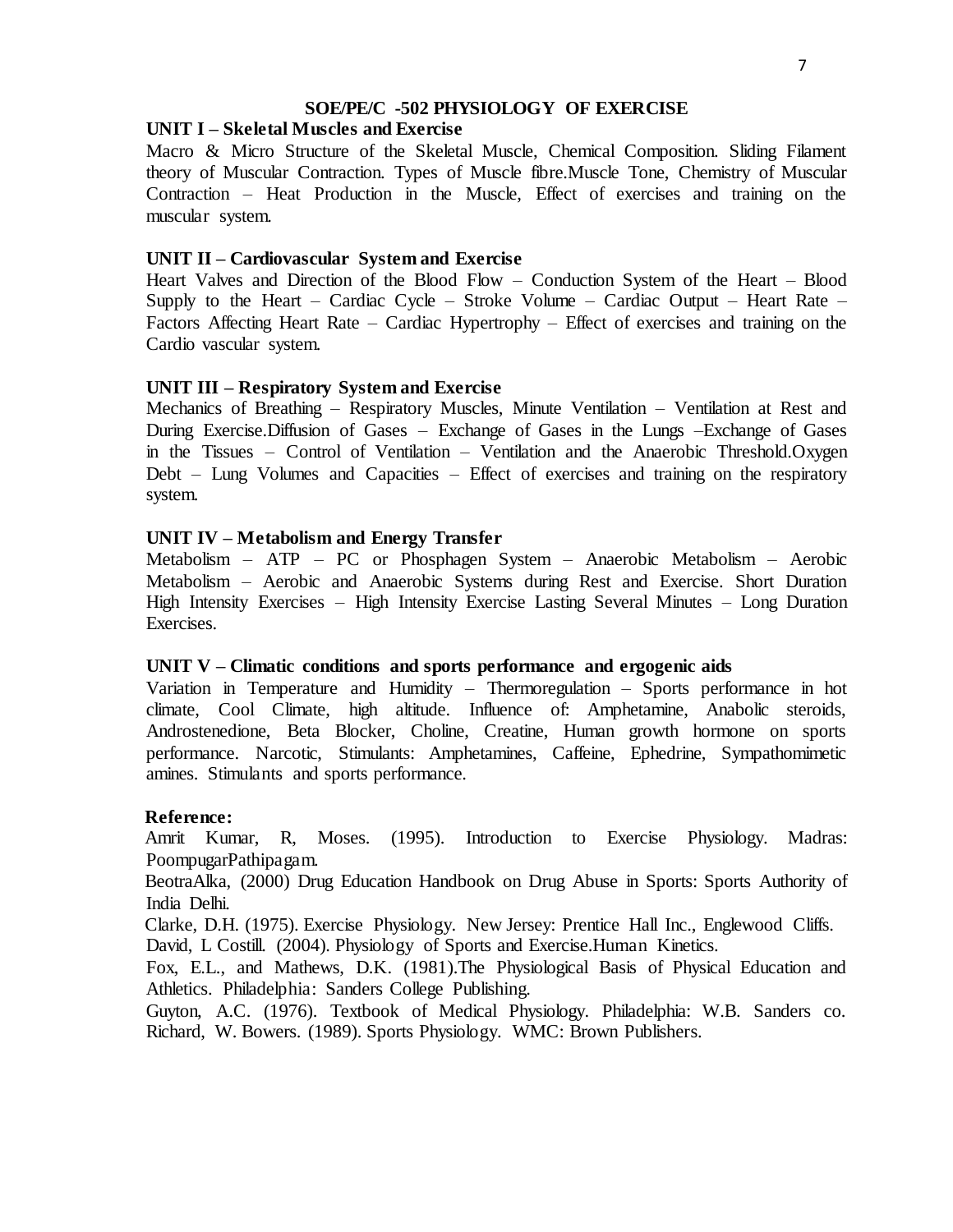## **SOE/PE/C-503 EVALUATION IN PHYSICAL EDUCATION**

## **UNIT I – Introduction**

Meaning and Definition of Test, Measurement and Evaluation.Need and Importance of Measurement and Evaluation. Criteria for Test Selection – Scientific Authenticity.Meaning, definition and establishing Validity, Reliability, Objectivity. Norms – Administrative Considerations.

# **UNIT II – Motor Fitness Tests**

Meaning and Definition of Motor Fitness. Test for Motor Fitness; Indiana Motor Fitness Test (for elementary and high school boys, girls and College Men) Oregon Motor Fitness Test (Separately for boys and girls) - JCR test. Motor Ability; Barrow Motor Ability Test – Newton Motor Ability Test – Muscular Fitness – Kraus Weber Minimum Muscular Fitness Test.

## **UNIT III – Physical Fitness Tests**

Physical Fitness Test: AAHPERD Health Related Fitness Battery (revised in 1984), ACSM Health Related Physical Fitness Test, Roger's physical fitness Index. Cardio vascular test; Harvard step test, 12 minutes run / walk test, Multi-stage fitness test (Beep test)

## **UNIT IV – Anthropometric and Aerobic-Anaerobic Tests**

Physiological Testing: Aerobic Capacity: The Bruce Treadmill Test Protocol, 1.5 Mile Run test for college age males and females. Anaerobic Capacity: Margaria-Kalamen test, Wingate Anaerobic Test, Anthropometric Measurements: Method of Measuring Height: Standing Height, Sitting Height. Method of measuring Circumference: Arm, Waist, Hip, Thigh. Method of Measuring Skin folds: Triceps, Sub scapular, Suprailiac.

## **UNIT V – Skill Tests**

Specific Spots Skill Test: Badminton: Miller Wall Volley Test. Basketball: Johnson Basketball Test, Harrison Basketball Ability Test. Cricket: Sutcliff Cricket test. Hockey: Friendel Field Hockey Test, Harban's Hockey Test, Volleyball, Russel Lange Volleyball Test, Brady Volleyball Test. Football: Mor-Christian General Soccer Ability Skill Test Battery, Johnson Soccer Test, Mc-Donald Volley Soccer Test. Tennis: Dyer Tennis Test.

## **References:**

Cureton T.K. (1947) Physical Fitness Appraisal and Guidance, St. Louis: The C. Mosby Company

Jenson, Clayne R and Cynt ha, C. Hirst (1980) Measurement in Physical Education and Athletics, New York, Macmillan Publishing Co. Inc

Kansal D.K. (1996), "Test and Measurement in Sports and Physical Education, New Delhi: DVS Publications

Krishnamurthy (2007) Evaluation in Physical Education and Sports, New Delhi; Ajay Verma Publication

Vivian H. Heyward (2005) Advance Fitness Assessment and Exercise Prescription, 3rd Edition, Dallas TX: The Cooper Institute for Aerobics Research

Wilmore JH and Costill DL. (2005) Physiology of Sport and Exercise: 3<sup>rd</sup> Edition. Champaigm IL: Human Kinetic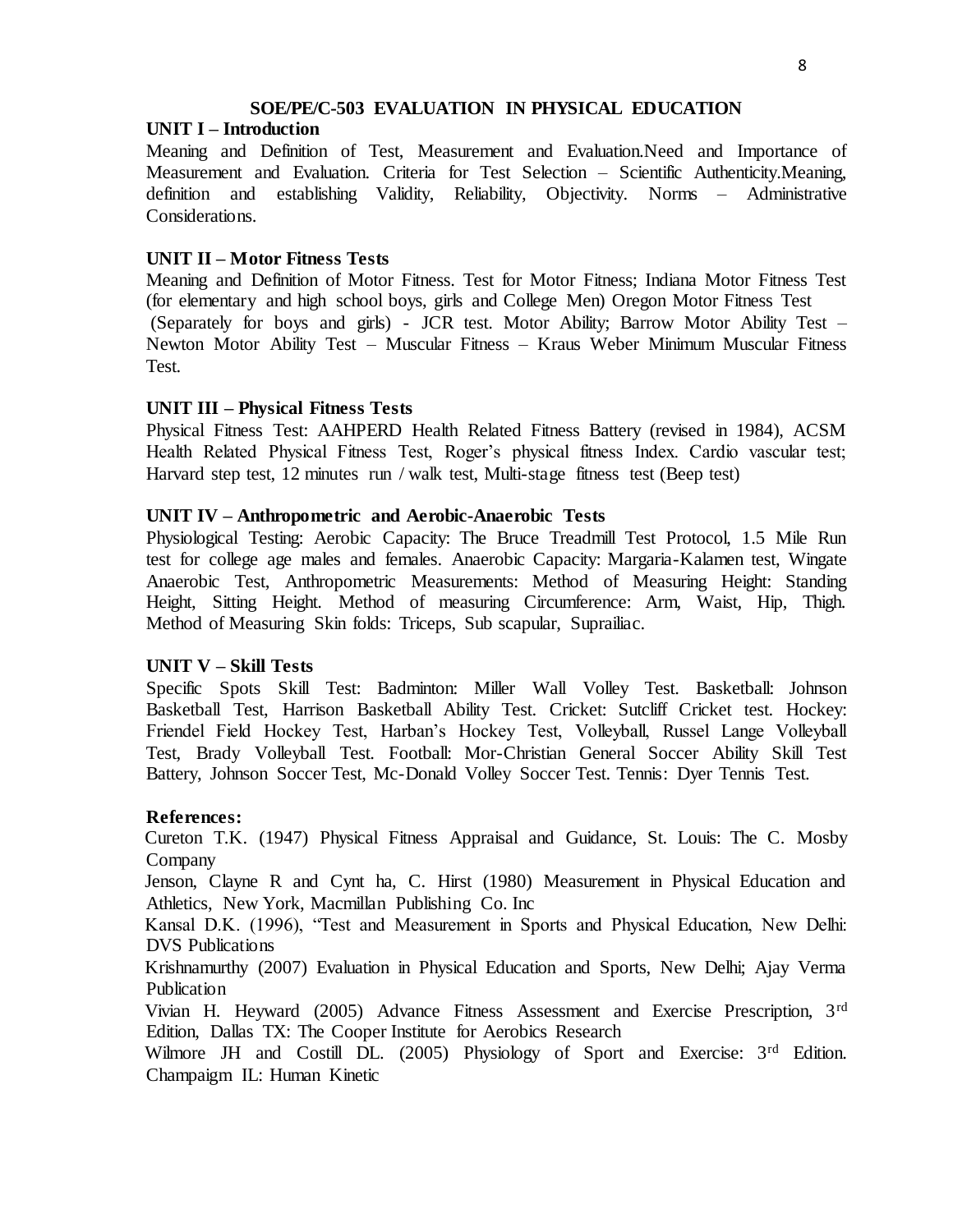#### **SOE/PE/E-501 Yogic Sciences**

#### **Unit I – Introduction**

Meaning and Definition of Yoga.Astanga Yoga: Yama, Niyama, Aasna, Pranayama, Prathyahara, Dharana, Dhyana, Samadhi, Concept of Yogic Practices; Principles of Breathing– Awareness – Relaxation, Sequence – Counter pose – Time – Place – Clothes – Bathing – Emptying the bowels – Stomach – Diet – No Straining – Age – Contra-Indication – Inverted asana – Sunbathing.

#### **Unit II – Aasanas and Pranayam**

Loosening exercise: Techniques and benefits.Asanas: Types- Techniques and Benefits, Surya Namaskar: Methods and benefits. Pranayama: Types- Methods and benefits. Nadis: Meaning, methods and benefits, Chakras: Major Chakaras- Benefits of clearing and balancing Chakras.

#### **Unit III – Kriyas**

Shat Kriyas- Meaning, Techniques and Benefits of Neti – Dhati – Kapalapathi- Trataka – Nauli – Basti, Bandhas: Meaning, Techniques and Benefits of JalendraBandha, JihvaBandha, UddiyanaBandha, MulaBandha.

### **Unit IV – Mudras**

Meaning, Techniques and Benefits of Hasta Mudras, Asamyuktahastam, Samyuktahastam , Mana Mudra, Kaya Mudra, Banda Mudra, Adhara Mudra. Meditation: Meaning, Techiques and Benefits of Meditation – Passive and active, Saguna Meditation and Nirguna Meditation.

## **Unit V – Yoga and Sports**

Yoga Supplemental Exercise – Yoga Compensation Exercise – Yoga Regeneration Exercise-Power Yoga. Role of Yoga in Psychological Preparation of athelete: Mental Welbeing, Anxiety, Depression Concentration, Self Actualization. Effect of Yoga on Physiological System: Circulatory, Skeletal, Digestive, Nervous, Respiratory, Excretory Syste.

## **Reference:**

Gore, (1990), Anatomy and Physiology of Yogac Practices.Lonavata: Kanchan

Iyengar, B.K.S. (2000), Light on Yoga. New Delhi: Harper Collins Publishers.

Karbelkar N.V.(1993) PatanjalYogasutraBhashya (Marathi Edition) Amravati: Hanuman VyayamPrasarakMandal

Kenghe.C.T. (1976). Yoga as Depth-Psychology and para-Psychology (Vol-I): Historical Background, Varanasi: BharataManishai.

Kuvalyananada Swami & S.L. Vinekar, (1963), Yogic Therapy – Basic Principles and Methods. New Delhi: Govt. of India, Central Health Education and Bureau.

Swami Kuvalayanda, (1998), Asanas. Lonavala: Kaivalyadhama.

Swami SatyananadaSarasvati. (1989), Asana Pranayama Mudra Bandha.Munger: Bihar School of Yoga.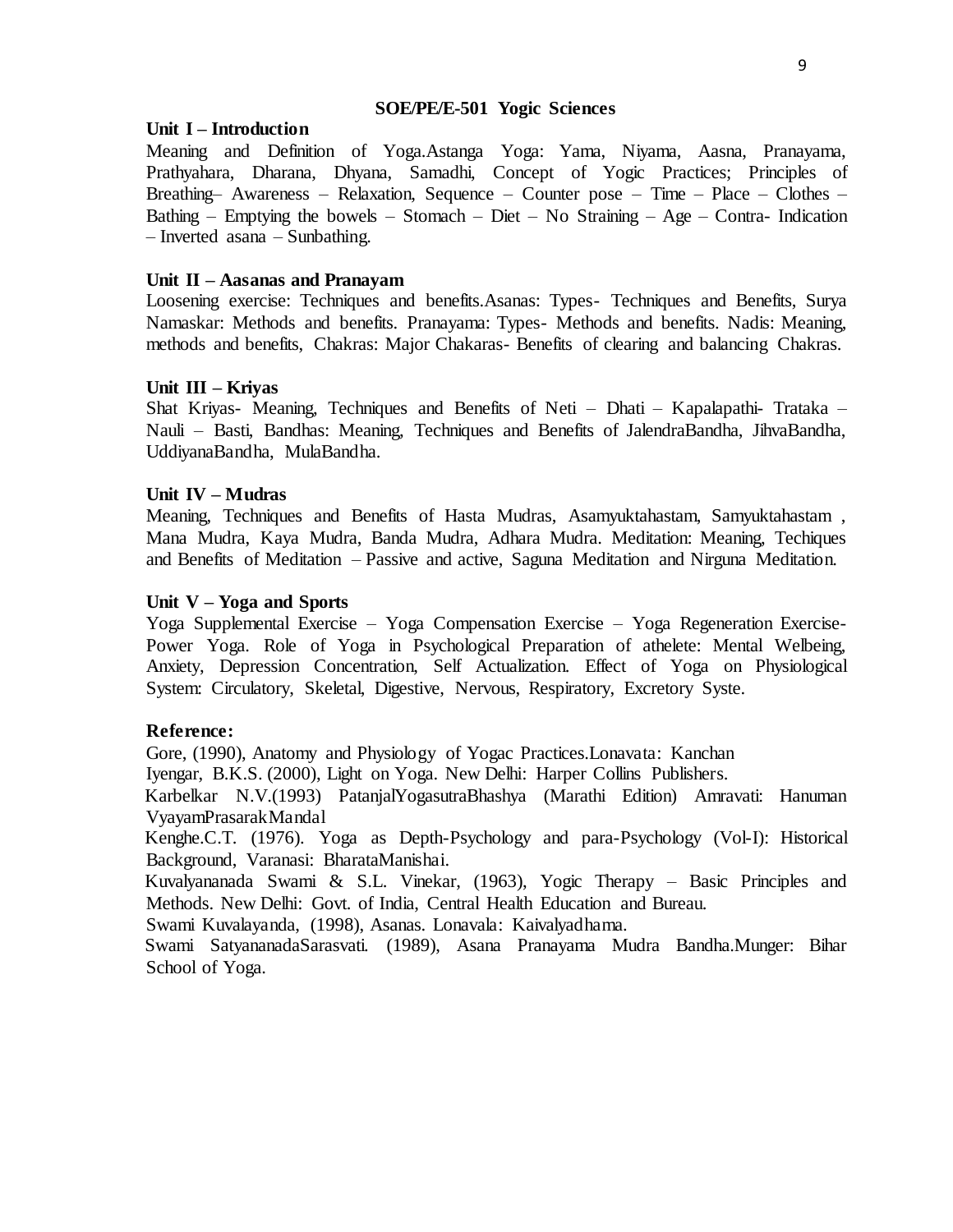## **SOE/PE/E/502 SPORTS TECHNOLOGY**

# **Unit I – Sports Technology**

Meaning, definition, purpose, advantages and applications, General Principles and purpose of instrumentation in sports, Workflow of instrumentation and business aspects, Technological impacts on sports.

# **Unit II – Science of Sports Materials**

Adhesives- Nano glue, nanomoulding technology, Nano turf.Foot wear production, Factors and application in sports, constraints. Foams- Polyurethane, Polystyrene, Styrofoam, closedcell and open-cell foams, Neoprene, Foam. Smart Materials – Shape Memory Alloy (SMA), Thermo chromic film, High-density modelling foam.

# **Unit III – Surfaces of Playfields**

Modern surfaces for playfields, construction and installation of sports surfaces.Types of materials – synthetic, wood, polyurethane Artificial turf. Modern technology in the construction of indoor and outdoor facilities. Technology in manufacture of modern play equipments. Use of computer and software in Match Analysis and Coaching.

# **Unit IV – Modern equipment**

Playing Equipments: Balls: Types, Materials and Advantages, Bat/Stick/ Racquets: Types, Materials and Advantages. Clothing and shoes: Types, Materials and Advantages. Measuring equipments: Throwing and Jumping Events. Protective equipments: Types, Materials and Advantages. Sports equipment with nano technology, Advantages.

# **Unit V – Training Gadgets**

Basketball: Ball Feeder, Mechanism and Advantages. Cricket: Bowling Machine, Mechanism and Advantages, Tennis: Serving Machine, Mechanism and Advantages, Volleyball: Serving Machine Mechanism and Advantages. Lighting Facilities: Method of erecting Flood Light and measuring luminous. Video Coverage: Types, Size, Capacity, Place and Position of Camera in Live coverage of sporting events.

# **References:**

Charles J.A. Crane, F.A.A. and Furness, J.A.G. (1987) "Selection of Engineering Materials" UK: Butterworth Heiremann.

Finn, R.A. and Trojan P.K. (1999) "Engineering Materials and their Applications" UK: Jaico Publisher.

John Mongilo, (2001) "Nano Technology 101 "New York: Green wood publishing.

Walia, J.S. Principles and Methods of Education (Paul Publishers, Jullandhar), 1999.

Kochar, S.K. Methods and Techniques of Teaching (New Delhi, Jullandhar, Sterling Publishers Pvt. Ltd.), 1982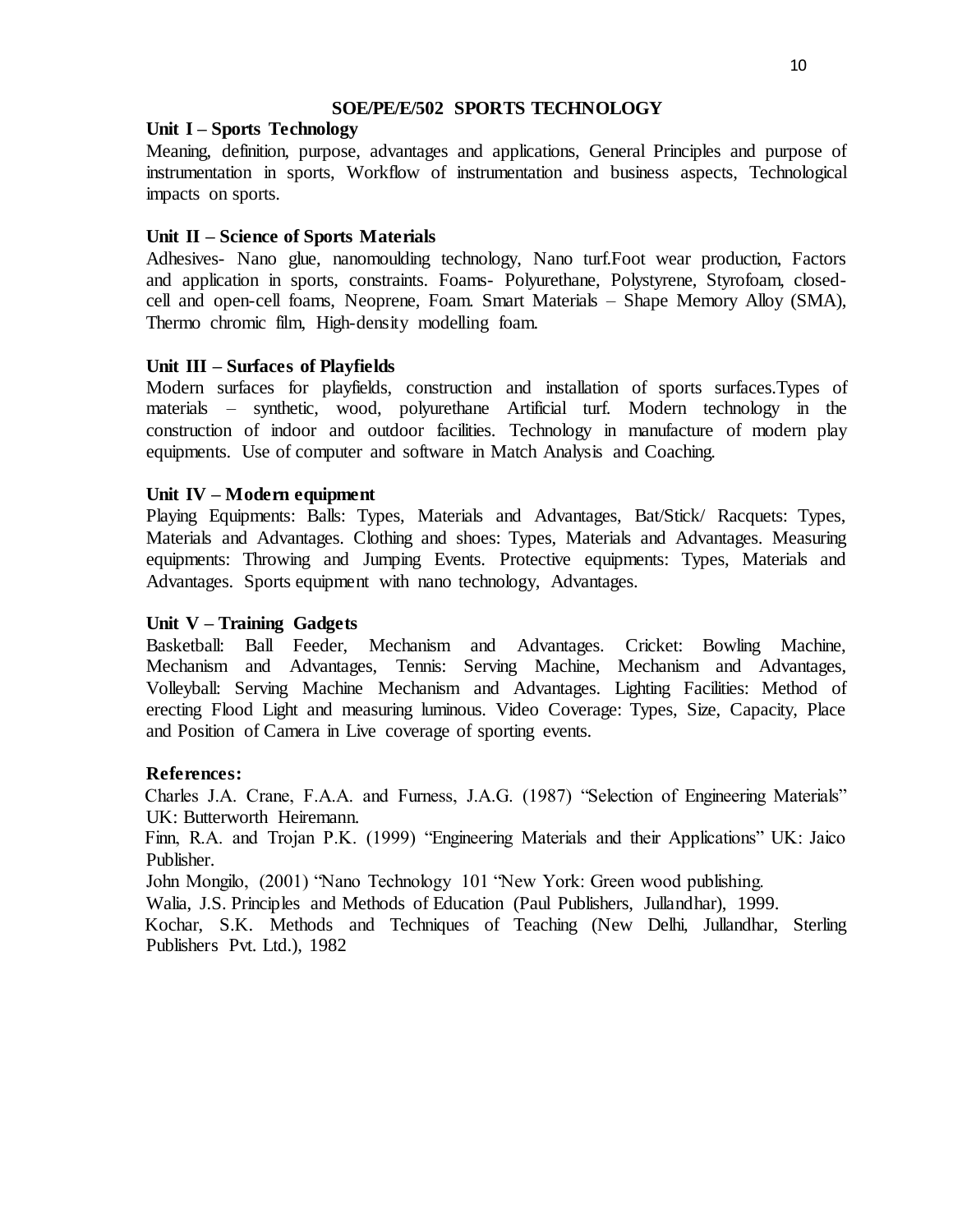#### **SEMESTER II**

## **SOE/PE/C-601 APPLIED STATICTICS IN PHYSICAL EDUCATION UNIT I – Introduction**

Meaning and Definition of Statistics. Function, need and importance of Statistics. Types of Statistics. Meaning of the terms, Population, Sample, Data, types of data. Variables; Discrete, Continuous. Parametric and non-parametric statistics.

#### **UNIT II – Data Classification, Tabulation and Measures of Central Tendency**

Meaning, uses and construction of frequency table. Meaning, Purpose, Calculation and advantages of Measures of central tendency – Mean, median and mode.

#### **UNIT III – Measures of Dispersions and Scales**

Meaning, Purpose, Calculation and advances of Quartile, Deviation, Mean Deviation, Standard Deviation, Probable Error. Meaning, Purpose, Calculation and advantages of scoring scales; Sigma scale, Z Scale, Hull scale, T scale.

#### **UNIT IV – Probability Distributions and Graphs**

Normal Curve. Meaning of probability- Principles of normal curve – Properties of normal curve. Divergence form normality – Skewness and Kurtosis. Graphical Representation in Statistics; Line diagram, Bar diagram, Histogram, Frequency Polygon, Ogive Curve.

#### **UNIT V – Inferential and Comparative Statistics**

Tests of significance; Independent "t" test, Dependent "t" test – chi – square test, level of confidence and interpretation of data. Meaning of correlation – co-efficient of correlation – calculation of co- efficient of correlation by the product moment method and rank difference method. Concept of ANOVA and ANCOVA.

#### **References:**

Best J. W (1971) Research in Education, New Jersey; Prentice Hall, Inc

Clark D.H. (1999) Research Problem in Physical Education  $2<sup>nd</sup>$  edition, Eaglewood Cliffs, Prentice Hall, Inc.

Jerry R Thomas & Jack K Nelson (2000) Research Methods in Physical Activities; Illinois; Human Kinetics;

Kamlesh, M. L. (1999) Research Methodology in Physical Education and Sports, New Delhi Rothstain A (1985) Research Design and Statistics for Physical Education, Englewood Cliffs:Prentice Hall, Inc

Sivaramakrishnan. S. (2006) Statistics for Physical Education, Delhi; Friends Publication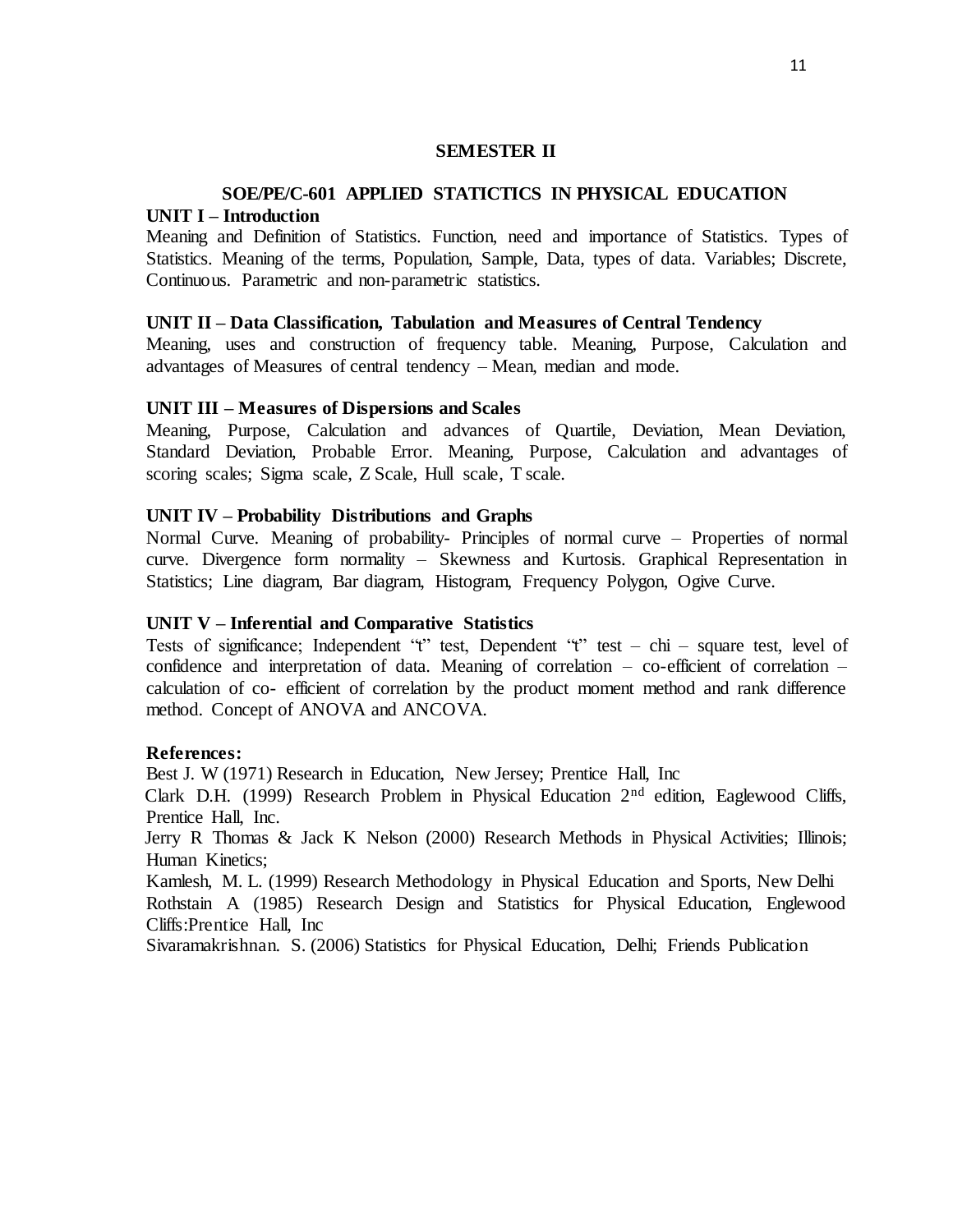# **SOE/PE/C-602 SPORTS BIOMECHANICS AND KINSESIOLOGY**

# **UNIT I – Introduction**

Meaning, nature, role and scope of applied kinesiology and Sports Biomechanics. Meaning of Axis and Planes, Dynamics, Kinematics, Kinetics, Statics Centre of gravity -Line of gravity plane of the body and axis of motion, Vectors and Scalars.

# **UNIT II – Muscle Action**

Origin, Insertion and action of muscles: Pectoralis major and minor, Deltoid, Biceps, Triceps (Anterior and Posterior), Trapezius, serratus, Sartorius, Rectus femoris, Abdominis, Quadriceps, Hamstring, Gastrocnemius.

# **UNIT III – Motion and Force**

Meaning and definition of Motion. Types of Motion: Linear motion, angular motion, circular motion, uniform motion. Principals related to the law of Inertia, Law of acceleration, and law of counter force. Meaning and definition of force- Sources of force - Force components .Force applied at an angle - pressure -friction -Buoyancy, Spin - Centripetal force - Centrifugal force.

# **UNIT IV – Projectile and Lever**

Freely falling bodies - Projectiles -Equation of projectiles stability Factors influencing equilibrium - Guiding principles for stability -static and dynamic stability. Meaning of work, power, energy, kinetic energy and potential energy. Leverage -classes of lever - practical application. Water resistance - Air resistance -Aerodynamics.

# **UNIT V – Movement Analysis**

Analysis of Movement: Types of analysis: Kinesiological, Biomechanical. Cinematographic. Methods of analysis – Qualitative, Quantitative, Predictive

# **References:**

Deshpande S.H. (2002). ManavKriyaVigyan – Kinesiology (Hindi Edition) Amravati :HanumanVyayamPrasarakMandal.

Hoffman S.J. Introduction to Kinesiology (Human Kinesiology publication Inc. 2005

Thomas. (2001). Manual of structural Kinesiology, New York: McGraw Hill.

Uppal, A (2004), Kinesiology in Physical Education and Exercise Science, Delhi Friends publications.

Williams M (1982) Biomechanics of Human Motion, Philadelphia; Saunders Co.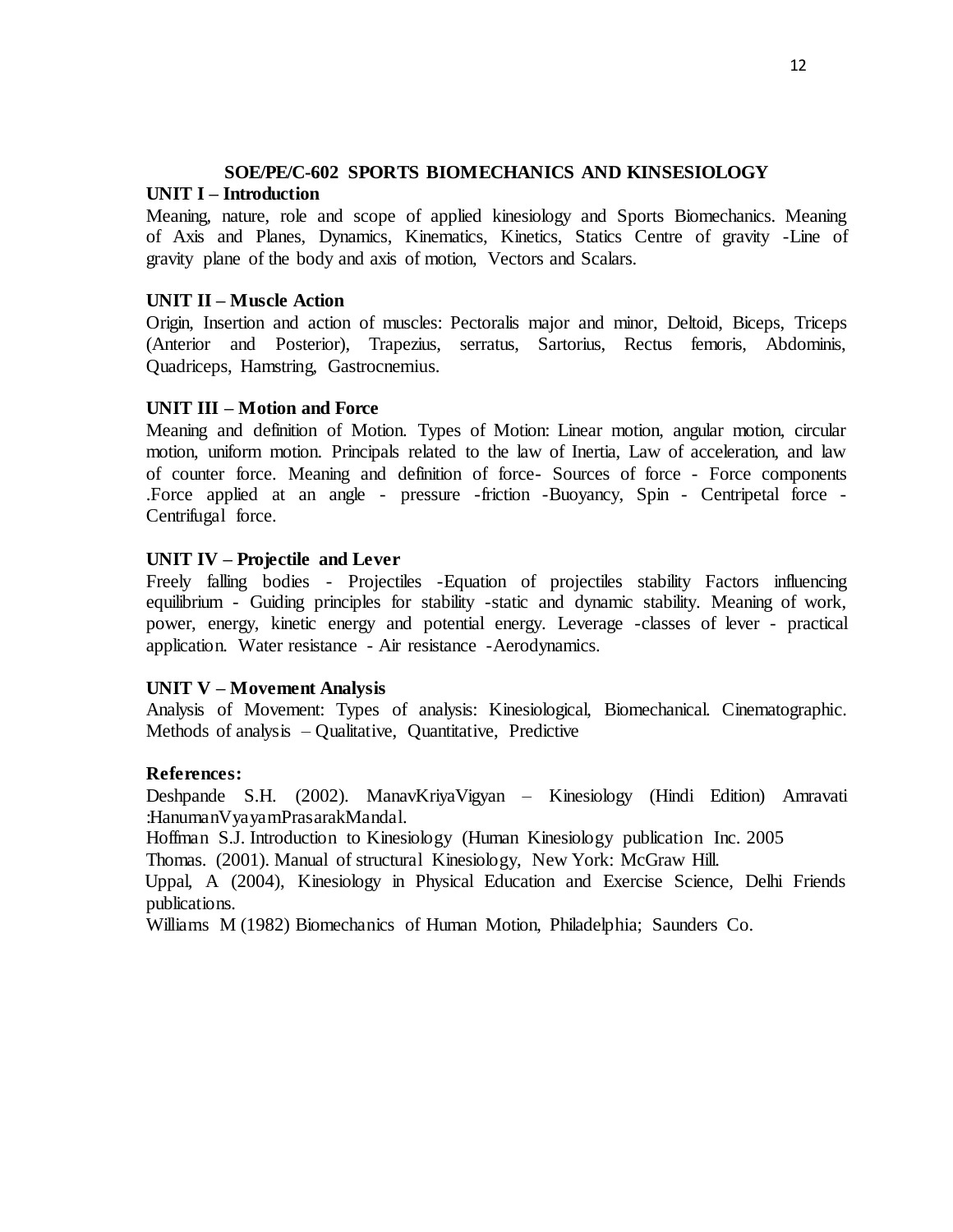# **SOE/PE/C-603 ATHLETIC CARE AND REHABILITATION**

# **Unit I – Corrective Physical Education**

Definition and objectives of corrective physical Education. Posture and body mechanics, Standards of Standing Posture.Value of good posture, Drawbacks and causes of bed posture.Posture test – Examination of the spine.

# **Unit II – Posture**

Normal curve of the spine and its utility, Deviations in posture: Kyphosis, lordosis, flat back, Scoliosis, round shoulders, Knock Knee, Bow leg, Flat foot. Causes for deviations and treatment including exercises.

## **Unit III – Rehabilitation Exercises**

Passive, Active, Assisted Resisted exercise for Rehabilitation Stretching, PNF techniques and principles.

## **Unit IV – Massage**

Brief history of massage – Massage as an aid for relaxation – Points to be considered in giving massage – Physiological , Chemical, Psychological effects of massage – Indication / Contra indication of Massage – Classification of the manipulation used massage and their specific uses in the human body – Stroking manipulation: Effleurage – Pressure manipulation: Petrissage Kneading (Finger, Kneading, Circular) ironing Skin Rolling – Percussion manipulation: Tapotement, Hacking, Clapping, Beating, Pounding, Slapping, Cupping, Poking, Shaking Manipulation, Deep massage.

## **Unit V – Sports Injuries Care, Treatment and Support**

Principles pertaining to the prevention of Sports injuries – care and treatment of exposed and unexposed injuries in sports – Principles of apply cold and heat, infrared rays – Ultrasonic, Therapy – Short wave diathermy therapy. Principles and techniques of Strapping and Bandages.

## **References:**

Dohenty. J. Meno.Wetb, Moder D (2000) Track & Field, Englewood Cliffs, Prentice Hal Inc. Lace, M. V. (1951) Massage and Medical Gymnastics, London: J & A Churchill Ltd. McOoyand Young (1954) Tests and Measurement, New York: Appleton Century. Naro, C. L. (1967) Manual of Massage and, Movement, London: Febra and Febra Ltd. Rathbome, J.l. (1965) Corrective Physical education, London: W.B. Saunders & Co. Stafford and Kelly, (1968) Preventive and Corrective Physical Education, New York.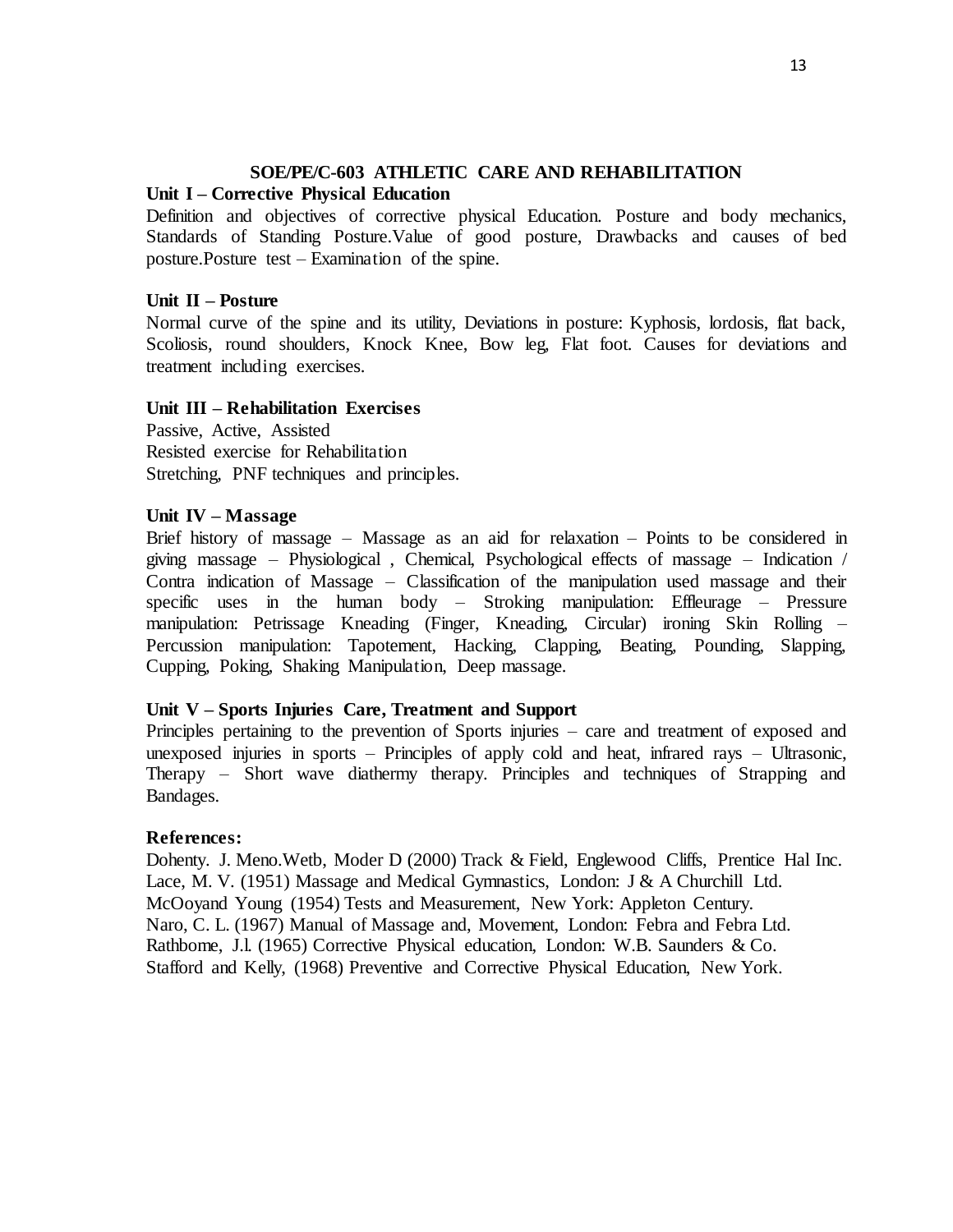# **SOE/PE/E-601 SPORTS JOURNALISM AND MASS MEDIA**

# **UNIT I Introduction**

Meaning and Definition of Journalism, Ethics of Journalism – Canons of journalism- Sports Ethics and Sportsmanship – Reporting Sports Events. National and International Sports News Agencies.

# **UNIT II Sports Bulletin**

Concept of Sports Bulletin: Journalism and sports education – Structure of sports bulletin – Compiling a bulletin – Types of bulletin – Role of Journalism in the Field of Physical Education: Sports as an integral part of Physical Education – Sports organization and sports journalism – General news reporting and sports reporting.

# **UNIT III Mass Media**

Mass Media in Journalism: Radio and T.V. Commentary – Running commentary on the radio – Sports expert's comments. Role of Advertisement in Journalism. Sports Photography: Equipment- Editing – Publishing.

# **UNIT IV Report Writing on Sports**

Brief review of Olympic Games, Asian Games, Common Wealth Games World Cup, National Games and Indian Traditional Games. Preparing report of an Annual Sports Meet for Publication in Newspaper.Organization of Press Meet.

# **UNIT –V Journalism**

Sports organization and Sports Journalism – General news reporting and sports reporting. Methods of editing a Sports report. Evaluation of Reported News.Interview with and elite Player and Coach.

# **Reference:**

Ahiya B.N. (1988) Theory and Practice of Journalism: Set to Indian context Ed3. Delhi :Surjeet Publications

Ahiya B.N. Chobra S.S.A. (1990) Concise Course in Reporting. New Delhi: Surjeet Publication

Bhatt S.C. (1993) Broadcast Journalism Basic Principles. New Delhi. Haranand Publication Dhananjay Joshi (2010) Value Education in Global Perspective. New Delhi: Lotus Press.

MohitChakrabarti (2008): Value Education: Changing Perspective, New Delhi: Kanishka Publication.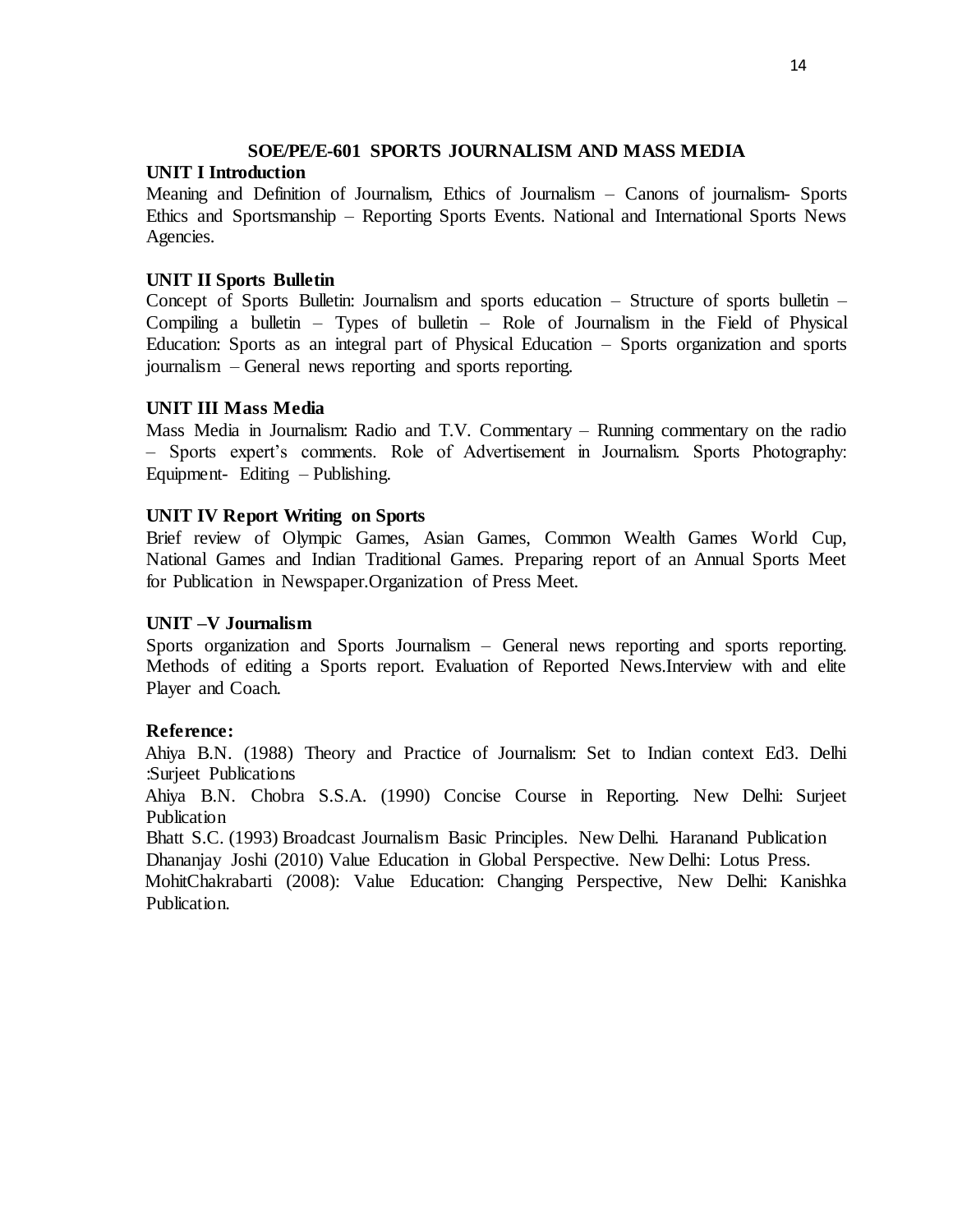# **SOE/PE/E-602 SPORTS MANAGEMENT AND CURRICULUM DESIGN IN PHYSICAL EDUCATION**

## **UNIT I – Introduction to Sports Management**

Definition, Importance.Basic Principles and Procedures of Sports Management.Functions of Sports Management. Personal Management: Objectives of Personal Management, Personal Policies, Role of Personal Manager in an organization, Personnel recruitment and selection.

## **UNIT II – Program Management**

Importance of Programme development and the role of management, Factors influencing programme development. Steps in programme development, Competitive Sports Programs, Benefits, Management Guidelines for School, Colleges Sports Programs, Management Problems in instruction programme, Community Based Physical Education and Sports program.

## **UNIT III – Equipments and Public Relation**

Purchase and Care of Supplies of Equipment, Guidelines for selection of Equipments and Supplies, Purchase of equipments and supplies, Equipment Room, Equipment and supply Manager. Guidelines for checking, storing, issuing, care and maintenance of supplies and equipments. Public Relations in Sports: Planning the Public Relation Program – Principles of Public Relation – Public Relations in School and Communities – Public Relation and the Media.

## **UNIT IV – Curriculum**

Meaning and Definition of Curriculum. Principles of Curriculum Construction: Students centred, Activity centred, Community centred, Forward looking principle, Principles of integration, Theories of curriculum development, Conservative (Preservation of Culture), Relevance, flexibility, quality, contextually and plurality. Approaches to Curriculum; Subject centred, Learner centred and Community centred, Curriculum Framework.

# **UNIT V – Curriculum Sources**

Factors that affecting curriculum: Sources of Curriculum materials – text books – Journals – Dictionaries, Encyclopaedias, Magazines, Internet.Integration of Physical Education with other Sports Sciences – Curriculum research, Objectives of Curriculum research – Importance of Curriculum research.Evaluation of Curriculum, Methods of evaluation.

## **Reference:**

Aggarwal, J.C (1990). Curriculum Reform in India – World overviews, Doaba World Education Series – 3 Delhi: Doaba House, Book seller and Publisher.

Carl, E, Willgoose. (1982. Curriculum in Physical Education, London: Prentice Hall. Chakraborthy & Samiran. (1998) .Sports Management. New Delhi: Sports Publication.

John, E, Nixon & Ann, E, Jewett. (1964). Physical Education Curriculum, New York: The Ronald Press Company.

McKernan, James (2007) Curriculum and Imagination: Process, Theory, Pedagogy and Action Research,. U.K. Routledge

NCERT (2000). National Curriculum Framework for School Education, New Delhi: NCERT. NCERT (2005). National Curriculum Framework-2005, New Delhi: NCERT.

Williams, J.F. (2003). Principles of Physical Education. Meerut: College Book House.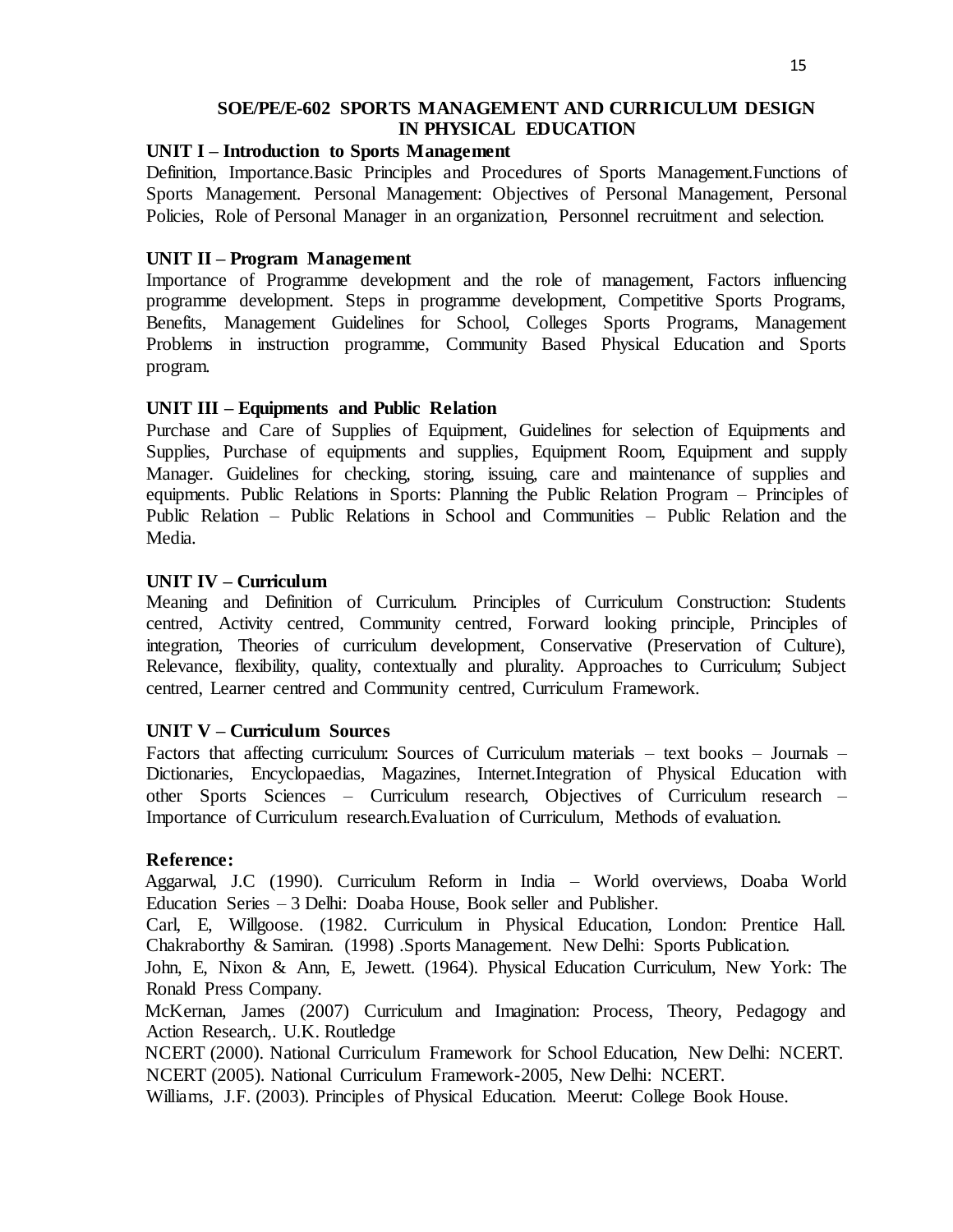### **SEMESTER III**

# **SOE/PE/C-701 SCIENTIFIC PRINCIPLES OF SPORTS TRAINING UNIT I – Introduction**

Sports training: Definition – Aim, Characteristics, Principles of Sports Training, Over Load: Definition, Causes of Over Load, Symptoms of Overload, Remedial Measures – Super Compensation – Altitude Training – Cross Training

#### **UNIT II – Components of Physical Fitness**

Strength: Methods to improve Strength: Weight Training, Isometric, Isotonic, Circuit Training, Speed: Methods to Develop Speed: Repetition Method, Downhill Run, Parachute Running, Wind Sprints, Endurance, Methods to Improve Endurance: Continuous Method, Interval Method, Repetition Method, Cross Country, Fartlek Training

#### **UNIT III – Flexibility and Coordinative abilities**

Flexibility: Methods to Improve the Flexibility- Stretch and Hold Method, Ballistic Method, Special Type Training: Plyometric Training. Training for Coordinative abilities: Methods to improve Coordinative abilities: Sensory Method, Variation in Movement Execution Method, Variation in External Condition Method, Combination of Movement Method, Types of Stretching Exercises.

### **UNIT IV – Training Plan**

Training Plan: Macro Cycle, Meso-Cycle. Short Term Plan and Long Term Plans - Periodisation: Meaning, Single, Double and Multiple Periodisation, Preparatory Period, Competition Period and Transition Period.

## **UNIT V – Doping**

Definition of Doping – Side effects of drugs – Dietary supplements – IOC list of doping classes and methods. Blood Doping – The use of erythropoietin in blood boosting – Blood doping control – The testing programmes – Problems in drug detection – Blood testing in doping control – Problems with the supply of medicines Subject to IOC regulations : overthe- counter drugs (OTC) – prescription only medicines (POMs) – Controlled drugs (CDs). Reporting test results – Education

#### **References:**

Bunn, J.N. (1998) Scientific Principles of Coaching, New Jersey Engle Wood Cliffs, Prentice Hall Inc.

Cart, E. Klafs&Daniel, D. Arnheim (1999) Modern Principles of Athletic Training St. Louis C. V. Mosphy Company

Daniel, D. Arnheim (1991) Principles of Athletic Traning, St. Luis, Mosby Year Book

David R. Mottram (1996) Drugs in Sport, School of Pharmacy, Liverpool: John Moore University

Hardayal Singh (1991) Science of Sports Training, New Delhi, DVS Publications

Jensen, C.R. & Fisher A.G. (2000) Scientific Basic of Athletic Conditioning, Philadelphia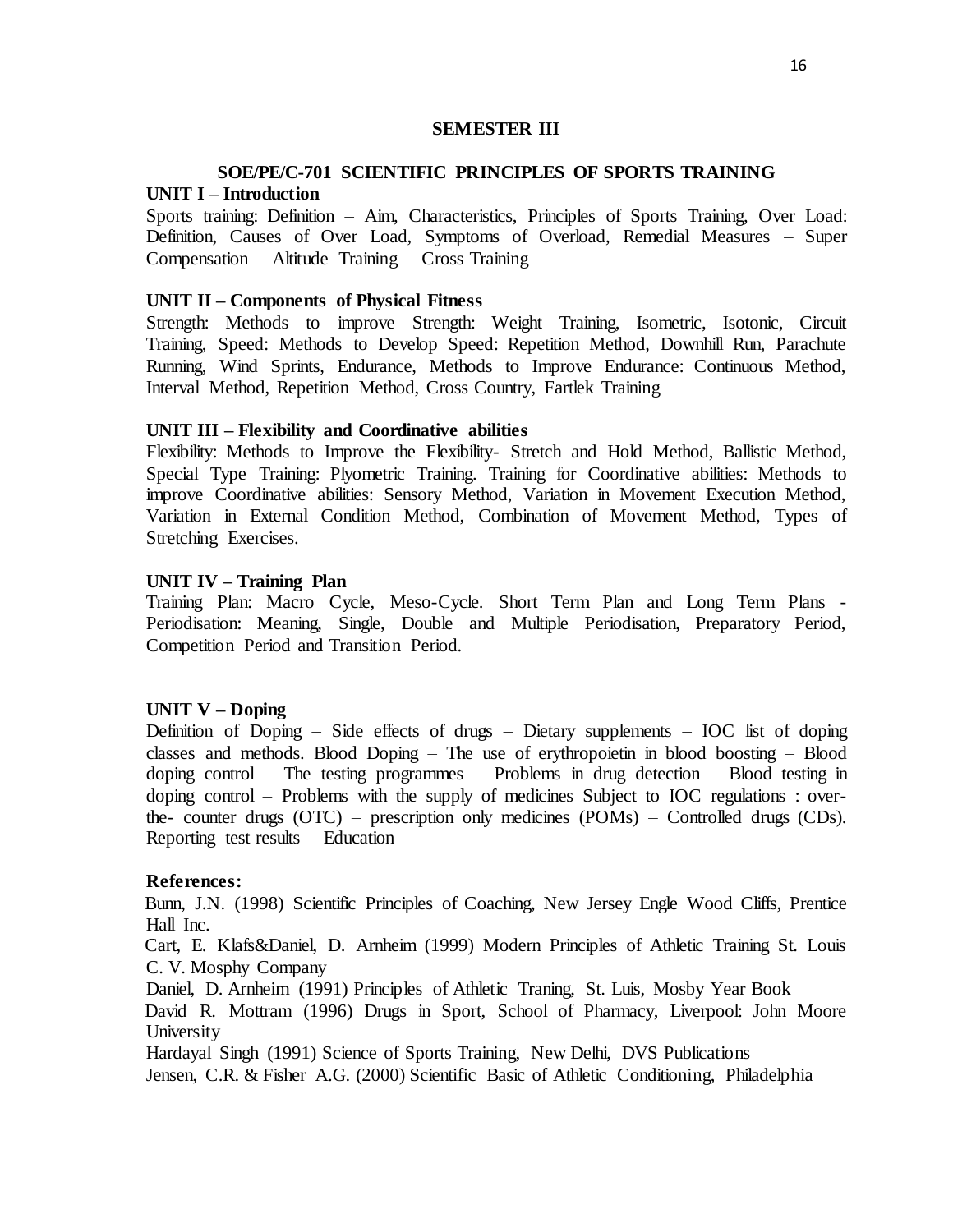## **SOE/PE/C-702 SPORTS MEDICINE**

## **UNIT I – Introduction**

Meaning, definition and importance of Sports Medicine, Definition and Principles of therapeutic exercises. Coordination exercise, Balance training exercise, Strengthening exercise, Mobilization exercise, Gait training, Gym ball exercise Injuries: acute, sub-acute, chronic. Advantages and Disadvantages of PRICE, PRINCE therapy, Aquatic therapy.

# **UNIT II – Basic Rehabilitation**

Basic Rehabilitation: Strapping/Tapping: Definition, Principles Precautions Contraindications. Proprioceptive neuromuscular facilitation: Definition hold, relax, repeated contractions. Show reversal technique exercises. Isotonic, Isokinetic, isometric stretching. Definition.Types of stretching, Advantages, dangers of stretching, Manual muscle grading.

# **UNIT III – Spine Injuries and Exercise**

Head, Neck and Spine injuries: Causes, Presentational of Spinal anomalies, Flexion, Compression, Hyperextension, Rotation injuries. Spinal range of motion. Free hand exercises, stretching and strengthening exercise for head neck, spine. Supporting and aiding techniques and equipment for Head, Neck and Spine injuries.

# **UNIT IV – Upper Extremity Injuries and Exercise**

Upper Limb and Thorax Injuries: Shoulder: Sprain, Strain, Dislocation, and Strapping. Elbow: Sprain, Strain, Strapping. Wrist and Fingers: Sprain Strain, Strapping. Thorax, Rib fracture. Breathing exercises, Relaxation techniques, Free hand exercise, Stretching and strengthening exercise for shoulder, Elbow, Wrist and Hand. Supporting and aiding techniques and equipment for Upper Limb and Thorax Injuries.

# **UNIT V – Lower Extremity Injuries and Exercise**

Lower Limb and Abdomen Injuries: Hip: Adductor strain, Dislocation, Strapping. Knee: Sprain, Strain, Strain, Strapping. Ankle: Sprain, Strain, Strapping. Abdomen: Abdominal wall, Contusion, Abdominal muscle strain. Free exercises – Stretching and strengthening exercise for Hip, knee, ankle and Foot. Supporting and aiding techniques and equipment for Lower limb and Abdomen injures.

# **References:**

Christopher M. Norris. (1993). Sports Injures Diagnosis and Management for Physiotherapists. East Kilbride: Thomson Litho Ltd.

James, A. Gould & George J. Davies.(1985). Physical Physical Therapy. Toronto: C.V. Mosby Company.

Morris B. Million (1984) Sports Injuries and Athletic Problem. New Delhi: Surjeet Publication.

Pande.(1998). Sports Medicine. New Delhi: Khel Shitya Kendra

The Encyclopedia of Sports Medicine. (1998). The Olympic Book of Sports Medicine, Australia: Tittel Blackwell Scientific publications.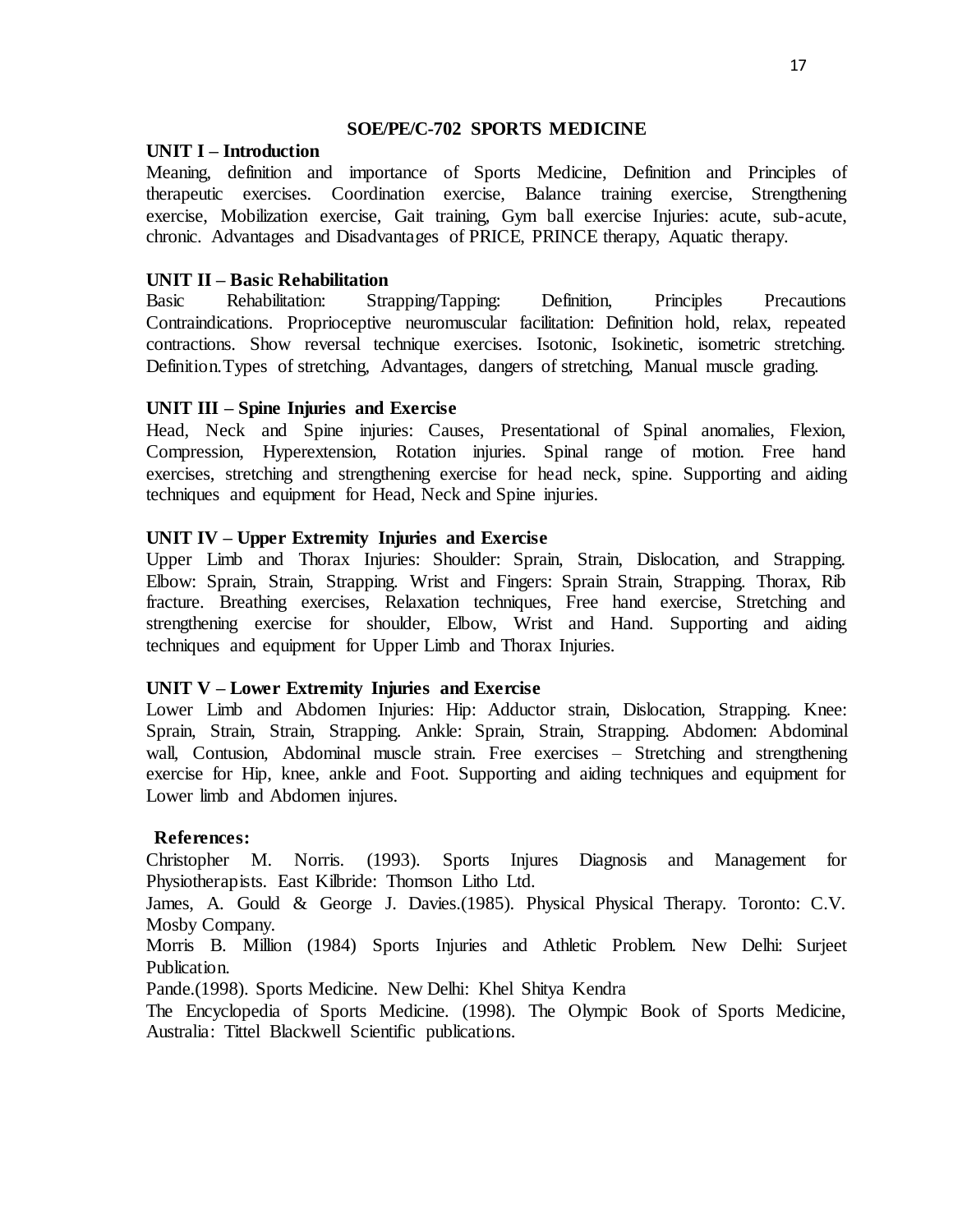## **SOE/PE/C-703 HEALTH EDUCATION AND SPORTS NURTITION**

## **Unit - I Health Education**

Concept, Dimensions, Spectrum and Determinants of Health

Definition of Health, Health Education, Health Instruction, Health Supervision, Aim, objective and Principles of Health Education

Health Service and guidance instruction in personal hygiene

# **Unit - II Health Problems in India**

Communicable and Non Communicable Diseases

Obesity, Malnutrition, Adulteration in food, Environmental sanitation, Explosive, Population, Personal and Environmental Hygiene for schools

Objective of school health service, Role of health education in schools

Health Services - Care of skin, Nails, Eye health service, Nutritional service, Health appraisal, Health record, Healthful school environment, first- aid and emergency care etc.

## **Unit- III – Hygiene and Health**

Meaning of Hygiene, Type of Hygiene, dental Hygiene, Effect of Alcohol on Health, Effect of Tobacco on Health, Life Style Management, Management of Hypertension, Management of Obesity, Management of Stress

## **Unit – IV- Introduction to Sports Nutrition**

Meaning and Definition of Sports Nutrition, Role of nutrition in sports, Basic Nutrition guidelines, Nutrients: Ingestion to energy metabolism (Carbohydrate, Protein and Fat), Role of carbohydrates, Fat and protein during exercise.

## **Unit – V Nutrition and Weight Management**

Concept of BMI (Body mass index), Obesity and its hazard, Dieting versus exercise for weight control Maintaining a Healthy Lifestyle, Weight management program for sporty child, Role of diet and exercise in weight management, Design diet plan and exercise schedule for weight gain and loss.

## **References:**

Bucher, Charles A. "Administration of Health and Physical Education Programme". Delbert, Oberteuffer, et. al." The School Health Education".

Ghosh, B.N. "Treaties of Hygiene and Public Health".

Hanlon, John J. "Principles of Public Health Administration" 2003.

Moss "Health Education" (National Education Association of U.T.A.)Nemir A. 'The School Health Education" (Harber and Brothers, New York). Nutrition Encyclopedia, edited by Delores C.S. James, The Gale Group, Inc.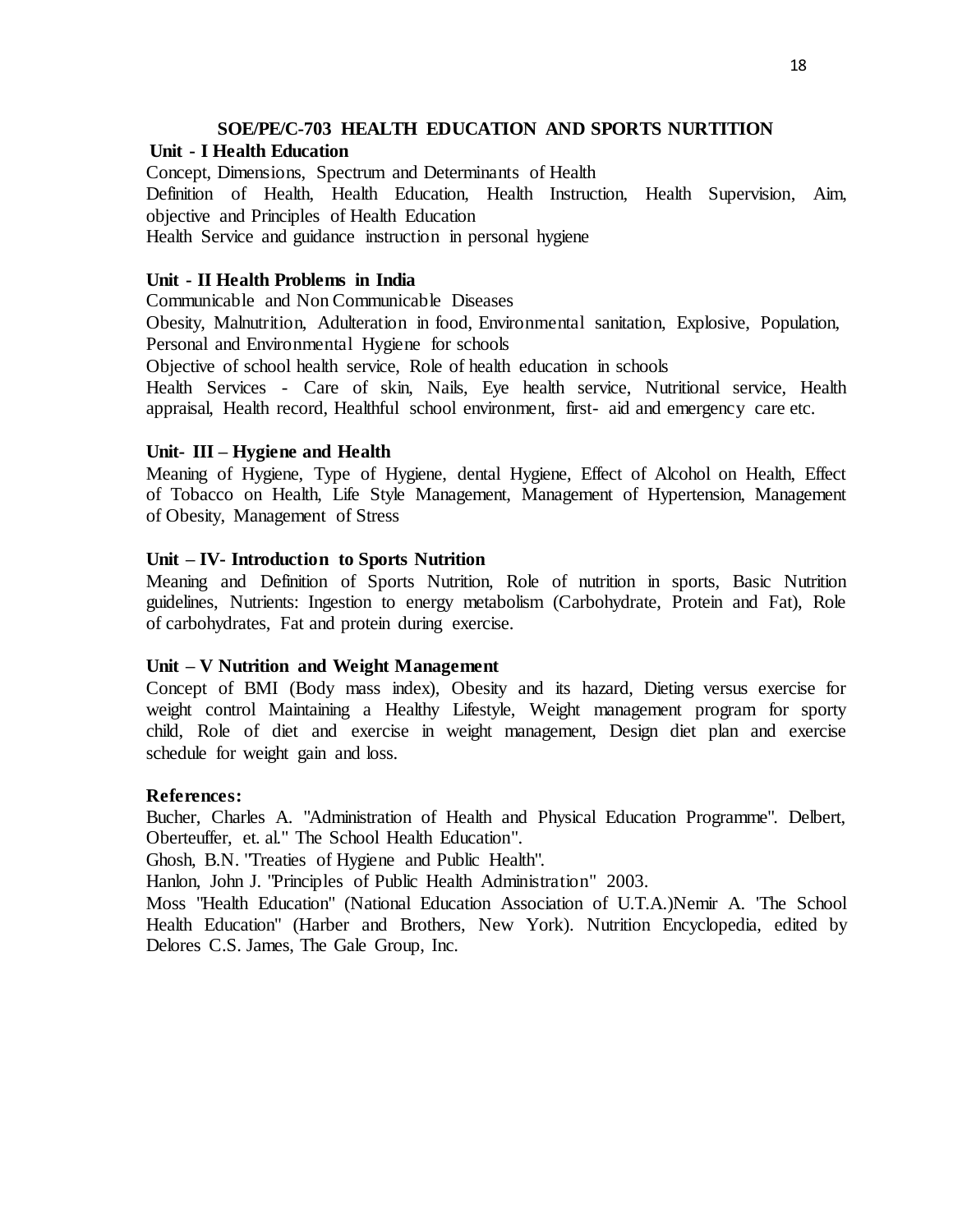# **SOE/PE/E-701 VALUE AND ENVIRONMENTAL EDUCATION**

# **UNIT I – Introduction to Value Education.**

Values: Meaning, Definition, Concepts of Values. Value Education: Need, Importance and Objectives. Moral Values: Need and Theories of Values. Classification of Values: Basic Values of Religion, Classification of Values.

# **UNIT II – Value Systems**

Meaning and Definition, Personal and Communal Values, Consistency, Internally consistent, internally inconsistent, Judging Value System, Commitment, Commitment to values.

# **Unit- III – Environmental Education**

Definition, Scope, Need and Importance of environmental studies., Concept of environmental education, Historical background of environmental education, Celebration of various days in relation with environment, Plastic recycling & prohibition of plastic bag / cover, Role of school in environmental conservation and sustainable development, Pollution free ecosystem.

## **Unit - IV Rural Sanitation and Urban Health**

Rural Health Problems, Causes of Rural Health Problems, Points to be kept in Mind for improvement of Rural Sanitation, Urban Health Problems, Process of Urban Health, Services of Urban Area, Suggested Education Activity, Services on Urban Slum Area, Sanitation at Fairs & Festivals, Mass Education.

# **Unit - V Natural Resources and related environmental issues:**

Water resources, food resources and Land resources, Definition, effects and control measures of: Air Pollution, Water Pollution, Soil Pollution, Noise Pollution, Thermal Pollution Management of environment and Govt. policies, Role of pollution control board.

# **Reference:**

Miller T.G. Jr., Environmental Science (Wadsworth Publishing Co.) Odum, E.P. Fundamentals of Ecology (U.S.A.: W.B. Saunders Co.) 1971.

Rao, M.N. & Datta, A.K. Waste Water Treatment (Oxford & IBH Publication Co. Pvt. Ltd.) 1987.

Townsend C. and others, Essentials of Ecology (Black well Science).

Miller T.G. Jr., Environmental Science (Wadsworth Publishing Co.).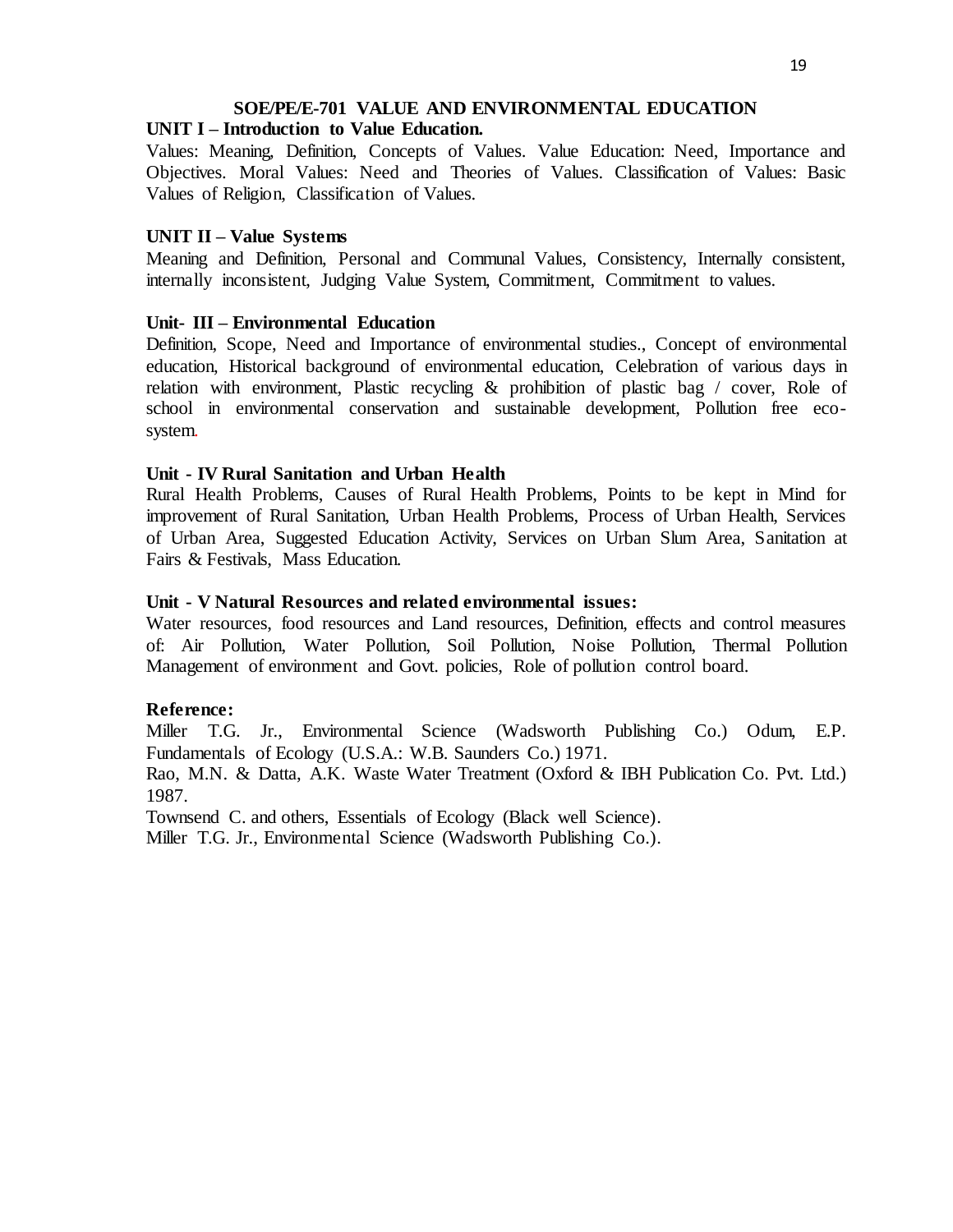## **SOE/PE/E-702 PHYSICAL FITNESS AND WELLNESS**

## **Unit I – Introduction**

Meaning and Definition" of Physical Fitness, Physical Fitness Concepts and Techniques, Principles of physical fitness, Physiological principles involved in human movement.Components of Physical Fitness.

Leisure time physical activity and identify opportunities in the community to participate in this activity. Current trends in fitness and conditioning, components of total health fitness and the relationship between physical activity and lifelong wellness.

## **Unit II – Nutrition**

Nutrients; Nutrition labelling information, Food Choices, Food Guide Pyramid, Influences on food choices-social, economic, cultural, food sources, Comparison of food values. Weight Management-proper practices to maintain, lose and gain. Eating Disorders, Proper hydration, the effects of performance enhancement drugs

## **Unit III – Aerobic Exercise**

Cardio respiratory Endurance Training; proper movement forms, i.e., correct stride, arm movements, body alignment; proper warm-up, cool down, and stretching, monitoring heart rates during activity. Assessment of cardio respiratory fitness and set goals to maintain or improve fitness levels. Cardio respiratory activities including i.e. power walking, pacer test, interval training, incline running, distance running, aerobics and circuits.

## **Unit IV – Anaerobic Exercise**

Resistance Training for Muscular Strength and Endurance; principles of resistance training, Safety techniques (spotting, proper body alignment, lifting techniques, spatial, awareness. and proper breathing techniques). Weight training principles and concepts; basic resistance exercises (including free hand exercise, free weight exercise, weight machines, exercise bands and tubing. medicine balls, fit balls) Advanced techniques of weight training

## **Unit V – Flexibility Exercise**

Flexibility Training, Relaxation Techniques and Core Training.Safety techniques (stretching protocol; breathing and relaxation techniques) types of flexibility exercises (i.e. dynamic, static), Develop basic competency in relaxation and breathing techniques. Pilates, Yoga.

## **Reference:**

David K. Miller & T. Earl Allen, Fitness, A life time commitment, Surjeet Publication Delhi 1989.

Dificore Judy, the complete guide to the postnatal fitness, A & C Black Publishers Ltd. 35 Bedford row, London 1998.

Warner W.K. Oeger& Sharon A. Hoeger, Fitness and Wellness, Morton Publishing Company, 1990.

Elizabeth & Ken day, Sports fitness for women, B.T. Batsford Ltd, London, 1986.

Emily R. Foster, KarynHartiger& Katherine A. Smith, Fitness Fun, Human Kinetics Publishers 2002.

Lawrence, Debbie, Exercise to Music. A & C Black Publishers Ltd. 37, Sohe Square, London 1999.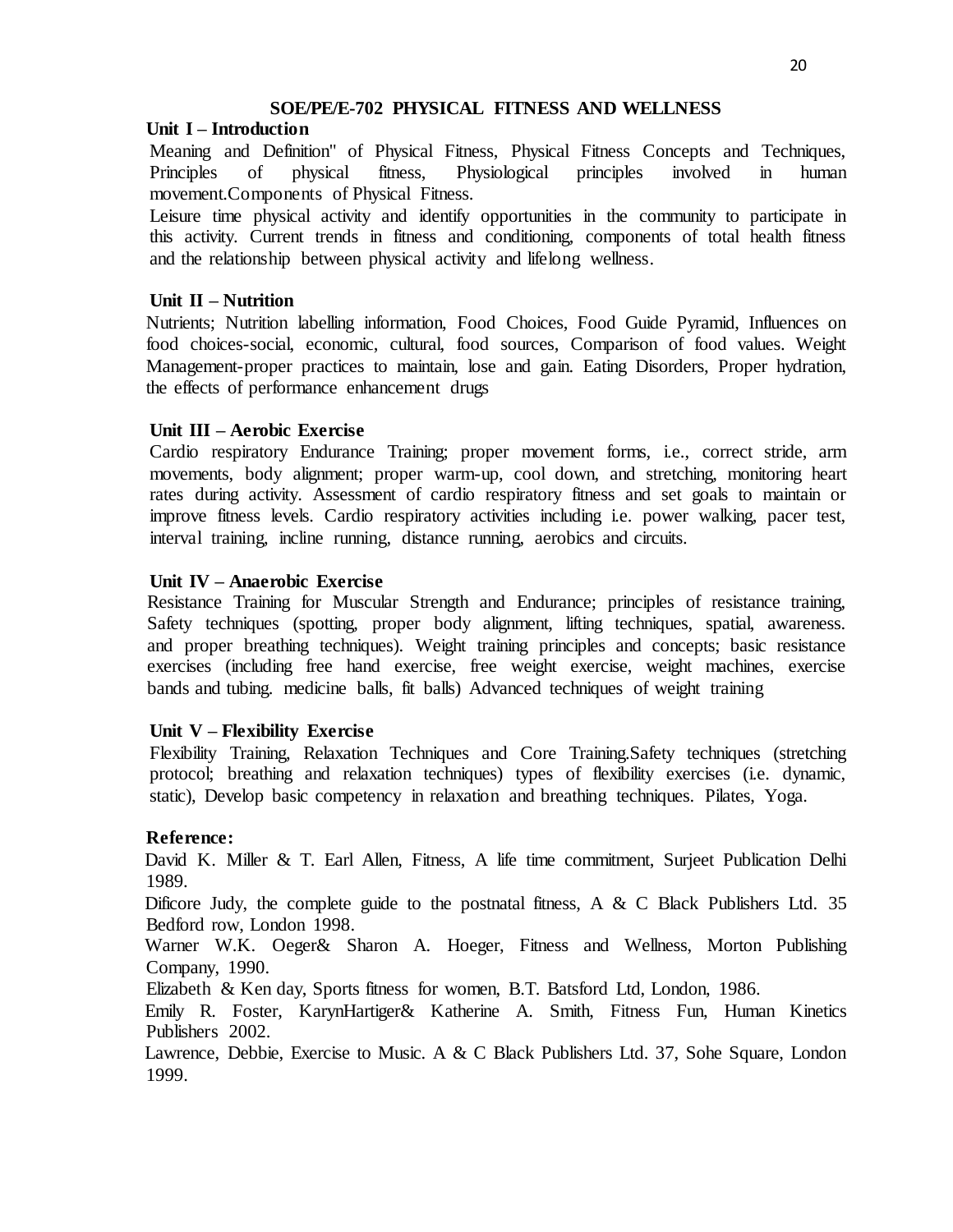#### **SEMESTER IV**

# **SOE/PE/C-801 INFORMATION AND COMMUNICATION TECHNOLOGY IN PHYSICAL EDUCATION**

## **Unit I – Communication & Classroom Interaction**

Concept, Elements, Process & Types of Communication, Communication Barriers & Facilitators of communication

Importance of ICT Need of ICT in Education

Scope of ICT: Teaching Learning Process, Publication Evaluation, Research and Administration, Challenges in Integrating ICT in Physical Education

### **Unit II – Fundamentals of Computers**

Characteristics, Types & Applications of Computers Hardware of Computer: Input, Output & Storage Devices Software of Computer: Concept & Types Computer Memory: Concept & Types Viruses & its Management Concept, Types & Functions of Computer Networks Internet and its Applications Web Browsers & Search Engines Legal & Ethical Issues

#### **Unit III – MS Office Applications**

MS Word: Main Features & its Uses in Physical Education

MS Excel: Main Features & its Applications in Physical Education MS Access: Creating a Database, Creating a Table, Queries, Forms & Reports on Tables and its Uses in Physical Education

MS Power Point: Preparation of Slides with Multimedia Effects MS Publisher: Newsletter & Brochure

## **Unit IV – ICT Integration in Teaching Learning Process**

Approaches to Integrating ICT in Teaching Learning Process Project Based Learning (PBL) Co-Operative Learning Collaborative Learning ICT and Constructivism: A Pedagogical Dimension

## **Unit V – E-Learning & Web Based Learning**

E-Learning Web Based Learning Visual Classroom

#### **References:**

Douglas E. Comer, The Internet Book, Purdue University, West Lafayette in 2005.

Heidi Steel Low price Edition, Microsoft Office Word 2003- 2004.

Pradeep K. Sinha&Priti; Sinha, Foundations computing BPB Publications -2006. Rebecca Bridges Altman Peach pit Press, Power point for window, 1999.

Sanjay Saxena, Vikas Publication House, Pvt. Ltd. Microsoft Office for ever one, Second Edition-2006.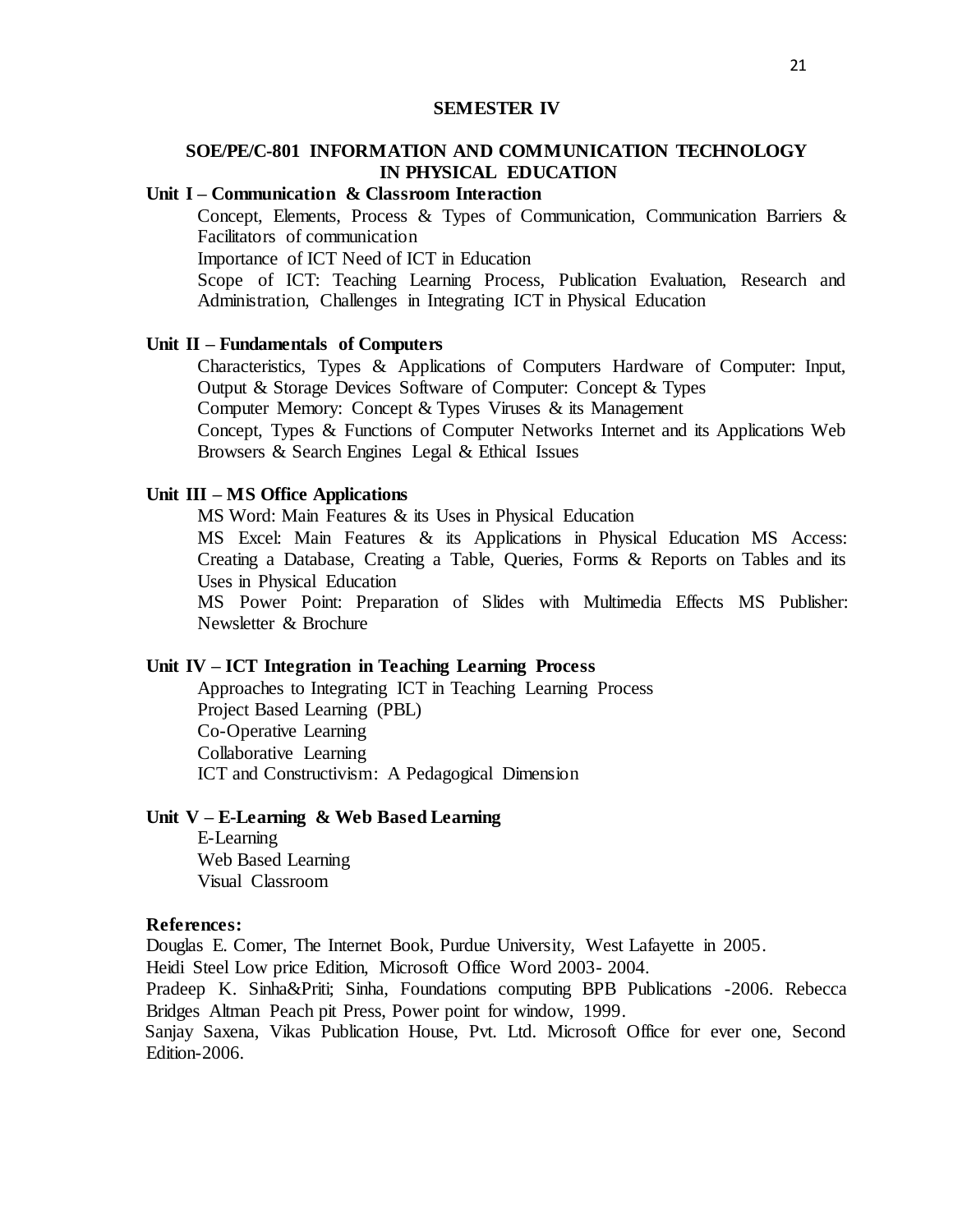## **SOE/PE/C-802 SPORTS PSYCHOLOGY**

# **UNIT I - Introduction**

Meaning, Definition, History, Need and Importance of Sports Psychology.Present Status of Sports Psychology in India. Motor Learning: Basic Considerations in Motor Learning– Motor Perception – Factors Affecting Perception – Perceptual Mechanism. Personality: Meaning, Definition, Structure – Measuring Personality Traits. Effects of Personality on Sports Performance.

# **UNIT II - Motivation**

Meaning and Definition, Types of Motivation: Intrinsic, Extrinsic. Achievement Motivation: Meaning, Measuring of Achievement Motivation. Anxiety: Meaning and Definition, Nature, Causes, Method of Measuring Anxiety. Competitive Anxiety and Sports Performance. Stress: Meaning and Definition, Causes. Stress and Sports Performance. Aggression: Meaning and Definition, Method of Measurement. Aggression and Sports Performance. Self-Concept: Meaning and Definition, Method of Measurement.

# **UNIT III – Goal Setting**

Meaning and Definition, Process of Goal Setting in Physical Education and Sports. Relaxation: Meaning and Definition, types and methods of psychological relaxation. Psychological Tests: Types of Psychological Test: Instrument based tests: Pass-along test – Tachistoscope – Reaction timer – Finger dexterity board – Depth perception box – Kinesthesiometer board. Questionnaire: Sports Achievement Motivation, Sports Competition Anxiety.

# **UNIT IV – Sports Sociology**

Meaning and Definition – Sports and Socialization of Individual Sports as Social Institution.National Integration through Sports. Fans and Spectators: Meaning and definition, Advantages and disadvantages on Sports Performance. Leadership: Meaning, Definition, types. Leadership and Sports Performance.

# **UNIT V – Group Cohesion**

Group: Definition and Meaning, Group Size, Groups on Composition, Group Cohesion, Group Interaction, Group Dynamics. Current Problems in Sports and Future Directions – Sports Social Crisis Management – Women in Sports: Sports Women in our Society, Participation pattern among Women, Gender inequalities in Sports.

# **References:**

Jain. (2002), Sports Sociology, Heal SahetyKendre Publishers.

Jay Coakley. (2001) Sports in Society – Issues and Controversies in International Education, Mc-Craw Seventh Edn.

John D Lauther (2000) Psychology of Coaching.NerJersy: Prenticce Hall Inc.

John D. Lauther (1998) Sports Psychology. Englewood, Prentice Hall Inc.

MiroslawVauks& Bryant Cratty (1999).Psychology and the Superior Athlete. London: The Macmillan Co.

Richard, J. Crisp. (2000). Essential Social Psychology.Sage Publications.

Robert N. Singer (2001). Motor Learning and Human Performance. New York: The Macmillan Co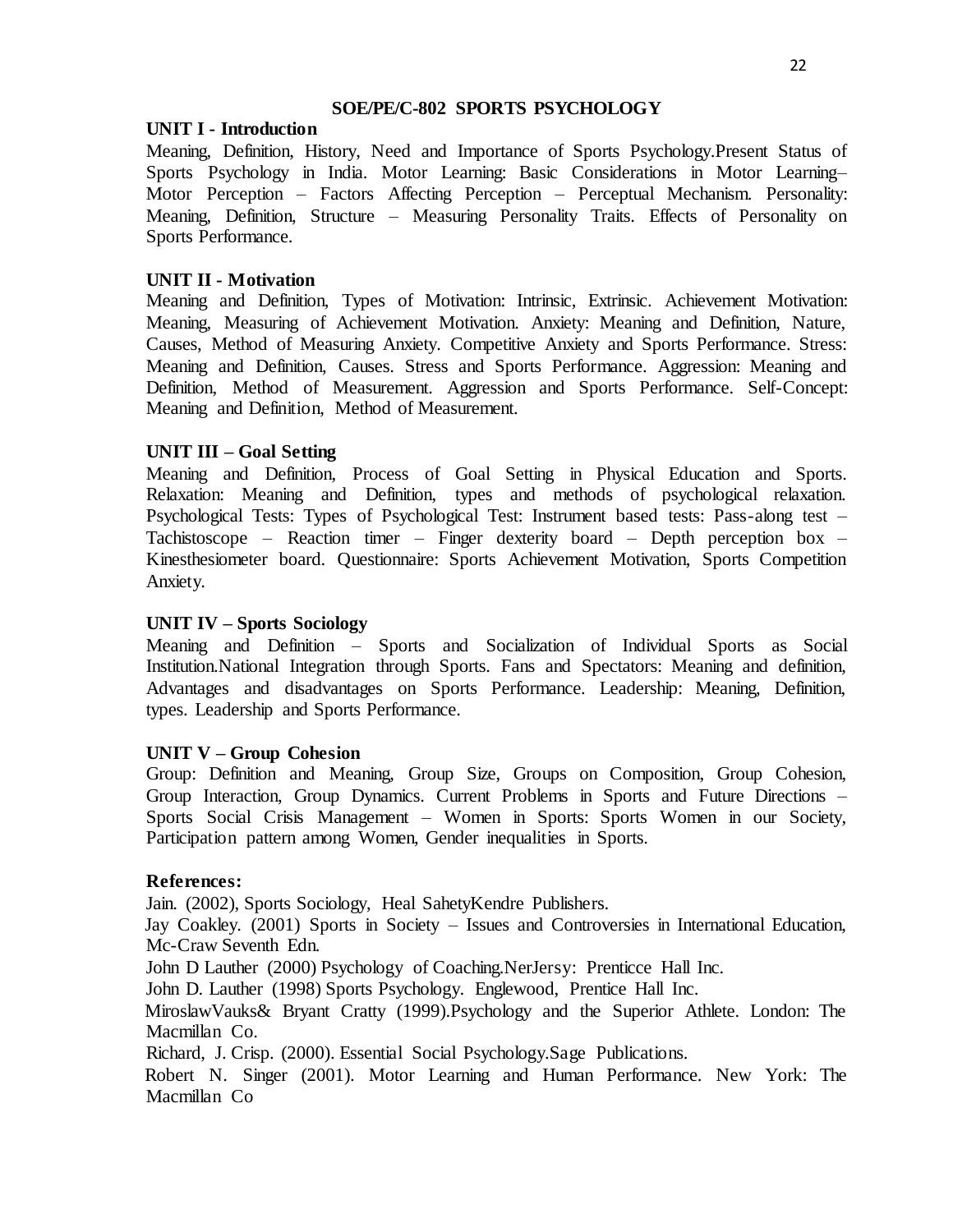### **SOE/PE/C-803 EDUCATION TECHNOLOGY IN PHYSICAL EDUCATION Unit I – Nature and Scope**

Educational technology-concept, Nature and Scope. Forms of educational technology: teaching technology, instructional technology, and behaviour technology; Transactional usage of educational technology: integrated, complementary, supplementary stand-alone (independent); programmed learning stage; media application stage and computer application stage.

### **Unit II – Systems Approach to Physical Education and Communication**

Systems Approach to Education and its Components: Goal Setting, Task Analysis, Content Analysis, Context Analysis and Evaluation Strategies; Instructional Strategies and Media for Instruction. Effectiveness of Communication in instructional system; Communication - Modes, Barriers and Process of Communication.

#### **Unit III- Instructional Design**

Instructional Design: Concept, Views. Process and stages of Development of Instructional Design. Overview of Models of Instructional Design; Instructional Design for Competency Based Teaching: Models for Development of Self Learning Material.

#### **Unit IV – Audio Visual Media in Physical Education**

Audio-visual media - meaning, importance and various forms Audio/Radio: Broadcast and audio recordings - strengths and Limitations, criteria for selection of instructional units, script writing, pre-production, post-production process and practices, Audio Conferencing and Interactive Radio Conference. Video/Educational Television: Telecast and Video recordings Strengths and limitations, Use of Television and CCTV in instruction and Training, Video Conferencing, SITE experiment, countrywide classroom project and Satellite based instructions. Use of animation films for the development of children's imagination.

## **Unit V – New Horizons of Educational Technology**

Recent innovations in the area of ET interactive video - Hypertext, video-texts, optical fiber technology - laser disk, computer conferencing.etc. Procedure and organization of Teleconferencing/Interactive video-experiences of institutions, schools and universities. Recent experiments in the third world countries and pointers for, India with reference to Physical education. Recent trends of Research in Educational Technology and its future with reference to education.

#### **Reference:**

Amita Bhardwaj, New Media of Educational Planning".Sarup of Sons, New Delhi-2003 Bhatia and Bhatia. The Principles and Methods of Teaching (New Delhi :Doaba House),1959.

K. Sampath, A. Pannirselvam and S. Santhanam. Introduction to Educational Technology (New Delhi: Sterling Publishers Pvt. Ltd.): 1981.

Kochar, S.K. Methods and Techniques of Teaching (New Delhi, Jalandhar, Sterling Publishers Pvt. Ltd.), 1982

Kozman, Cassidy and kJackson. Methods in Physical Education (W.B. Saunders Company,Philadelphia and London), 1952.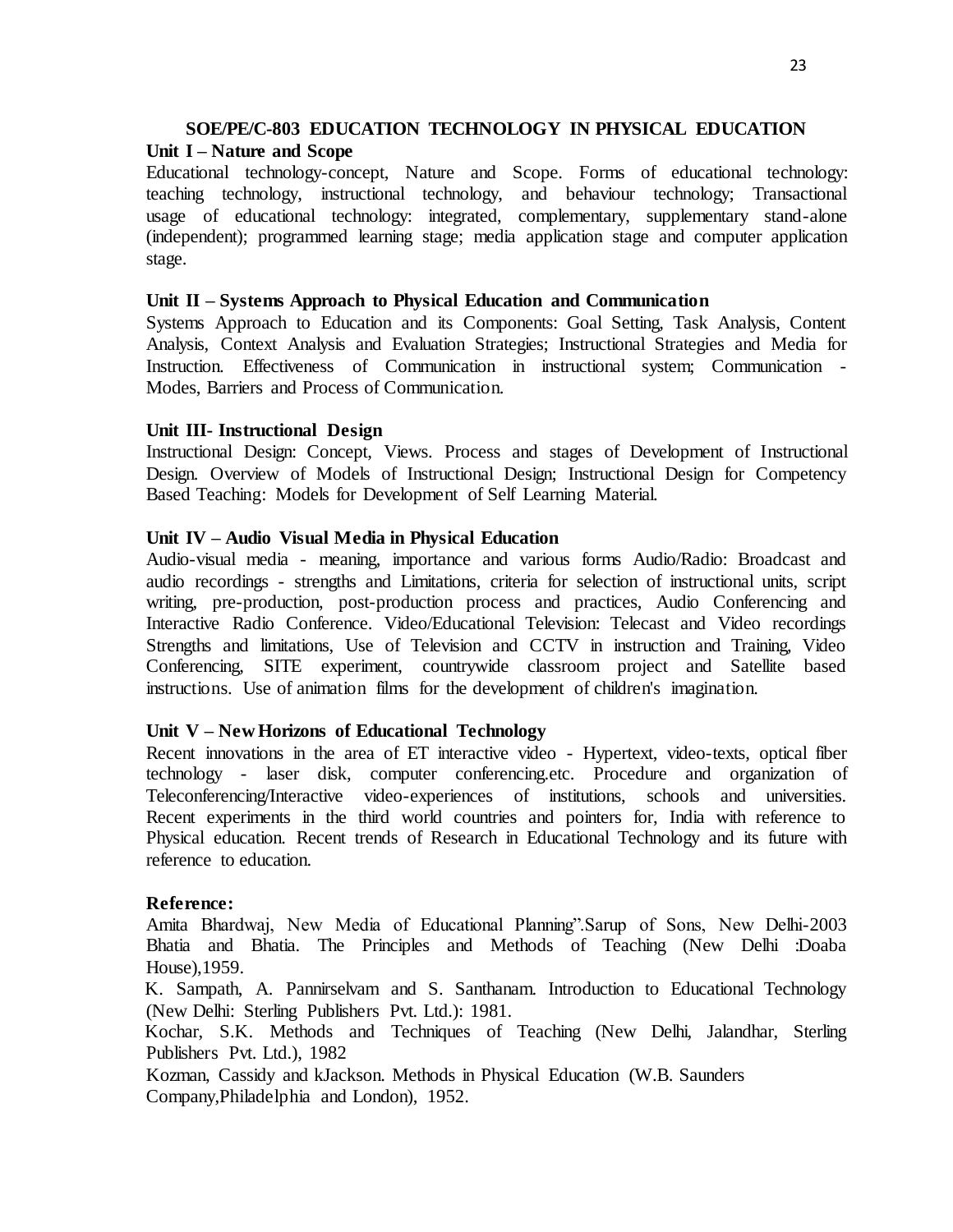## **SOE/PE/E-801 DISSERTATION**

- 1. A candidate shall have dissertation for M.P.Ed. IV Semester and must submit his/her Synopsis and get it approved by the Head of Department on the recommendation of D.R.C. (Departmental Research Committee).
- 2. A candidate selecting dissertation must submit his/her dissertation not less than one week before the beginning of the IV<sup>th</sup> Semester Examination.
- 3. The candidate has to face the Viva-Voce conducted by DRC.

# **SOE/PE/E-802 SPORTS ENGINEERING**

## **Unit - I Introduction to sports engineering and Technology**

Meaning of sports engineering, human motion detection and recording, human performance, assessment, equipment and facility designing and sports related instrumentation and measurement.

## **Unit - II Mechanics of engineering materials**

Concept of internal force, axial force, shear force, bending movement, torsion, energy method to find displacement of structure, strain energy. Biomechanics of daily and common activities –Gait, Posture, Body levers, ergonomics, Mechanical principles in movements such as lifting, walking, running, throwing, jumping, pulling, pushing etc

# **Unit- III Sports Dynamics**

Introduction to Dynamics, Kinematics to particles – rectilinear and plane curvilinear motion coordinate system.

Kinetics of particles – Newton's laws of Motion, Work, Energy, Impulse and momentum.

## **Unit- IV Building and Maintenance:**

Sports Infrastructure- Gymnasium, Pavilion, Swimming Pool, Indoor Stadium, Out-door Stadium, Play Park, Academic Block, Administrative Block, Research Block, Library, Sports Hostels, etc.

Requirements: Air ventilation, Day light, Lighting arrangement, Galleries, Store rooms, Office, Toilet Blocks (M/F), Drinking Water, Sewage and Waste Water disposal system, Changing Rooms ( M/F), Sound System (echo-free), Internal arrangement according to need and nature of activity to be performed, Corridors and Gates for free movement of people, Emergency provisions of lighting, fire and exits, Eco-friendly outer surrounding. Maintenance staff, financial consideration.

Building process:- design phase (including brief documentation), construction phase functional (occupational) life, Re-evaluation, refurnish, demolish.

Maintenance policy, preventive maintenance, corrective maintenance, record and register for maintenance.

# **Unit – V Facility life cycle costing**

Basics of theoretical analysis of cost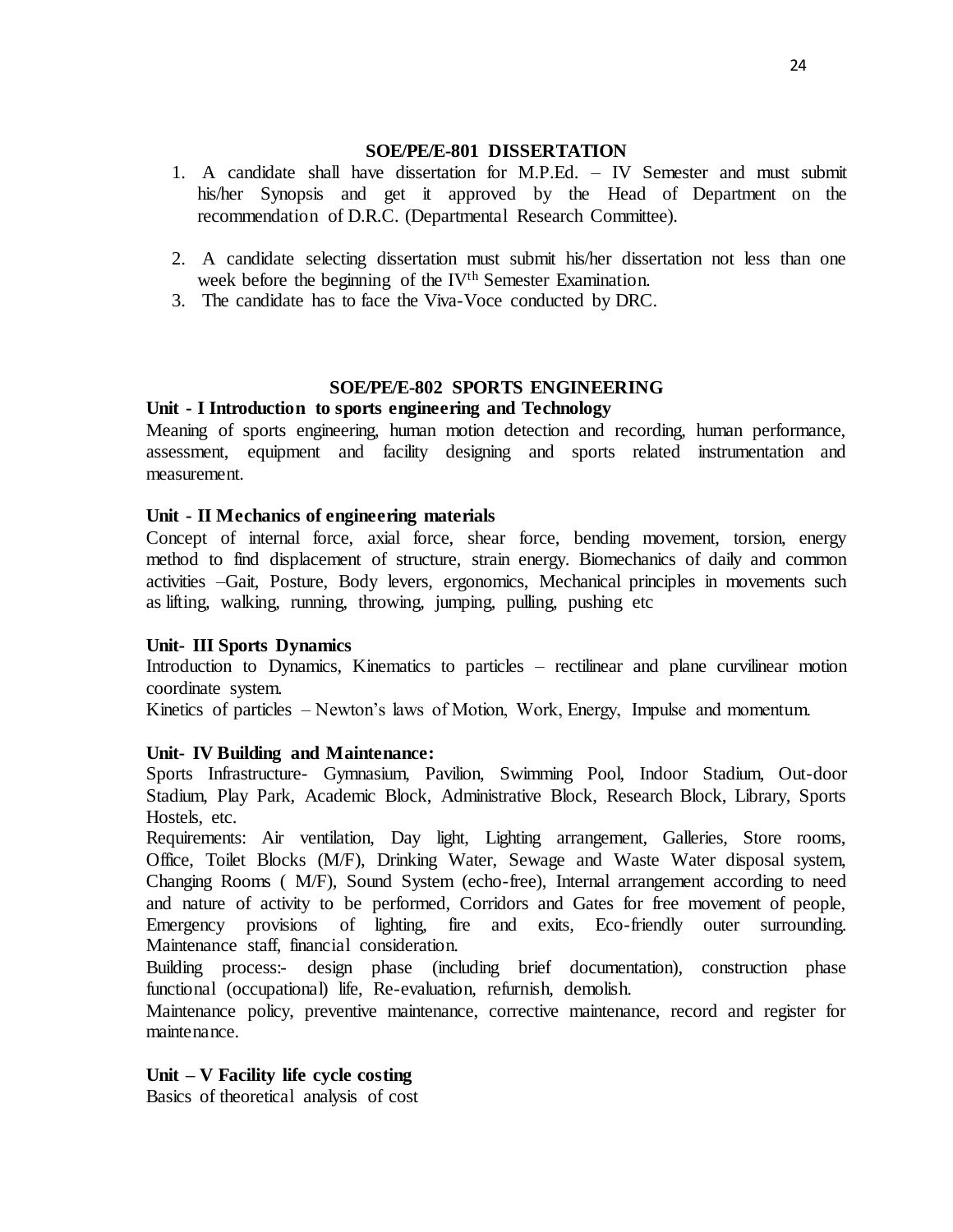Total life cost concepts, maintenance costs, energy cost, capital cost and taxation

# **Reference:**

Franz K. F. et. al., Editor, Routledge Handbook of Sports Technology and Engineering (Routledge, 2013).

Steve Hake, Editor, The Engineering of Sport (CRC Press, 1996)

Franz K. F. et. al., Editor The Impact of Technology on Sports II (CRC Press, 2007)

Helge N., Sports Aerodynamics (Springer Science & Business Media, 2009)

Youlin Hong, Editor Routledge Handbook of Ergonomics in Sport and Exercise (Routledge, 2013)

Eric C. et al., Editor Sports Facility Operations Management (Routledge, 2010)

# **SOE/PE/P-502/702 GAMES SPECIALIZATION THEORY**

# **(SKILL AND TECHNIQUE)**

# **TRACK & FIELD**

## **Unit-I**

- Introduction of Track & Field Athletics and Historical Development of events with special reference to India.
- Important Tournaments held at National and International Levels.
- Arjuna and Dhronacharya Awardees related to the game.

## **Unit-II**

- Organizational set-up at national and International level (governing Bodies)
- Measurement and Markings of 400m standard track and different events.
- Facilities and Equipment of different events

## **Unit-III**

- Rules and their interpretation of different events.
- Duties and responsibilities of the Technical Officials

## **Unit-IV**

## Track Event

- Starting Techniques
- Standing Start, Crouch Start and its variations.
- Finishing Techniques
- Run Through, Shoulder Shrug, Forward Lunge (Dip).
- Technique of Relay Race
- Various methods of baton exchange Field Events
- Technique of Long Jump (Sail Technique, Hang Technique)
- Technique of Shop Put (O' Brien Technique)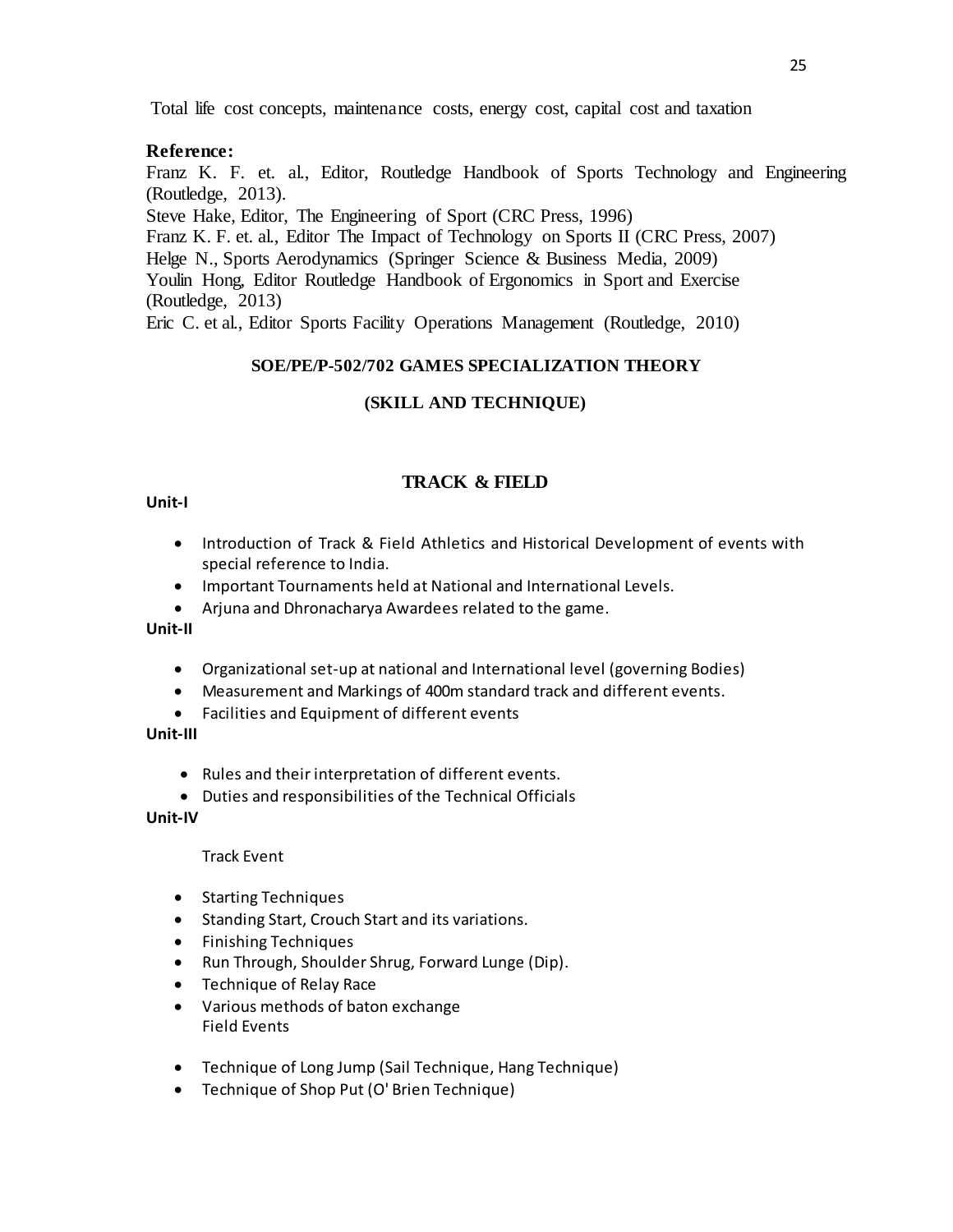- Technique of Discus Throw
- Technique of High Jump (Straddle Roll)

### **Unit-V**

Fundamental Skills

- Technique of Hurdle events.
- Technique of Race Walking.
- Technique of Triple Jump
- Technique of Javelin Throw
- Technique of Hammer Throw

## **REFERENCES**

- Bosen, K.O. Track and Field Fundamental Technique (Patiala: N.I.S. Publication).
- Brar T.S., Track and Field (New Delhi: Friends Publications) 2004.
- Daniel, Arnhiem, William and Frentice Athletic training (Boston: McGraw Hill) 2000.
- Doderty, J. Memmeth, Modern Track and Field (Englewood Cliffs: N.J. Prentice Hall, Inc.)
- Dybon, Geoffrey, G.H., The Mechanics of Athletics, (London: University of London Press Ltd.) 1962.

## **FOOTBALL**

#### **Unit-I**

- Introduction of Football and Historical Development of the game with special reference to India.
- Important Tournaments held at National and International Levels.
- Arjuna and Dhronacharya Awardees related to the game.

#### **Unit-II**

- Organizational set-up at national and International level (governing Bodies)
- Measurement and Markings of the field
- Facilities and Equipment

## **Unit-III**

- Rules and their interpretation of the Game.
- Duties and responsibilities of the Technical Officials

## **Unit-IV**

Fundamental Skills

• Kicks-Kicking with the outer instep of the foot Lofted kick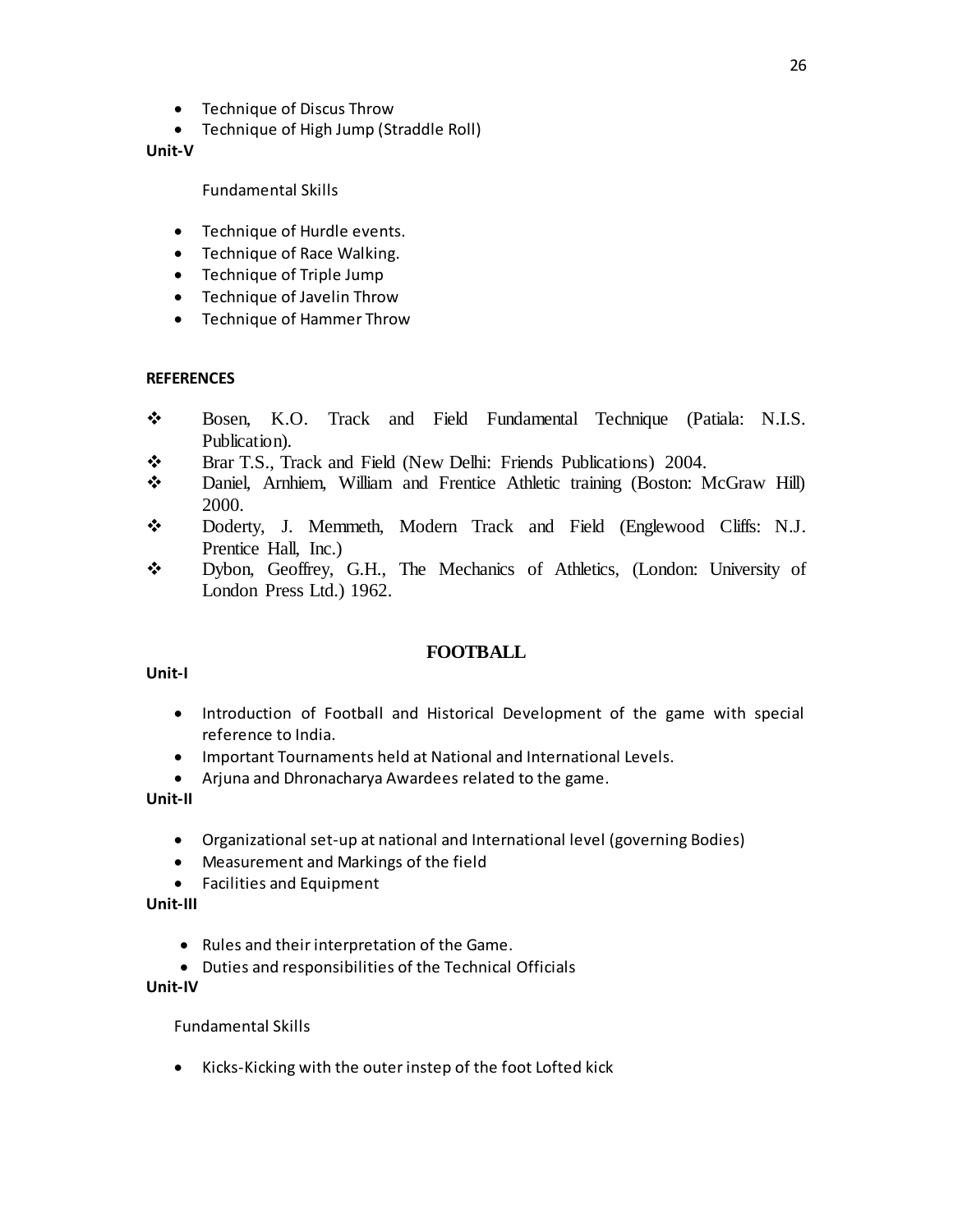- Trapping-Trapping rolling ball-with the inside, sole and instep of the foot. Trapping bouncing ball with the sole
- Dribbling- With combination of inner instep & outer instep
- Heading
- Throw-in
- Feinting- With the upper part of the body
- Tackling-Slide tackling
- Goal Keeping-Collection of balls, Ball clearance Kicking, throwing and deflecting

# **Unit-V**

- Advanced Kicks –Chip, In-swing and out-swing, Volley (low drive & high drive)& Half Volley
- Ball reception and control-Receiving rolling ball with inside and outside of the foot and changing direction, Trapping the bouncing ball with the abdomen, Receiving the bouncing ball with the inside and outside of the foot and changing direction, Receiving a arial ball with inside, instep thigh, chest and head.

Dribbling-Controlled dribbling, Dribbling around/between obstacle

# **REFERENCES**

- $\div$  Allen Wade (1967), The F.A. Guide to Training and Coaching, ISBN: 0434835501.
- Árpàd Csanàdi (1972) Soccer: Technique, Tactics, Coaching, Corvina Press.
- Bill Beswick (2010) Focused for Soccer, 2nd Edition Human Kinetics, ISBN-13: 9780736090261.
- Bobby Moffat (1985) The Basic Soccer Guide, Collier Books, ISBN-13: 978- 0020287803.
- Thomas Reilly and A. Mark Williams (2003) Science and Soccer, Routledge London, ISBN : 0-203-41755-0.

# **VOLLEYBALL**

# **Unit-I**

- Introduction of Volleyball and Historical Development of the game with special reference to India.
- Important Tournaments held at National and International Levels.
- Arjuna and Dhronacharya Awardees related to the game.

**Unit-II**

- Organizational set-up at national and International level (governing Bodies)
- Measurement and Markings of Court
- Facilities and Equipment

# **Unit-III**

- Rules and their interpretation of the Game.
- Duties and responsibilities of the Technical Officials

# **Unit-IV**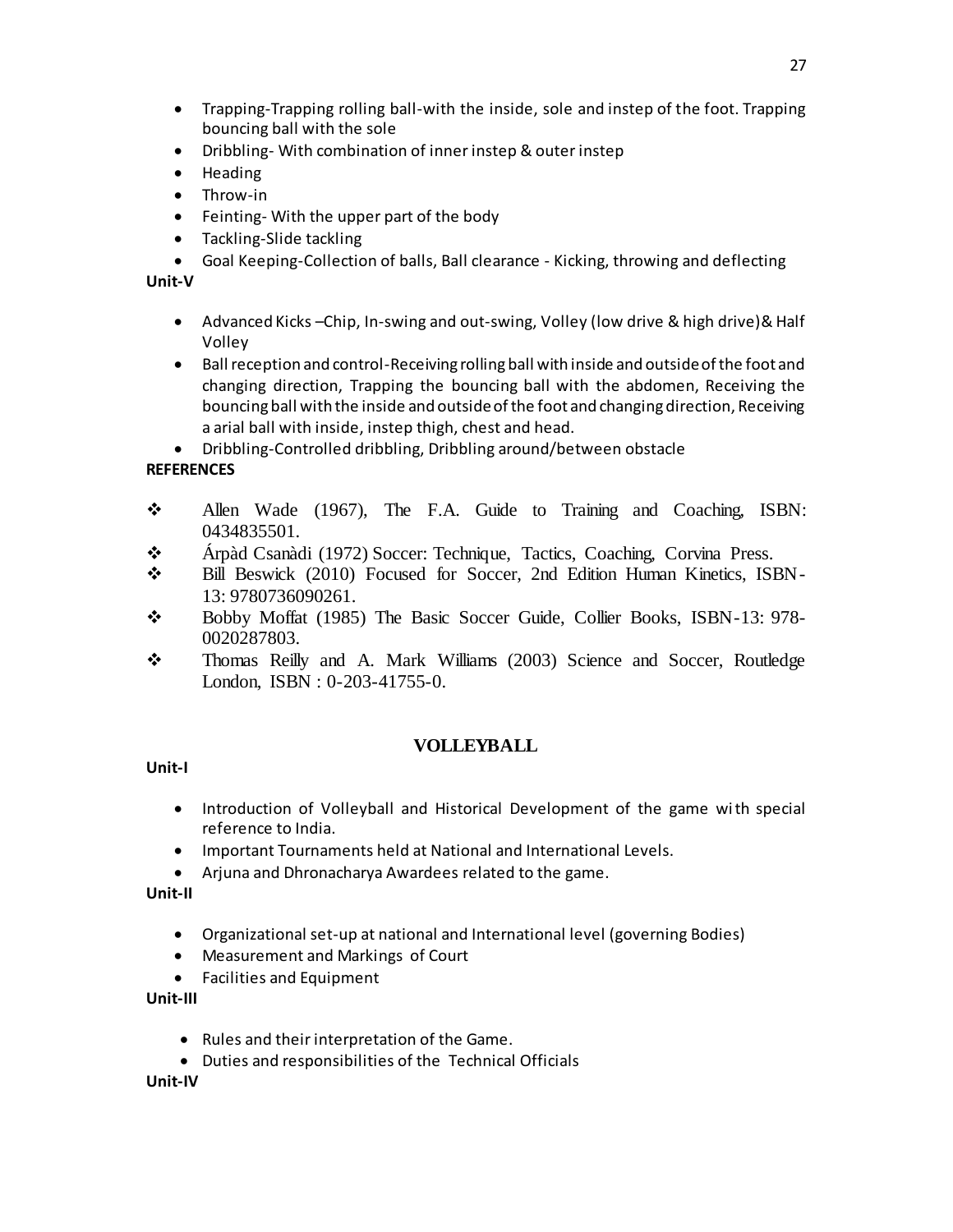Fundamental Skills

- Player's stance- Receiving the ball & passing to the team mates.
- The Volley (Over head pass)-The Dig (Under hand pass).
- Service-Under Arm Service & Tennis Service.
- Spike-Straight Arm Spike& Round Arm Spike.
- Block-Single & Double Block.
- Straight Arm Spike-Forward Dive, Side Word Roll Block & Correction of Faults

# **Unit-V**

Advanced Skills-

- Pass- Back Pass, Back Roll Volley, Back Roll Dig, Jump and Pass, Side Roll Dig.
- Service-Side Arm Floater, Overhead Floater,
- Spike-Spiking cross court & Spiking down the line.
- Block-Double Block & Triple Block
- Dive- Dive combined with dig (Two handed &one Handed)

# **REFERENCES**

- Anthony, Don. Success in Volleyball. London: John Murary Publishers Ltd. 1978.
- \* Leveag, Robert E. How to Improve your Volleyball Chicago: The Athletic Institute, 1968.
- Ranganathan P.P. Volleyball (Friends Publications Delhi 2000.
- Saggar S.K. Play Better Volleyball (Delhi: Lokesh Thani Sports Publication)1994.
- Soudhu, G.S. Volleyball, Basic & Advanced. The Sports. People, Chandigarh.

# **CRICKET**

# **Unit-I**

- Introduction of Cricket and Historical Development of the game with special reference to India & world.
- Important Tournaments held at National and International Levels.
- Arjuna and Dhronacharya Awardees related to the game.

**Unit-II**

- Organizational set-up at National and International level (governing Bodies)
- Measurement and Markings of Field.
- Facilities and Equipment

# **Unit-III**

- Laws of Cricket and their interpretations.
- Duties and responsibilities of the technical Officials

# **Unit-IV**

• Batting skills and techniques- Basics of Batting, Grip, Stance,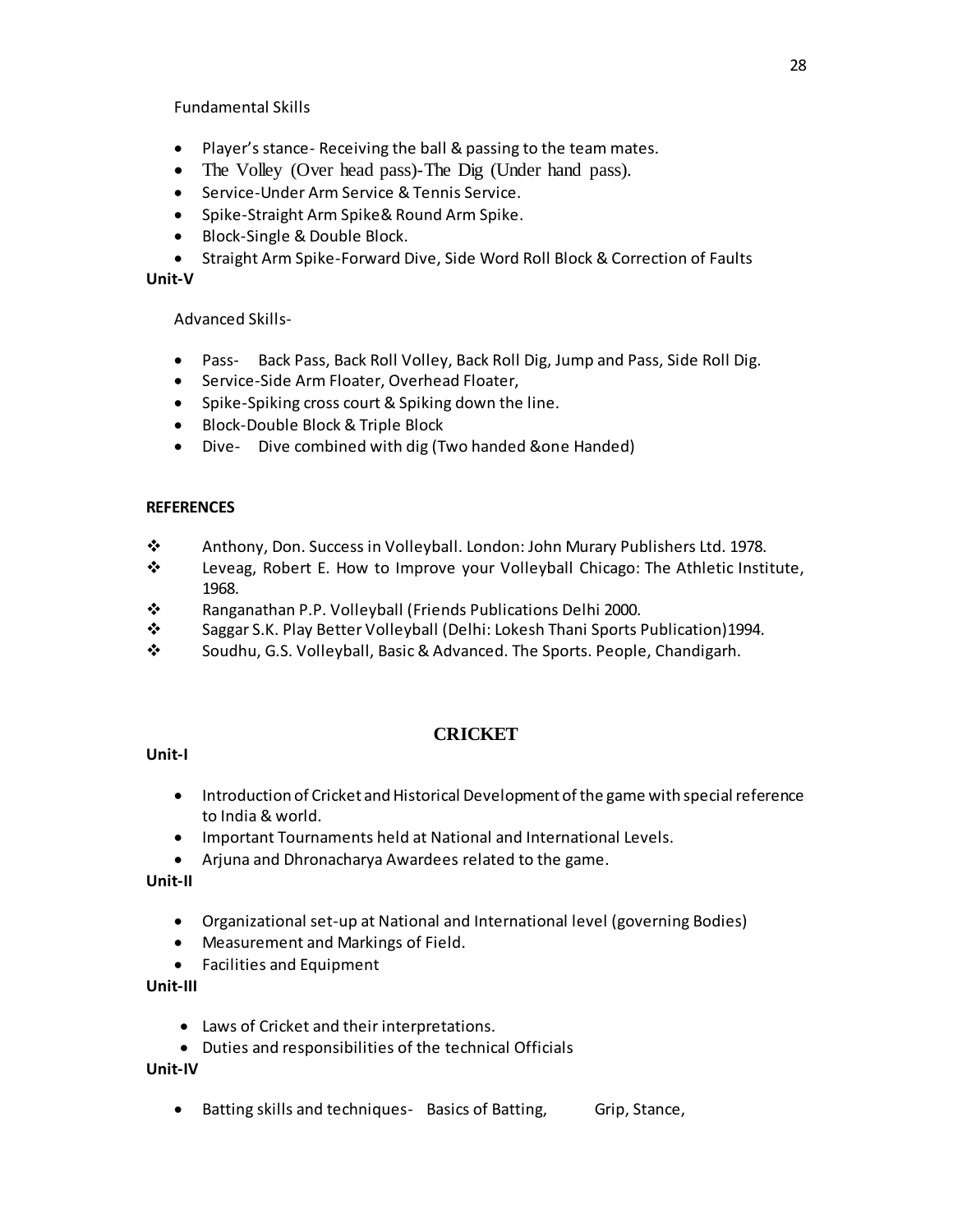Taking guard & Back lift

- Vertical Bat Strokes-Front foot defense, Back foot defense, Cover drive, Off drive & On drive
- Horizontal Bat Strokes- Pull shot, Square cut, Sweep shot
- Fielding -Fielding positions, attacking fielding &Defensive fielding
- Running between the Wickets-Calling & Running

## **Unit-V**

- Bowling Skills and Techniques
- Essentials of Bowling-Grip, Run-up, Delivery, Follow through
- Medium Pace and Fast Bowling- Outswing bowling & Inswing bowling
- Spin Bowling –Leg spin, Off spin & their variation.
- Catching and Throwing Techniques :Catching, Close catching & Deep catching
- Throwing-Over arm throw, Under arm throw, Crow hop and throw

## **REFERENCES**

- \* Aneja, O.P. How to Play Cricket, Prerna Prakashan, 2012.
- \* Arora, Monika. Cricket Coaching Manual, Sports Publication, 2005.
- Bharadwaj, Arun. Coaching Batting Skills, Royal Colour Cartons, 2008.
- \* Kutty, Suresh. Fielding Drills in Cricket, Sports Publication, 2003.
- \* Rachna. Play Better Cricket, Sports Publication, 2001.
- Srivastava, Vijay Kumar. Analysis of Cricket Skills, Sports Publication, 2007.

# **HOCKEY**

# **Unit-I**

- Introduction of Hockey and Historical Development of the game with special reference to India.
- Important Tournaments held at National and International Levels.
- Arjuna and Dhronacharya Awardees related to the game.

## **Unit-II**

- Organizational set-up at National and International level (governing Bodies)
- Measurement and Markings of Field.
- Facilities and Equipment

## **Unit-III**

- Rules of the game and their interpretations.
- Duties and responsibilities of the Technical Officials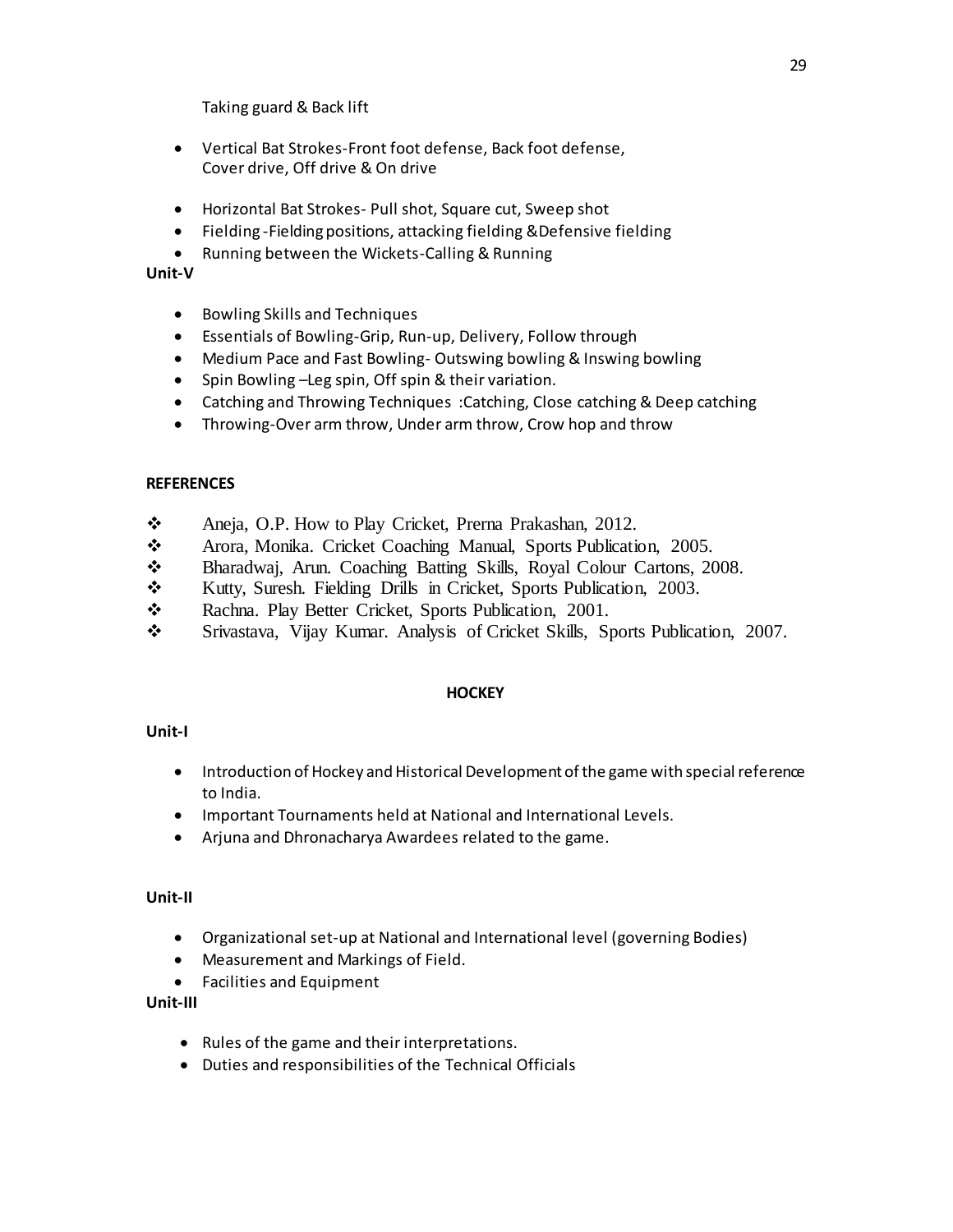## **UNIT-IV**

- Grips and shifting of grip.
- Skills Rolling, Push, Stop, Hit, Flick, Scoop, Dribble.
- Definition of Pass, Types and Maxims of Passing.
- Shooting- shot and its variations

## **UNIT-V**

- Steps of Skill Training.
- Ball reception and control-Receiving rolling ball and changing direction. Stopping the ball, Receiving the ball, Receiving a arial ball.
- Dribbling-Controlled dribbling, Dribbling around/between obstacle
- Defense -Individual defense, Guarding the man with the ball & Guarding the man without the ball

## **REFERENCES**

- Ahmed Khan, Eraj, Hockey for Boys and Girls, Scientific Book Company, Patna, 1976.
- D. Jain, Hockey Skills & Rules Khel Sahitya Kendra, 2003.
- Dilip K. Dureha & Akhil Mehrotra, Teaching and Coaching Hockey, Janvani Prakashan (P) Ltd., 2003.
- Flint, Rachael, H. Women's Hockey London : Pelham Books Ltd., 1976.
- \* Ian Taylor with David V., Taylor on Hockey, Macdonald Queen Anne press, 1988.

# **BASKETBALL**

## **Unit-I**

- Introduction of Basketball and Historical Development of the game with special reference to India.
- Important Tournaments held at National and International Levels.
- Arjuna and Dhronacharya Awardees related to the game.

# **Unit-II**

- Organizational set-up at National and International level (governing Bodies)
- Measurement and Markings of the Court.
- Facilities and Equipment

# **Unit-III**

- Rules of the game and their interpretations.
- Duties and responsibilities of the Technical Officials

## **Unit-IV**

Fundamental skills: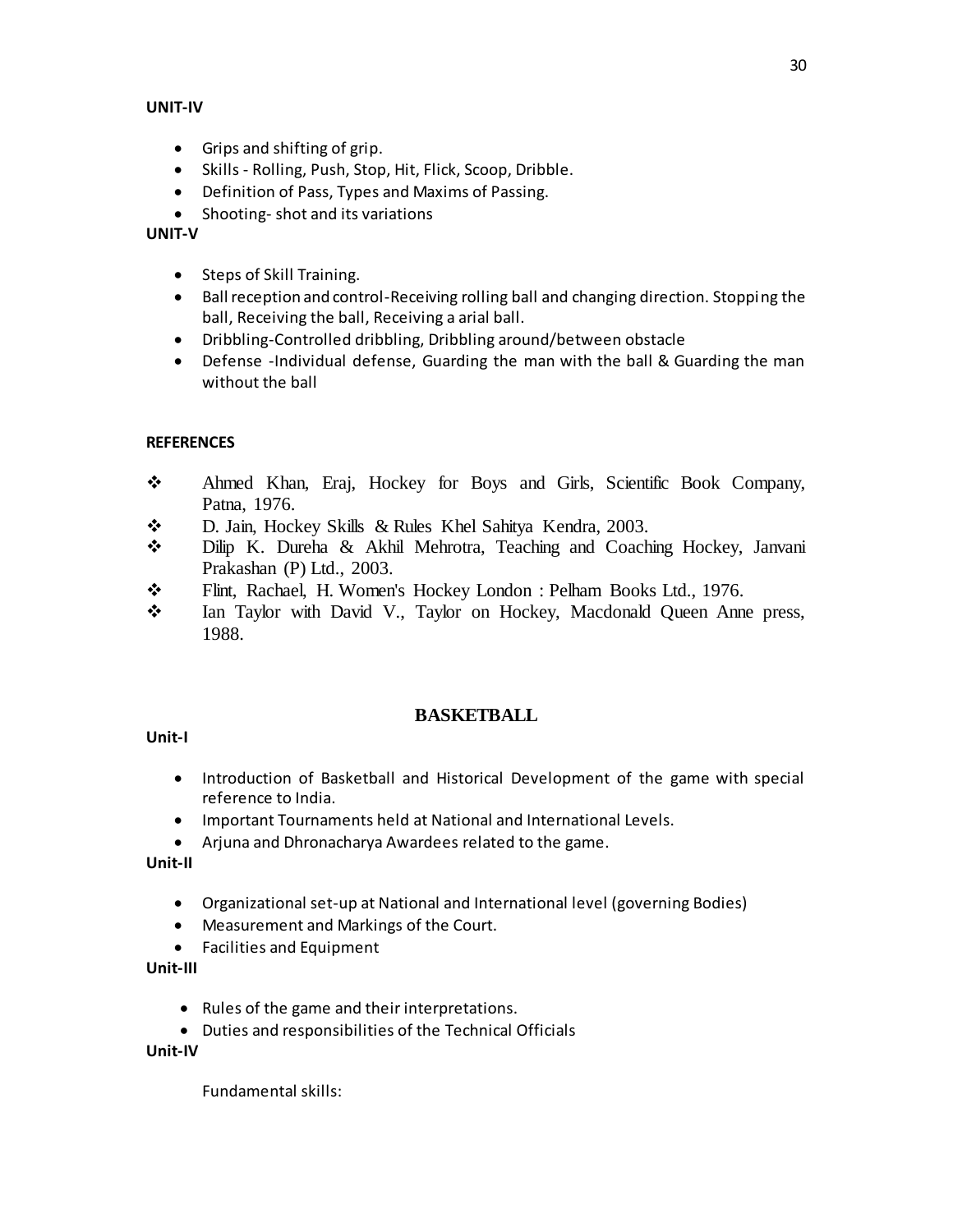- Players stance and ball handling
- Passing techniques-Two hand chest pass, Two hand bounce pass & One hand base ball pass
- Receiving techniques-Two hand receiving, One hand receiving & Receiving in stationary position
- Dribbling-How to start dribble, How to stop dribble & Low dribble & High dribble
- Shooting-Lay-up shot and its variations, One hand set shot, One hand jump shot
- Rebounding-Defensive rebound &Offensive rebound
- Defense -Individual defense, Guarding the man with the ball & Guarding the man without the ball

## **Unit-V**

Fundamental skills:

- Passing techniques-Side arms pass & Overhead pass
- Receiving techniques-Receiving while running, Receiving while jumping,Receiving throw in
- Dribbling techniques-Cross-over dribble, Reverse dribble & Rolling dribble
- Shooting techniques-Hook shot, Free throw, There point shot
- Rebounding techniques-Box out, Rebound organization, Pivoting
- Screen & Roll-Side screen, Back screen & Front screen

# **REFERENCES**

- Abraham C.C., Basketball for Men and Women, Madras, Y.M.C.A. Publishing House, 1956.
- Cotherk A.L., Modern Basketball A Fundamental Analysis of Skills and Tactics. London : Nicholas Kaya, 1966.
- Jeery V. Krasue, Ed. D., Basketball Skills and Drills, The Marine Sports Publishing Division 2000.
- Julian, Alvin F., Bread & Butter Basketball, London Prentice Hall, Inc., 1960.

# **KHO-KHO**

## **Unit-I**

- Introduction of Kho-Kho and Historical Development of the game with special reference to India.
- Important Tournaments held at National and International Levels.
- Arjuna and Dhronacharya Awardees related to the game.

**Unit-II**

- Organizational set-up at National and International level (governing Bodies)
- Measurement and Markings of the Court.
- Facilities and Equipment

## **Unit-III**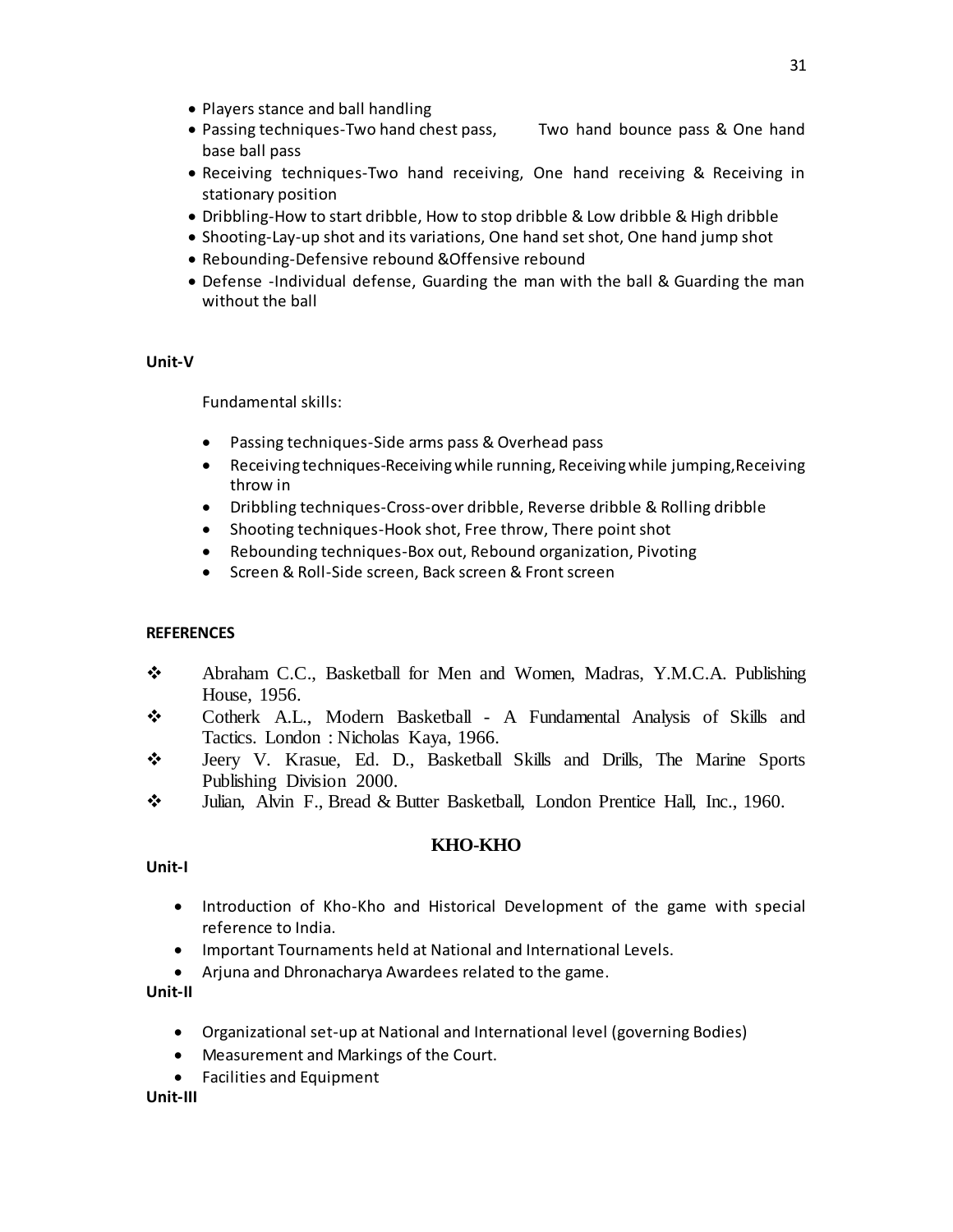- Rules of the game and their interpretations.
- Duties and responsibilities of the Technical Officials

# **Unit-IV**

Fundamental Skills

- Offensive skills- Sitting in the square, giving Kho (Simple, Judgment, Late, Advance, Proximal and Cross Step method Kho),
- Turning at the pole, Tapping, Covering (Biped and Quadruped method),
- Dive (Sitting, Running, Pole and Side dive).

# **Unit-V**

- Defensive Skills-Entering the field of play,
- Positioning on the post,
- Running skills (Single chain, Double chain and Three six-up),
- Ring (Short Medium and Long Ring).

# **REFERENCES**

- Gouric Kho-Kho AVALOKAN (New Delhi Khel Sahitya Kendra) 2005.
- Kho-Kho, The game of chase and Trill, Bombay Maharashtra Kho-Kho Association.
- \* Yogesh Yadav. Kho-Kho, Maharashtra Kho-Kho Association, 1969.

# **KABADDI**

# **Unit-I**

- Introduction of Kabaddi and Historical Development of the game with special reference to India.
- Important Tournaments held at National and International Levels.
- Arjuna and Dhronacharya Awardees related to the game.

# **Unit-II**

- Organizational set-up at National and International level (governing Bodies)
- Measurement and Markings of Court.
- Facilities and Equipment

# **Unit-III**

- Rules of the game and their interpretations.
- Duties and responsibilities of the technical Officials

## **Unit-IV**

Fundamental Skills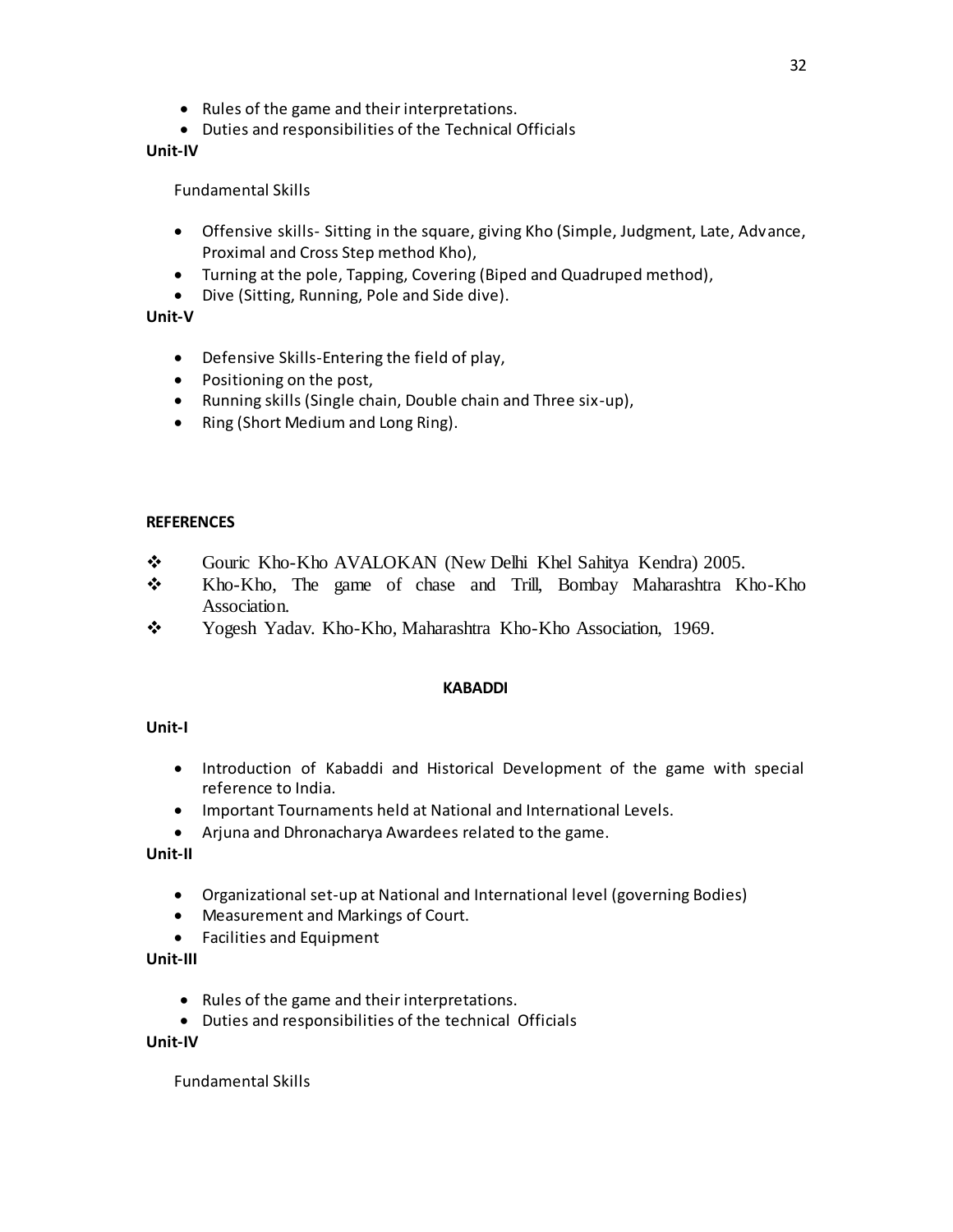- Skills in raiding-Touching with hand.
- Various kicks.
- Crossing of Baulk line.
- Crossing of Bonus line.
- Luring the opponent to Catch.
- Skills of holding the raider- Various formations, Catching from particular position,
- Different catches.

## **Unit-V**

Additional skills in raiding-

- Bringing the Antis in to particular position.
- Escaping from various holds.
- Techniques of escaping from chain formation.
- Combined formations in offence.
- Combined formations in defence.

## **REFERENCES**

- E. Prasad Rao, Modern Coaches in Kabaddi, D.V.S. Publications (New Delhi)-1994
- Meenu Syal, Teach yourself Kabadi, Prema Prakashan-2004
- **\*** Rao, C. V. Kabaddi, Patials, N.I.S. Publications, 1971.<br>**\*** Reddy, B. A. Scientific Kabaddi, Madrad : Raman's Pr
- Reddy, B. A. Scientific Kabaddi, Madrad ; Raman's Printing Press, 1974.

# **TABLE TENNIS**

## **Unit-I**

- Introduction of Table- Tennis and Historical Development of the game with special reference to India.
- Important Tournaments held at National and International Levels.
- Arjuna and Dhronacharya Awardees related to the game.

## **Unit-II**

- Organizational set-up at National and International level (governing Bodies)
- Measurement and Markings of the table tennis.
- Facilities and Equipment

## **Unit-III**

- Rules of the game and their interpretations.
- Duties and responsibilities of the Technical Officials

## **Unit-IV**

Fundamental Skills:

- Basic Techniques: Grip, Stance (offensive & defensive), Push, Counter Attack, Service & Receive, Drive, Block, Chop,
- The Grip-Hammer Grip, Shake hand Grip & Pen hold grip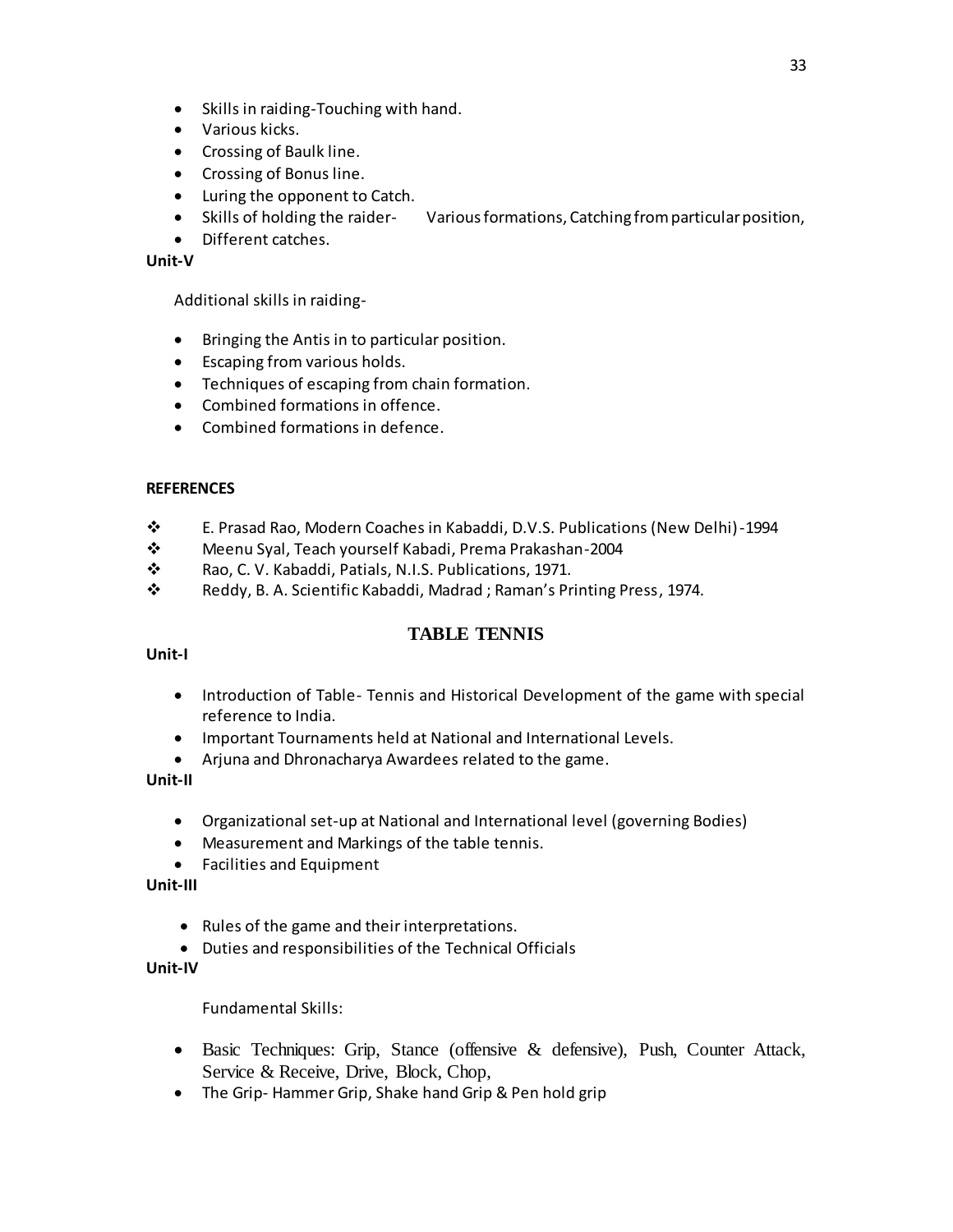- Stance and Ready position and foot work.
- Service -Fore hand (Counter & Back Spin), Back hand (Counter & Back Spin) & Side Spin (Forehand & Backhand)

# **Unit-V**

Advanced techniques:

- Footwork, Service Variations, Drive Variations, Flick, Smash.
- Strokes (From both forehand and backhand)
- Push, Counter, Drive (with top spin), Smash, Flat and Loop drive

# **REFERENCES**

- A. Kumar, DPH Sports Series Table Tennis, Discovery Publishing House, N.D. 1999.
- D.Jain, Table Tennis Skills & Rules, Khel Sahitya Kendra, New Delhi, 2003.
- Donal Parker & David Hewitt, Play the Game Table Tennis, Blandford, 2003.
- \* Earna Victor, Your Book of Table Tennis, London: Faber and Faber Ltd. 3, Queen Square, 1971.
- \* Leslie Woallard, Table Tennis, Foyles Handbooks London.

# **BADMINTON**

# **Unit-I**

- Introduction of Badminton and Historical Development of the game with special reference to India.
- Important Tournaments held at National and International Levels.
- Arjuna and Dhronacharya Awardees related to the game.

# **Unit-II**

- Organizational set-up at National and International level (governing Bodies)
- Measurement and Markings of the Court.
- Facilities and Equipment

# **Unit-III**

- Rules of the game and their interpretations.
- Duties and responsibilities of the Technical Officials

# **UNIT-IV**

# Fundamental Techniques

- Grips (Forehand, Backhand, Multipurpose, Pan Handle, Short and Long), shuttle grips
- Services (Short, Long or High Service, Drive and Flick Service)

# **Unit-V**

Advance skills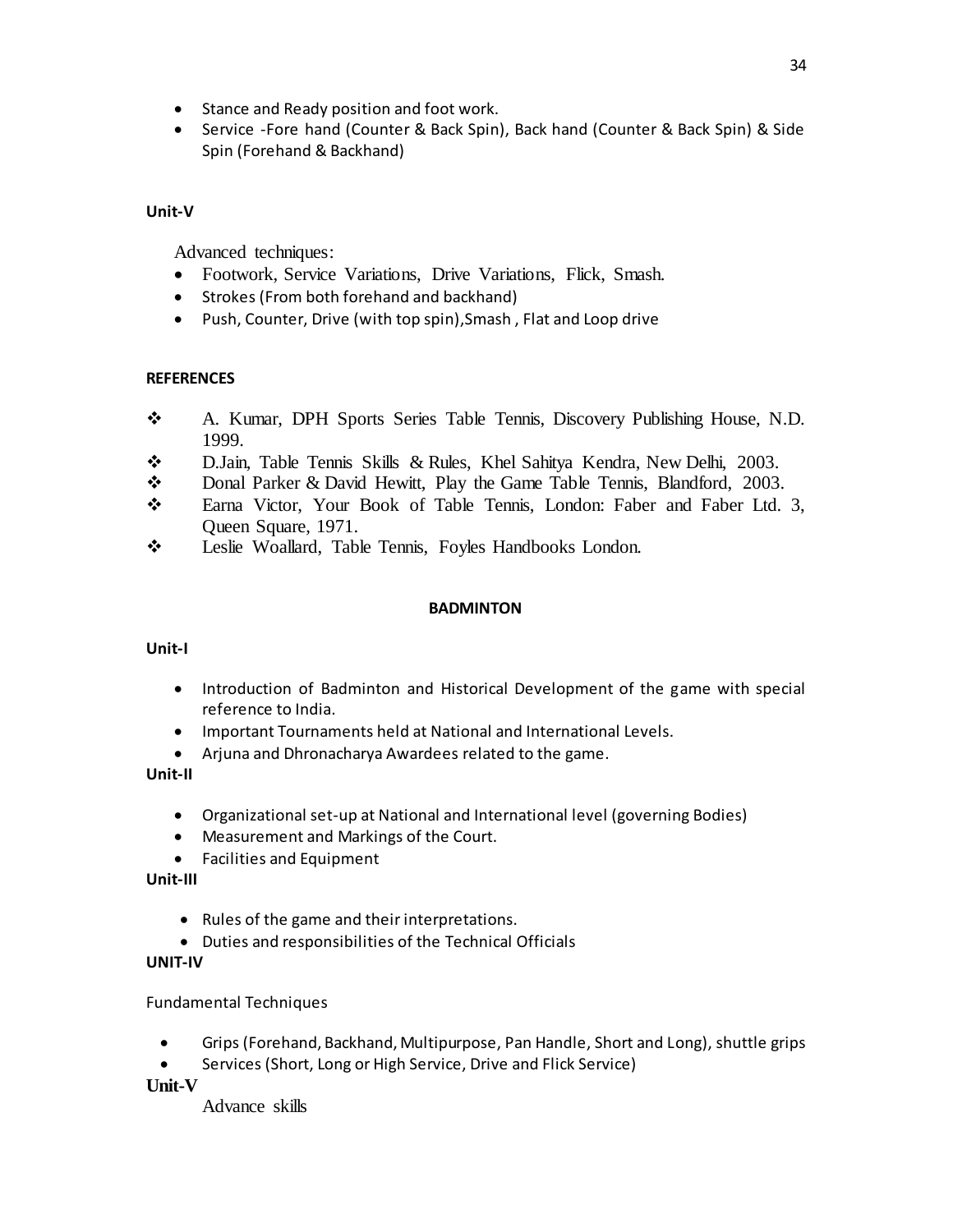- Strokes- Underhand (clear & drop), Forehand, Backhand,
- Overhead (clear, drop & smash), Over-arm, Round the head,
- Foot work

# **REFERENCES**

- Downey, Jake & Brodie, D, (1980) Get Fit For Badminton A Practical Guide to Training for Players and Coaches
- Downey, Jake ( 1993) Winning Badminton Doubles How to coach BADMINTON Published by Jake Downey © Jake Downey 1990
- Downey, Jake (1982) "*Better Badminton for All'.* Pelham Books .
- Downey, Jake (1993) Excelling at Badminton (Beyond the Basics) Teach Yourself Books.
- \* Downey, Jake (2007) Tactics in Badminton Singles, ebook,

#### **Yoga**

## **Unit-I**

- Introduction of Yoga and Historical Development of the Yoga with special reference to India.
- Important competition held at National and International Levels.
- Famous personalities related to Yoga.

#### **Unit-II**

- Organizational set-up at National and International level (governing Bodies)
- Facilities and Equipment

# **Unit-III**

- Rules of the Yoga and their interpretations.
- Duties and responsibilities of the Technical Officials

## **Unit-IV**

Asanas

- Surya Namaskar
- Meditative: Sukhasan, Swastikasan, Padmasan, Vajrasan and Siddhasan etc.
- Cultural:Bhujangasan,Ardha-Shalabhasana,Dhanurasana, Naukasana,Padhastasana, Halasan, Naukasan, Matsyasan, Vakrasan, Chakrasan, Lateral bend Tadasan, Utkatasana, Vrikshasan, Parvatasan, Shavasan, Makrasan.

## **Unit-V**

- Pranayam: Anuloma- Viloma and Ujjai (both without Kumbhak).
- Bandha: Uddiyan, Agnisar
- Mudra: Viparutakarani
- Kriya: Kapalabhati, Jala Neti, Sutra Neti.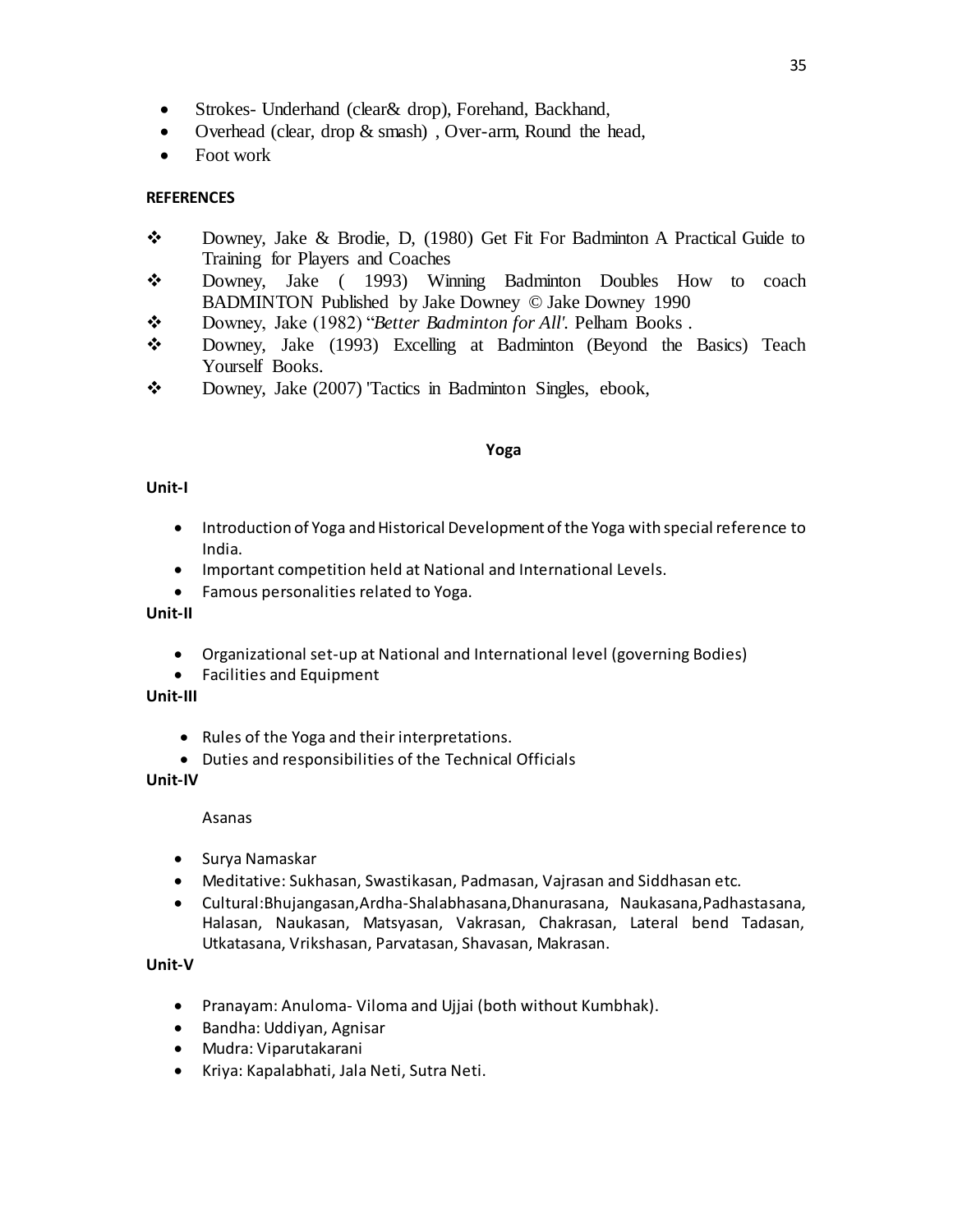## **REFERENCES**

- B.K.S. Yengar, "Light and Yog. Yoga Deepika", George Allen of Unwin Ltd., London, 1981.
- Braj Bilari Nigam, Yoga Power "The path of personal achievement" Domen and Publishers, New Delhi, 2001.
- \* Goswami, S.S. Hathayoga, Fowler, London.
- Indira Devi, "Yoga for You", Gibbs, Smith Publishers, Salt Lake City, Domen and Publishers, New Delhi - 2001.
- Jack Peter, "Yoga Master the Yogic Powers", Abhishek Publications, Chandigarh, 2004.

# **SOE/PE/P-601/801 GAMES SPECIALIZATION THEORY**

## **(TRAINING AND TACTICS)**

## **Unit-I**

- **•** Training load, Overload, Adaptation,
- Training volume, Frequency, intensity and super-compensation
- Means and Methods of development of motor abilities with reference to games specialization.

#### **Unit-II**

- Systematization of training process for performance of sports persons at beginner, intermediate and high performance level.
- Basic concepts of preparation of training schedules

## **Unit-III**

- Planning- Short term and long term training plan.
- Periodization-(Preparatory, competition and transition)
- Coaching camp and build up competition

## **Unit-IV**

- Tactics- Description of tactics and strategy
- Different tactical concepts- Offensive, defensive, Individual and team.

## **Unit-V**

- Tactical drills (with passive opponent and active opponent)
- System of play and its developments
- Tactical training- Individual and Group

## **REFERENCES**

**Books related to specific games and sports specialization will be suggested by teacher incharge.**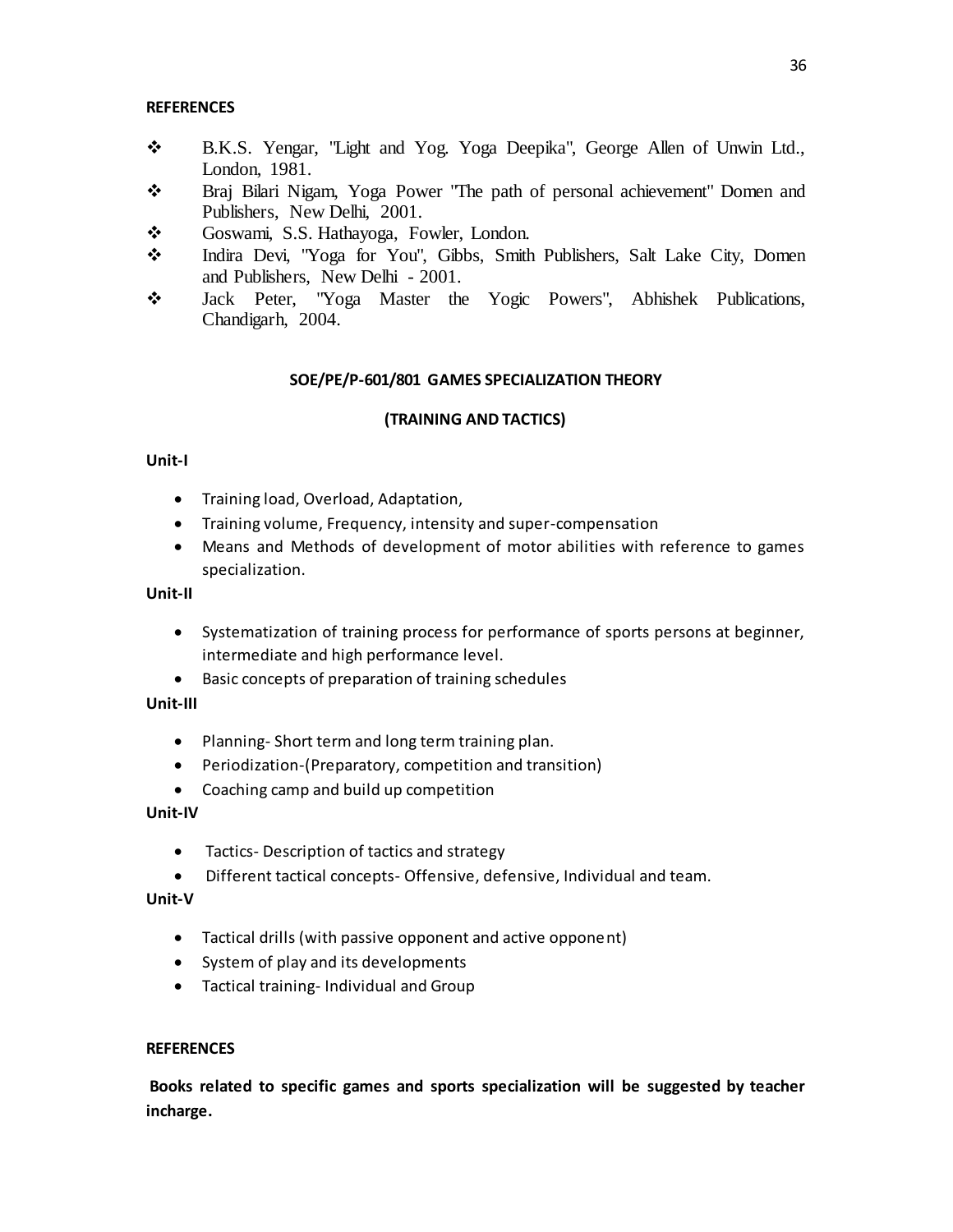# **HANDBALL**

# **Unit-I**

- Introduction of Handball and Historical Development of the game with special reference to India.
- Important Tournaments held at National and International Levels.
- Awardees related to the game.

# **Unit-II**

- Organizational set-up at National and International level (governing Bodies)
- Measurement and Markings of the Court.
- Facilities and Equipment

## **Unit-III**

- Rules of the game and their interpretations.
- Duties and responsibilities of the Technical Officials

## **Unit-IV**

Fundamental Skills-

- Passing techniques- over head pass, under hand pass, side arm pass, vertical jump pass, Catching, Throwing, Ball Control, Goal Throws.
- Dribbling-How to start dribble, How to stop dribble & Low dribble & High dribble
- Shooting- Jump Shot, Centre Shot, Dive Shot, Reverse Shot,
- Attack and Counter Attack, Simple Counter Attack, Counter Attack from two wings and centre, Blocking, Goal keeping,
- Receiving techniques-Two hand receiving, One hand receiving  $\&$ Receiving in stationary position

# **Unit-V**

Fundamental skills:

- A Players Movement in Offence and Defence- Individual defence elements, Individual defence
- Technical elements , Screening the Opponent without a Ball, Screening with a Ball Defense players stance and ball handling
- Goalkeeper- posture and footwork, defending with legs and hands, passing to initiate fast attack, speed of reaction

## **REFERENCES**

- $\triangleright$  www.ihf.info/upload/pdf-download/rules\_english.pdf
- ebook.eurohandball.com/BasicHandball1/html/13.html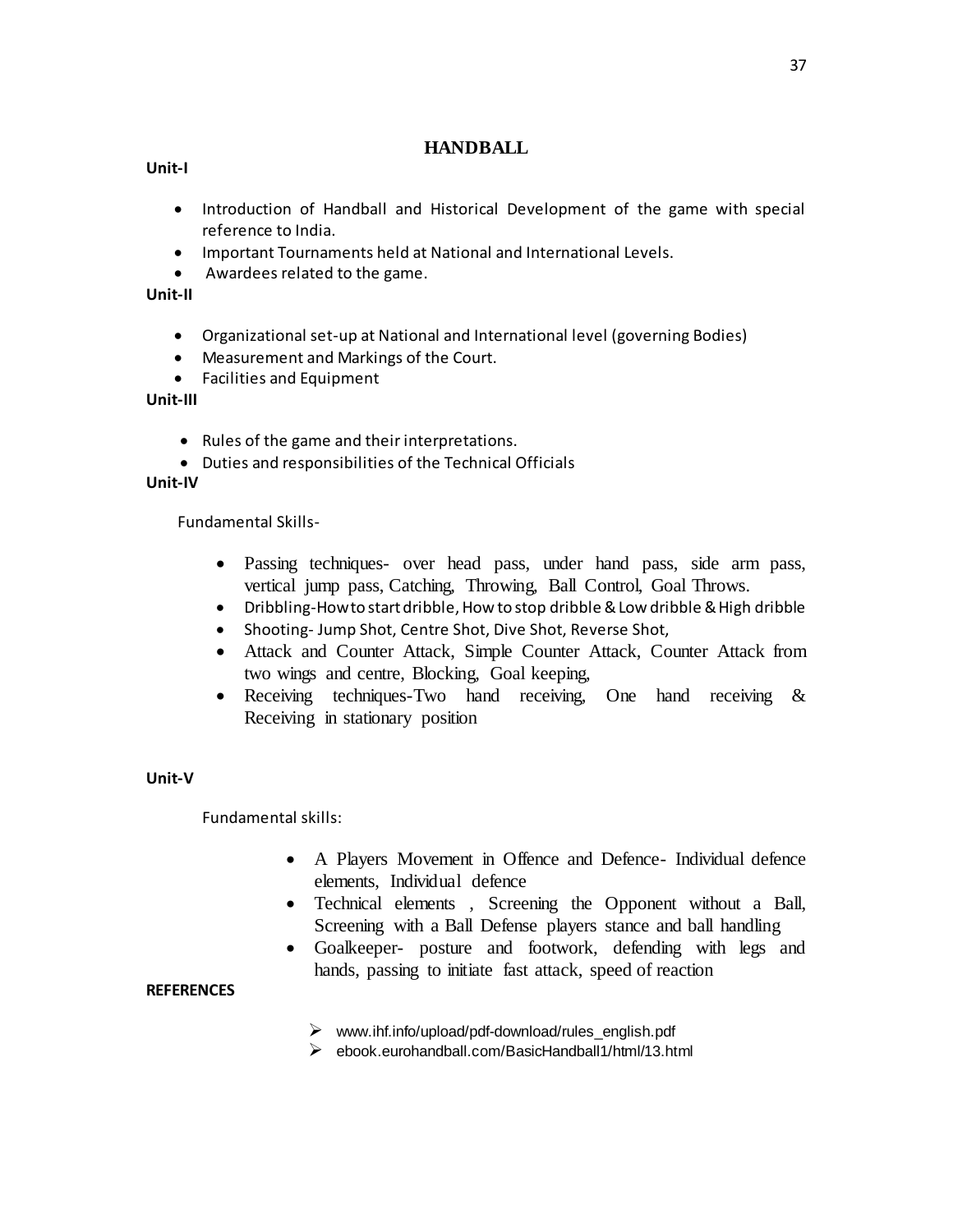## **SOE/PE/P-503 LAB PRACTICALS**

#### **Biomechanics**

- 1. Determination of centre of Gravity, Centre of gravity, line of gravity
- 2. Anatomical standing position and fundamental standing position
- 3. Planes and types of planes, Axis and types of axis
- 4. Movements on sagittal plane about frontal axis
- 5. Movements on frontal plane about sagittal axis
- 6. Movements on horizontal plane with vertical axis

### **Sports Psychology**

To administer the following tests, process and interpret their data.

- 1. personality questionnaire
- 2. Sport competitive anxiety test
- 3. Inventory for factors influencing sports.
- 4. Sociometry Questionnaire

## **Measurement and Evaluation**

- 1. Assessment of endurance through-twelve minute run/walk test; six hundred yards run walk test; Harvard step test.
- 2. Assessment of resting physiological parameters- Heart rate, respiratory rate.
- 3. Anthropometric measurement
- 4. Somatotyping, somatocharts & indices
- 5. Basketball (Johnson basketball ability test)
- 6. Volleyball (Braddy volleyball test and Russel & lounge volleyball test)
- 7. Hockey (French hockey test, Friedal hockey test)
- 8. Football (mc Donald soccer test)